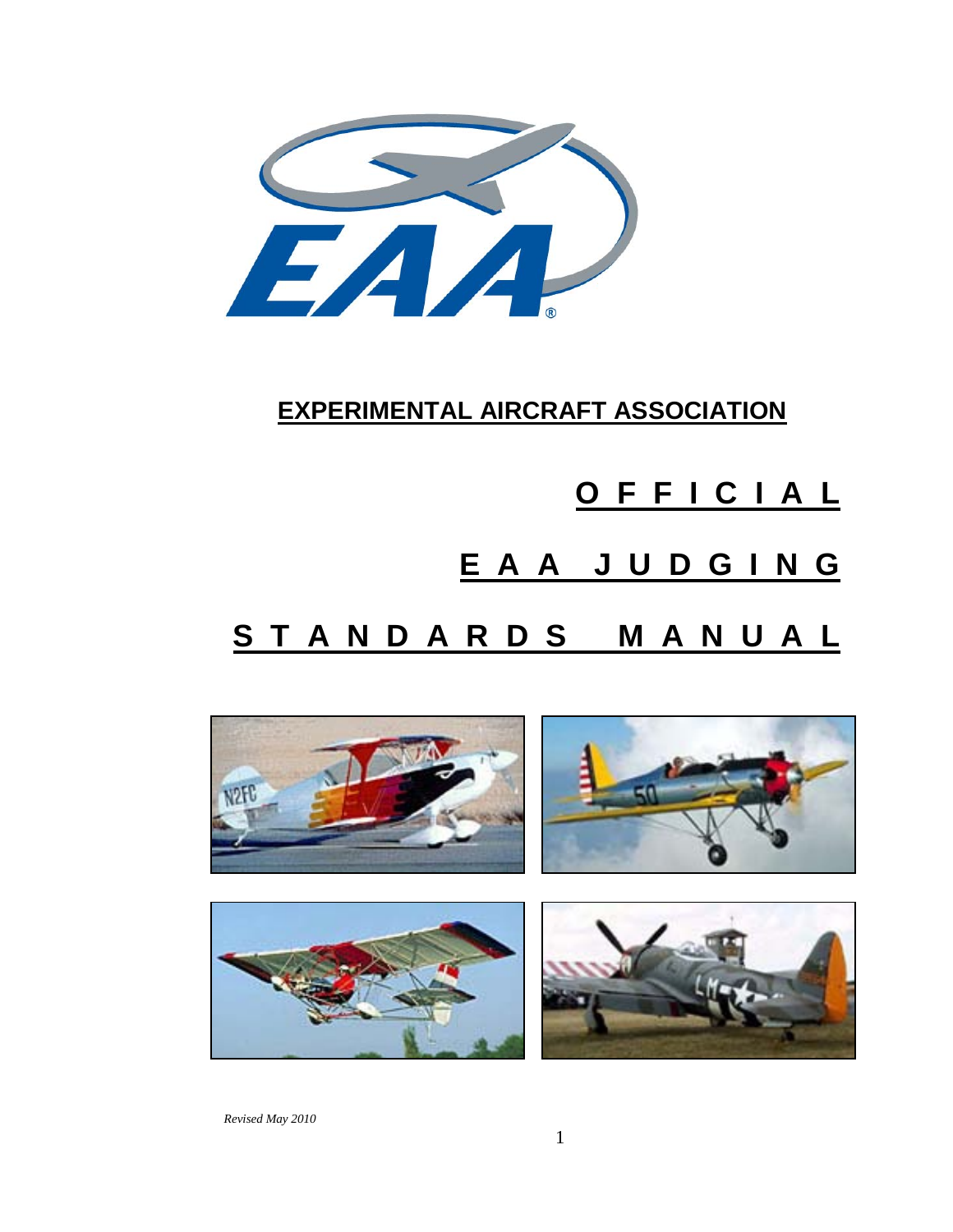#### **FOREWORD**

The EAA Official Judging Standards is compiled by the EAA Judging Standards Committee. The EAA Official Judging Standards is the basis of judging at EAA AirVenture Oshkosh and other major fly-ins and provides judges and the exhibitor/competitors in each class the rules and criteria, which are used in evaluating the aircraft.

The purpose of the EAA Official Judging Standards is to provide uniformity and continuity of judging standards to all concerned especially the judges, fly-in directors, and participants of all major events across the United States and around the world. These EAA Official Judging Standards are continuously monitored and updated to reflect changes as they evolve in all these fields, and changes may be implemented before they are published. EAA Members are encouraged to submit their comments and recommendations per the procedures outlined in the EAA Judging Policy published at the end of this Forward. We look forward to responding to the comments made by EAA members who would like to improve the Judging Standards.

The Judging Standards Committee represents the EAA Board of Directors and President in all aspects related to standards and judging at the annual International EAA AirVenture Fly-In and Convention held annually on Wittman Field, Oshkosh, Wisconsin. **It is the intent that this manual serves as the standard for judging at major EAA regional and local events.**

Applicable to the annual EAA Fly-In, with the exception of the Homebuilt Aircraft section, the Judging Chairmen of the different judging disciplines will be chosen by the Boards of Directors of the respective Divisions (where applicable) or by the Advisory Councils, with the approval of the Judging Standards Committee. The Judging Chairmen of the Homebuilt Aircraft will be chosen by the Judging Standards Committee with the approval of the Chairman of the EAA AirVenture Fly-In.

This is a living document. Changes and revisions, designed by Judges, representing EAA and all EAA Divisions, and approved by the Judging Standards Committee, will be implemented as necessary even before the publication of those changes in the new revisions of the manual. Every effort will be made to update this publication online as soon as possible after a revision has been made.

Bob Reece, EAA #82844 Chairman, EAA Judging Standards Committee Chief Judge, EAA AirVenture

#### **AWARDS**

The EAA awards program highlights the accomplishments of EAA members across the wide spectrum of aviation interests that EAA encompasses. EAA's awards are recognized worldwide as the most prestigious for aircraft construction and restoration.

During EAA AirVenture Oshkosh, we encourage all members to honor the achievements of their peers at the various awards ceremonies. If you are an aircraft builder or restorer, we encourage you to attend the awards ceremony for your interest area, to receive your award and the applause of your fellow EAA members. All EAA members are encouraged to attend the awards ceremonies when they can learn more about the judging system, and recognize the outstanding achievements of their fellow members.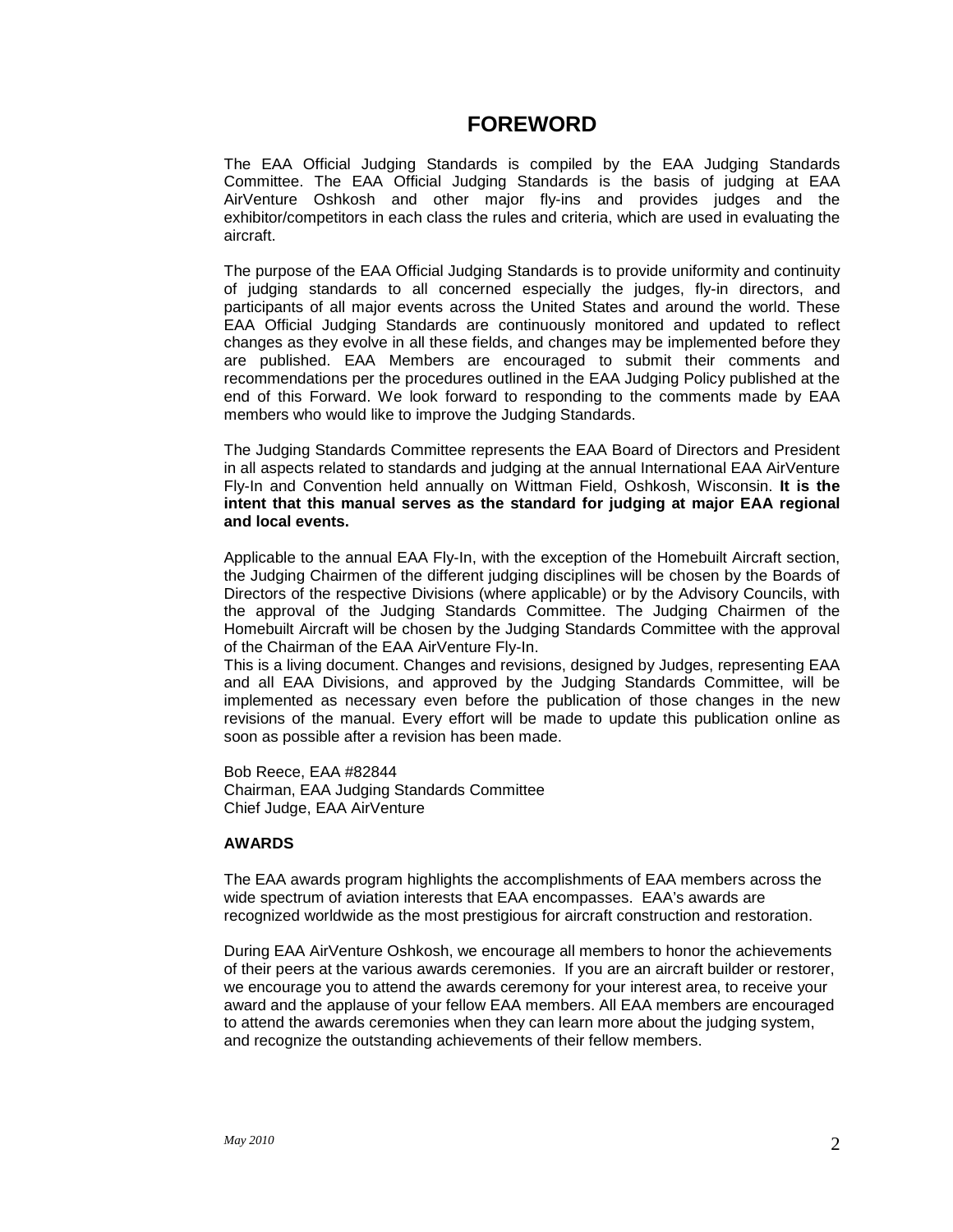For information on the exact time and place of the awards for your area of interest, please see EAA's annual convention newspaper, *AirVenture Today*. We hope to see you there!

Ed Wischmeyer, EAA #18879 Awards Committee Chairman, EAA AirVenture

#### **THE JUDGES**

The judging of contest aircraft is a difficult, demanding, rewarding, and sometimesthankless job. Each year the quality of aircraft presented at AirVenture is better than the last, and the burden of choosing among them is greater. The primary effort is to be objective and as professional as possible in evaluating the aircraft. The resulting decisions represent the consensus of a number of judges who have devoted considerable time and effort and who are aware of the importance of their decisions to the exhibitors.

Judging is a voluntary activity with the only rewards being the satisfaction of a meaningful job well done. The judges not only donate their time and considerable effort, but they are also knowledgeable and bring a high degree of professionalism. They are to be commended for the dedication that they all bring to this effort as they honor their fellow EAA members though their volunteer services.

The decisions of the judges are final. In all categories, there will be no tied score. The chief judge has the ability to cast a tie-breaking vote. This is the only vote the chief judge has in the scoring system.

#### **GENERAL**

Any aircraft that has won an award at AirVenture, will not be eligible for the same or a lesser award in subsequent years. In any given year, all aircraft are eligible to be judged in only one division; any aircraft that has been judged in any of the divisions is ineligible to be judged in any other of the divisions. In order to be judged, the aircraft must be parked in the appropriate area. Any aircraft that has won an award in any division will in subsequent years be ineligible to be judged in any other division. In every category (unless otherwise excepted) in order to be eligible to be judged, the aircraft must either have flown to the convention or be observed to fly during the convention. Scale Replicas (a replica that is less than full size) will be regarded as Homebuilt, with certain exceptions as noted.

#### **EAA STATEMENT OF AIRCRAFT JUDGING POLICY**

Since it's inception over 50 years ago, EAA has chosen to underscore the outstanding achievements of its members in a variety of ways, including the presentation of awards to those aircraft that exhibit a high degree of craftsmanship and ingenuity in their construction or restoration.

EAA is grateful for the work done on a year-round basis by the volunteer leadership of the EAA Judging community, and wish to make it clear to members and other interested parties that the implementation and execution of the Judging Standards is the responsibility of the EAA volunteer judging community.

EAA Headquarters staff is involved in the logistic and documentation aspects of the EAA Judging Standards, and is in no way involved in the selection of those aircraft deemed by the judges as worthy of an award. Awards selection is made by the volunteer judges, and their decision in these matters is final.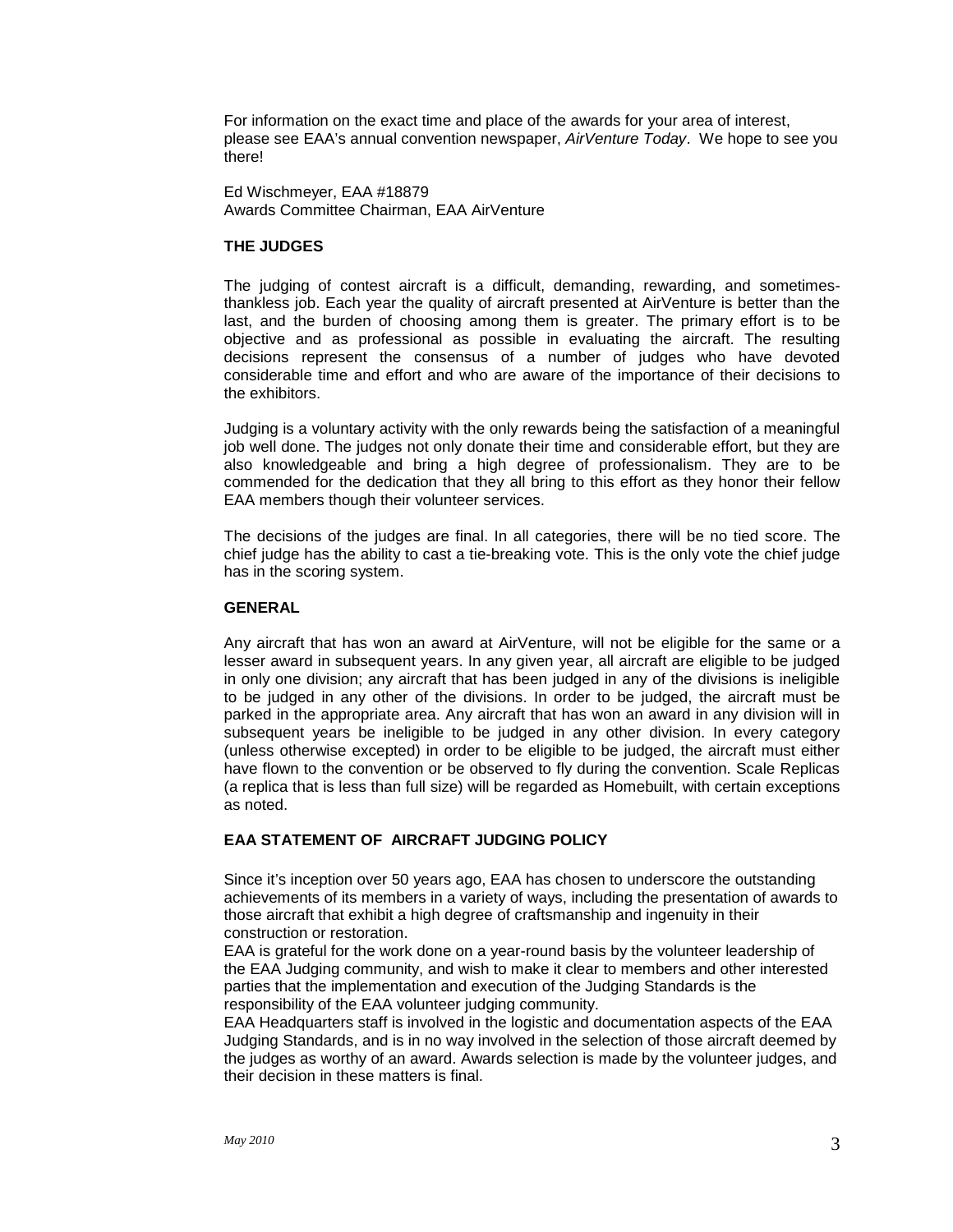EAA reserves the right to add to or subtract from the awards lists, in consultation with the chairman and the members of the Judging Standards committee.

Major events which have sponsorship agreements with EAA, and local chapter events, are expected, by virtue of their signed agreement or their "good standing" status, to agree to utilize the EAA Judging Standards Manual in it's entirety, with no modification, including but not limited to the awards to be presented (a shorter or consolidated list of award types in type categories is permitted). Also, no additional awards can be added to this list without the concurrence of the Committee. Requests for changes and any subsequent approval for such a change shall be made in accordance with the procedure outlined below.

The Judging Standards Committee is composed of the following members: Chairman, EAA Judging Standards Committee Chairman, Homebuilt Aircraft Judging Chairman, Vintage Aircraft Judging Chairman, Warbirds of America Judging Chairman, Rotorcraft Judging Chairman, Ultralight/Light-Sport Aircraft Judging Chairman, Seaplane Judging

Requested changes to the EAA Judging standards manual will be reviewed by the Judging Standards Committee on a regular basis. Requests, in writing, are to be mailed to this address:

Experimental Aircraft Association, Inc. Tom Poberezny, President RE: Judging Program Change Request PO Box 3086 Oshkosh, WI 54903-3086

E-Mail: EAAJudgingChangesRequest@eaa.org

Acknowledgement of receipt by EAA Headquarters of a request for a change to the standards will be made via regular mail. Both E-mail and regular mail requests shall include a full mailing address and e-mail address, if possible, and should include a clear description of the change(s) requested, and justification for such a change.

Unless urgent action is needed, the committee will review requests for changes during the fall/winter season. The Judging Standards committee will review each request and make a recommendation to maintain or revise the current standards. Meetings can be face-to-face or electronic (e-mail, web-based audio/video) in format.

A written report detailing the current members of the committee, meeting attendance and disposition of the requests will created by the chairman of the Judging Standards Committee, and will be forwarded to the President on an annual basis, or more often if deemed necessary by the chairman.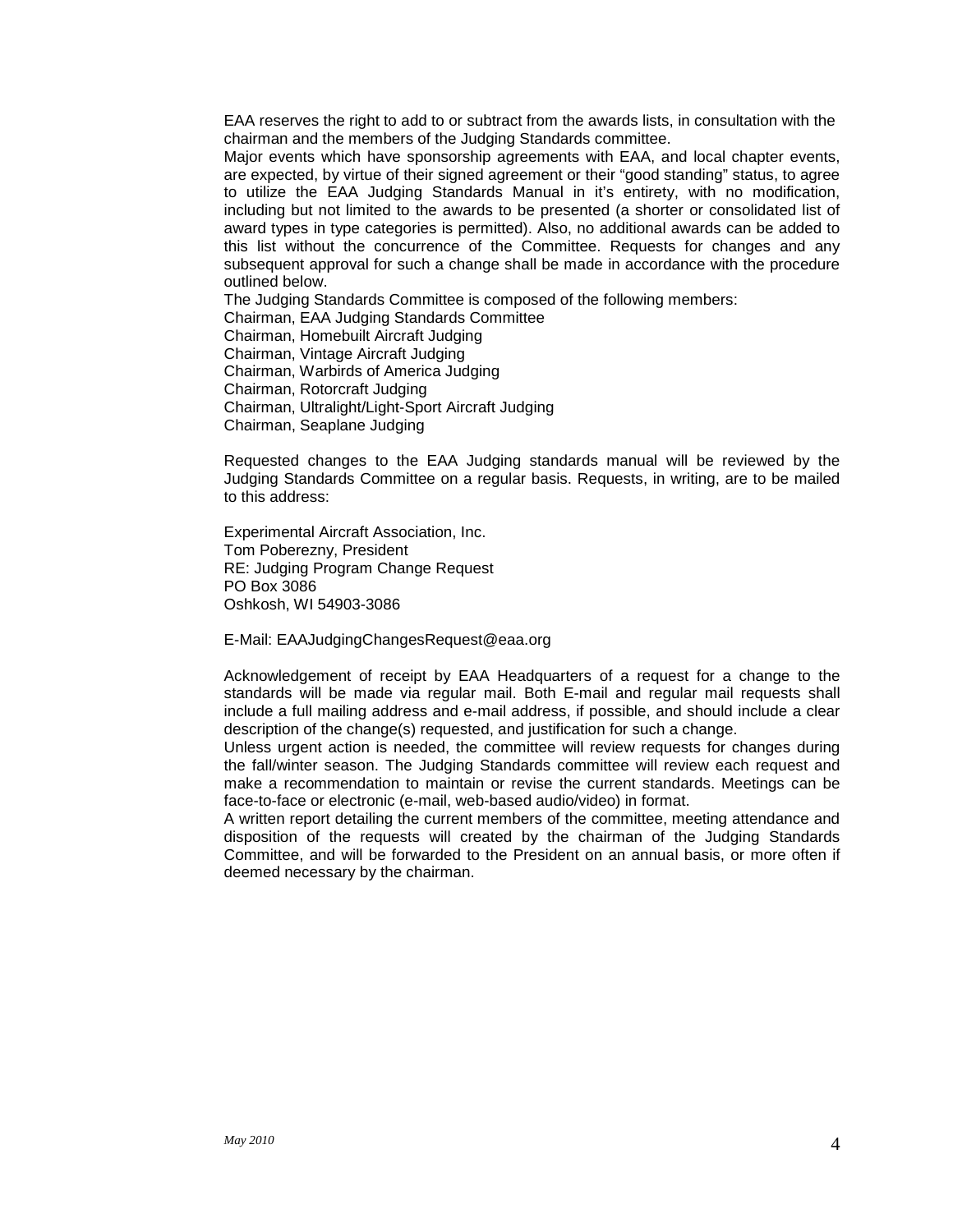### **TABLE OF CONTENTS**

- I AIRCRAFT JUDGING SCORING DECISION TREE
- II HOMEBUILT AIRCRAFT
- III VINTAGE AIRCRAFT
- IV WARBIRDS
- V ULTRALIGHTS / LIGHT-SPORT AIRCRAFT
- VI ROTORCRAFT
- VII SEAPLANES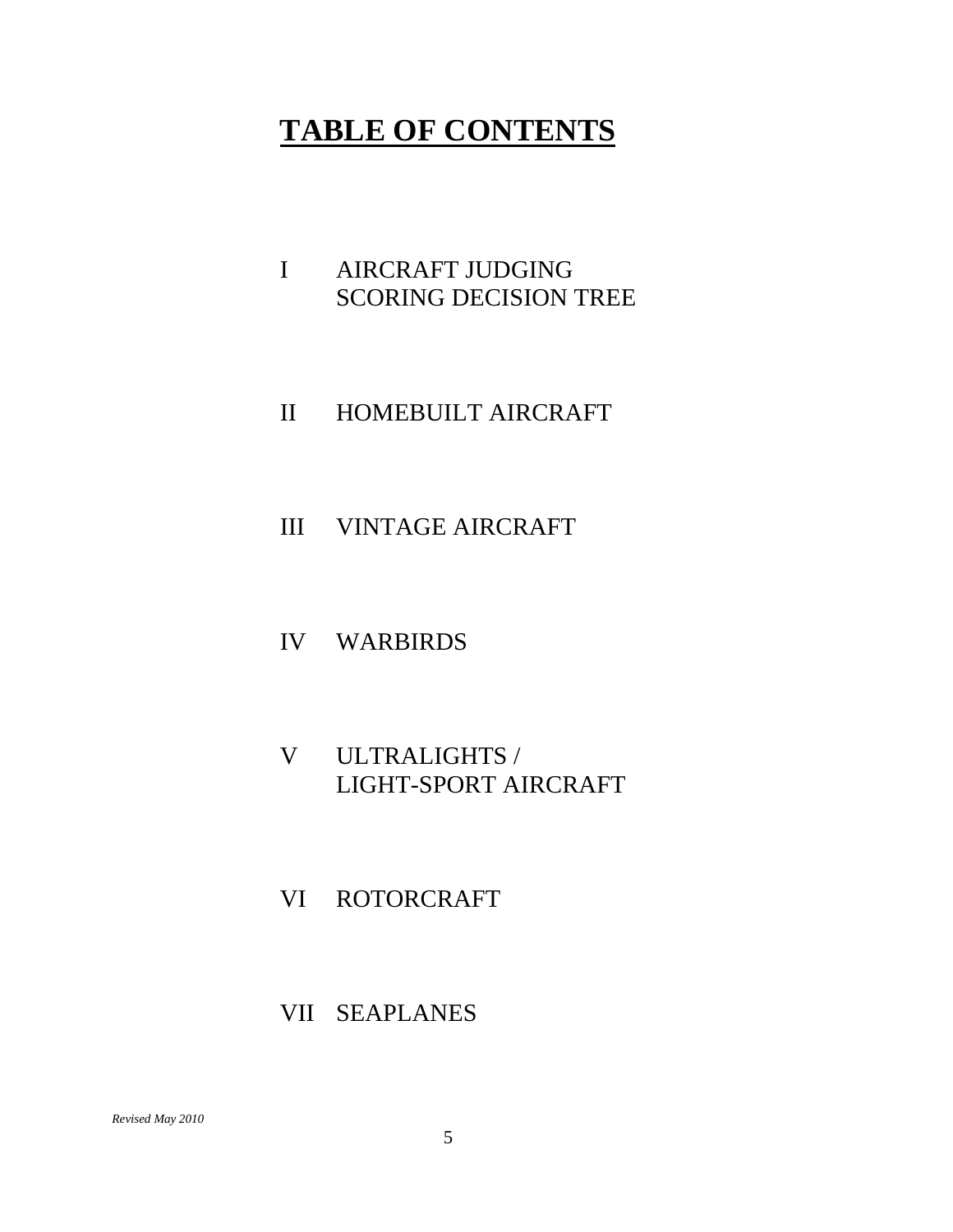

#### **IMPRESSION TYPICAL OBSERVATIONS SCORE**

|                                           |                                                        | PERFECT, IMPOSSIBLE TO<br><b>DO BETTER</b>                    | Flawless in all respects                                                                                                                          | 10               |
|-------------------------------------------|--------------------------------------------------------|---------------------------------------------------------------|---------------------------------------------------------------------------------------------------------------------------------------------------|------------------|
| YES <sup>-</sup>                          |                                                        | <b>EXCELLENT, VERY MINOR</b><br><b>FLAWS</b>                  | Outstanding workmanship. Exceptional attention to<br>detail. Flaws difficult to detect.                                                           | 9                |
| IS IT EQUAL<br>TO OR BETTER               |                                                        | <b>VERY GOOD.</b><br><b>MINOR FLAWS</b>                       | Very fine workmanship. Flaws apparent to the<br>trained eye, but not distracting.                                                                 | 8                |
| THAN A                                    |                                                        |                                                               |                                                                                                                                                   |                  |
| <b>FACTORY</b><br><b>NEW</b><br>AIRCRAFT? | <b>ABOVE</b>                                           | <b>GOOD. SHOWS PRIDE IN</b><br><b>WORKMANSHIP</b>             | Very good attention to detail. Shows high standards<br>of craftsmanship and polish. Strong show quality.                                          | 7                |
| $NO \rightarrow$<br><b>YES</b>            | <b>AVERAGE</b><br><b>CRAFTSMANSHIP</b>                 | <b>SOLIDLY ABOVE</b><br><b>AVERAGE.</b><br><b>LOOKS GOOD.</b> | Very solid and consistent. Shows attention to detail.<br>Minor flaws are easy to detect.                                                          | 6                |
|                                           |                                                        | <b>SLIGHTLY ABOVE</b><br><b>AVERAGE</b>                       | Exhibits consistency, but could easily be improved<br>with only slightly more work and minimal attention to<br>detail.                            | 5                |
| IS IT BETTER                              |                                                        |                                                               |                                                                                                                                                   |                  |
| <b>THAN</b><br><b>AVERAGE?</b>            |                                                        | <b>AVERAGE</b>                                                | Generally meets the aeronautical standards with<br>some inconsistencies. Slightly under or over built in<br>some areas, little finesse or detail. | 4                |
| NO <sup>-</sup>                           | AIRWORTHY,<br><b>BUT DEFINITELY</b><br><b>NOT SHOW</b> | <b>FUNCTIONAL</b>                                             | Builder made no obvious attempt to do work beyond<br>that necessary to do the job.                                                                | 3                |
| <b>YES</b>                                | <b>QUALITY</b>                                         | <b>CRUDE</b>                                                  | Workmanship skills totally lacking. Work is<br>questionably functional with little regard to<br>aeronautical standard.                            | 2                |
| IS IT<br>AIRWORTHY?                       | <b>REWORK</b>                                          | <b>VERY CRUDE</b>                                             | Airworthiness marginally acceptable. Not done to<br>aeronautical standard or equivalent.                                                          |                  |
|                                           | <b>MANDATORY</b>                                       |                                                               |                                                                                                                                                   |                  |
| $NO \rightarrow$                          |                                                        | <b>MAJOR DEFICIENCY</b>                                       | Deficiency is a safety of flight item with potential for<br>catastrophic flight failure.                                                          | $\boldsymbol{0}$ |
| <b>JUDGES DECISIONS</b>                   |                                                        |                                                               |                                                                                                                                                   |                  |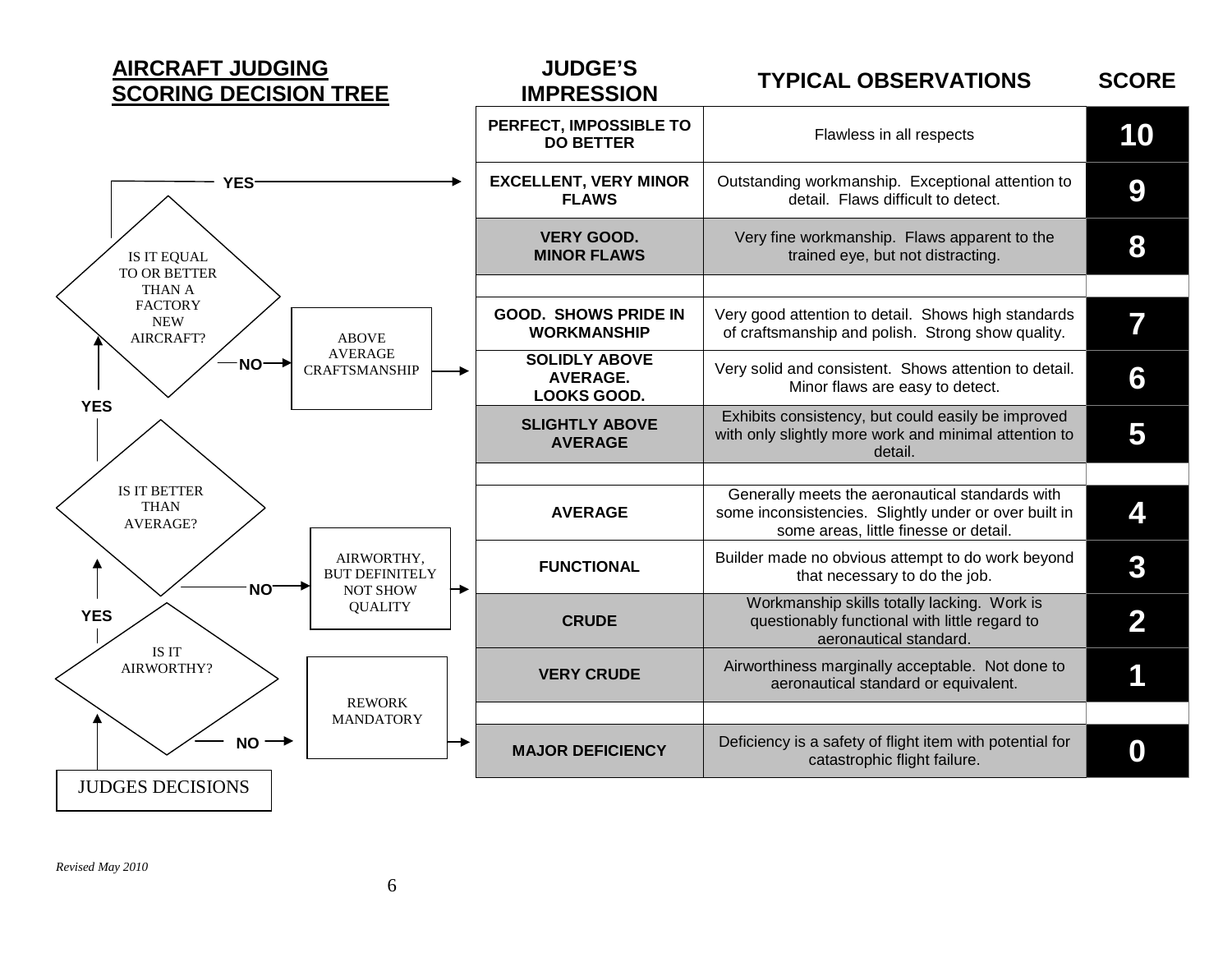

HOMEBUILDERS

### **HOMEBUILT AIRCRAFT**

#### **I. REQUIREMENTS FOR SELECTION OF JUDGES**

Judges will be selected by the Chairman of Homebuilt Aircraft Judging with the approval of the Chairman of the Judging Standards Committee. All Judges must be a current member in good standing of the Experimental Aircraft Association. The chairman shall invite only those individuals to act as judges who possess the qualifications detailed below:

- A. The individual must be a current member in good standing of the Experimental Aircraft Association.
- B. The individual must possess a sound background and knowledge of aircraft construction techniques, workmanship requirements, safety requirements, and should possess a sound background in amateur built aircraft construction.
- C. The following qualifications may be utilized to determine if an individual meets the requirements of paragraph B above:
	- 1. Aircraft and Powerplant Mechanic License
	- 2. Aircraft Inspector License
	- 3. EAA Technical Counselor
	- 4. Experience gained by construction of Homebuilt aircraft
	- 5. Experience gained by significant work in metal, wood and composite construction and restoration of aircraft.
- D. The individual must possess the personal dedication to pursue the task of judging diligently to a conclusion with a minimum of supervision.
- E. Judges shall be selected from as many geographical areas of the country as possible to provide a broad experience base. Qualified foreign EAA members may also serve as judges.
- F. The judges must remember that they are representatives of EAA and conduct themselves accordingly at all times.

#### **II. JUDGING OPERATIONAL FORMAT**

The following represents the general operational format of the Homebuilt judging.

- A. A meeting of the Homebuilt Judging Committee will be convened in a planning session at 9:00 AM or other designated time as appropriate each day of the fly-in to discuss operating practices, provide instructions, review ratings, and to vote on the awards.
- B. Judging activities will commence immediately following the daily planning meeting.

*Revised May 2010*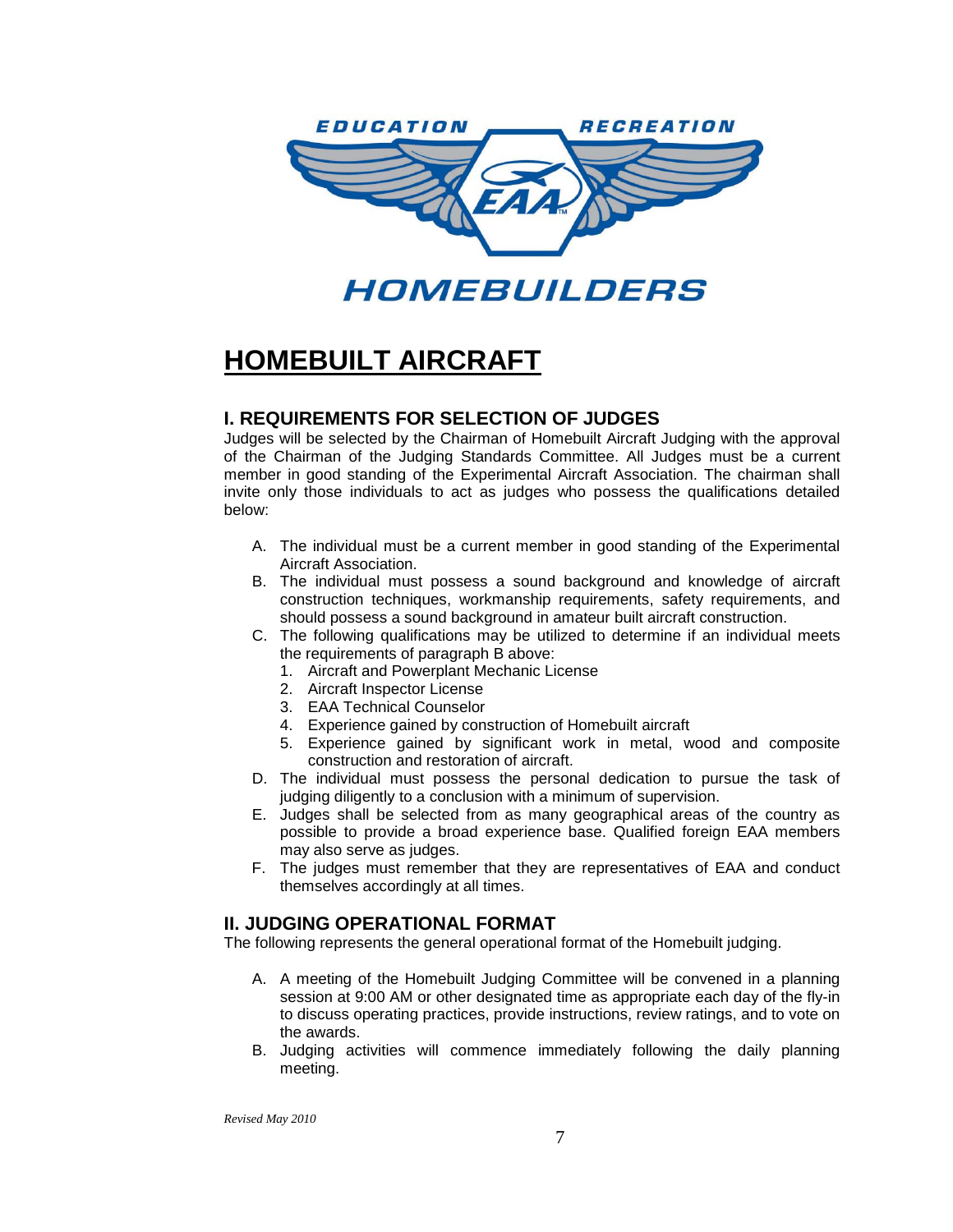- C. Judging will start no later than the morning of the second full day of the fly-in and continue until approximately noon of the day before the Homebuilt awards are to be presented. At that time the final decisions are made so as to provide time for the Awards Chairman to have the appropriate trophies prepared.
- D. Each judge will be provided with an identifying badge, which should be displayed while acting in a judging capacity.
- E. Judges will operate in teams of two or three whenever possible.
- F. Judges will use Forms A and B as described in the Judging Practices section of this handbook. In the event electronic judging is utilized, the pre-programmed portable computers and software will be employed for judging.
- G. Rating forms shall be turned in by 4:00 PM or as directed by the Chief Judge each day.
- H. To be eligible for an award an aircraft must be judged by no less than three judges during AirVenture. Fewer judges may be required for other EAA Fly-Ins.
- I. Aircraft selected for consideration for awards shall be determined by averaging all the judges' individual scores for that aircraft.
- J. Final awards shall be determined by majority vote of the judges. The Chairman of Homebuilt Judging will vote only to break a tie. In general the judging scores will determine the awards, with the exception that the judges will have the option of final discretion in special circumstances.
- K. The decisions of the judges are final.
- L. In all categories, there will be no tied score. The chief judge has the ability to cast a tie-breaking vote. This is the only vote the chief judge has in the scoring system.

#### **III. AIRCRAFT TO BE JUDGED**

#### A. **Registration**

Homebuilt aircraft will be divided into two categories: Plans-built and Kit Built. Only aircraft that have been registered as Experimental, Plans-built or Kit Built at Aircraft Registration will be judged. At the time the aircraft is registered, the owner-builder will indicate on the registration form if he/she wishes to have the aircraft judged. The owner/operator must be a member in good standing of the Experimental Aircraft Association in order to be judged and possibly receive an award. If the owner indicates that he/she wishes to have his/her aircraft judged, he/she will be given a "Please Judge Me" sticker to affix to the propeller card issued by Aircraft Registration. The sticker has three boxes for the judges to initial when they have completed judging the aircraft. As judges tour the display areas it is only necessary to look for the "Judge Me" sticker to determine if an aircraft requires additional judging.

#### B. **Categories**

#### 1. **Plans-built**

Aircraft that are constructed without the aid of purchased major subassemblies, or aircraft of original design will be considered Plans-built. The intent is for the builder to have learned a variety of skills and to have constructed the aircraft from scratch. The aircraft must be registered by the FAA in the Experimental Amateur Built Category, FAR 21.191(g).

2. **Kit Built**

Aircraft built from kits listed in the FAA's List of Amateur-Built Aircraft Kits posted on their website at:

[http://www.faa.gov/aircraft/gen\\_av/ultralights/amateur\\_built/kits/](http://www.faa.gov/aircraft/gen_av/ultralights/amateur_built/kits/)

will ordinarily be placed in the Kit Built Category. Builders who do not have access to the internet can write for a copy of the list from the FAA by sending their request to:

Federal Aviation Administration

Amateur-Built Kit List Manager,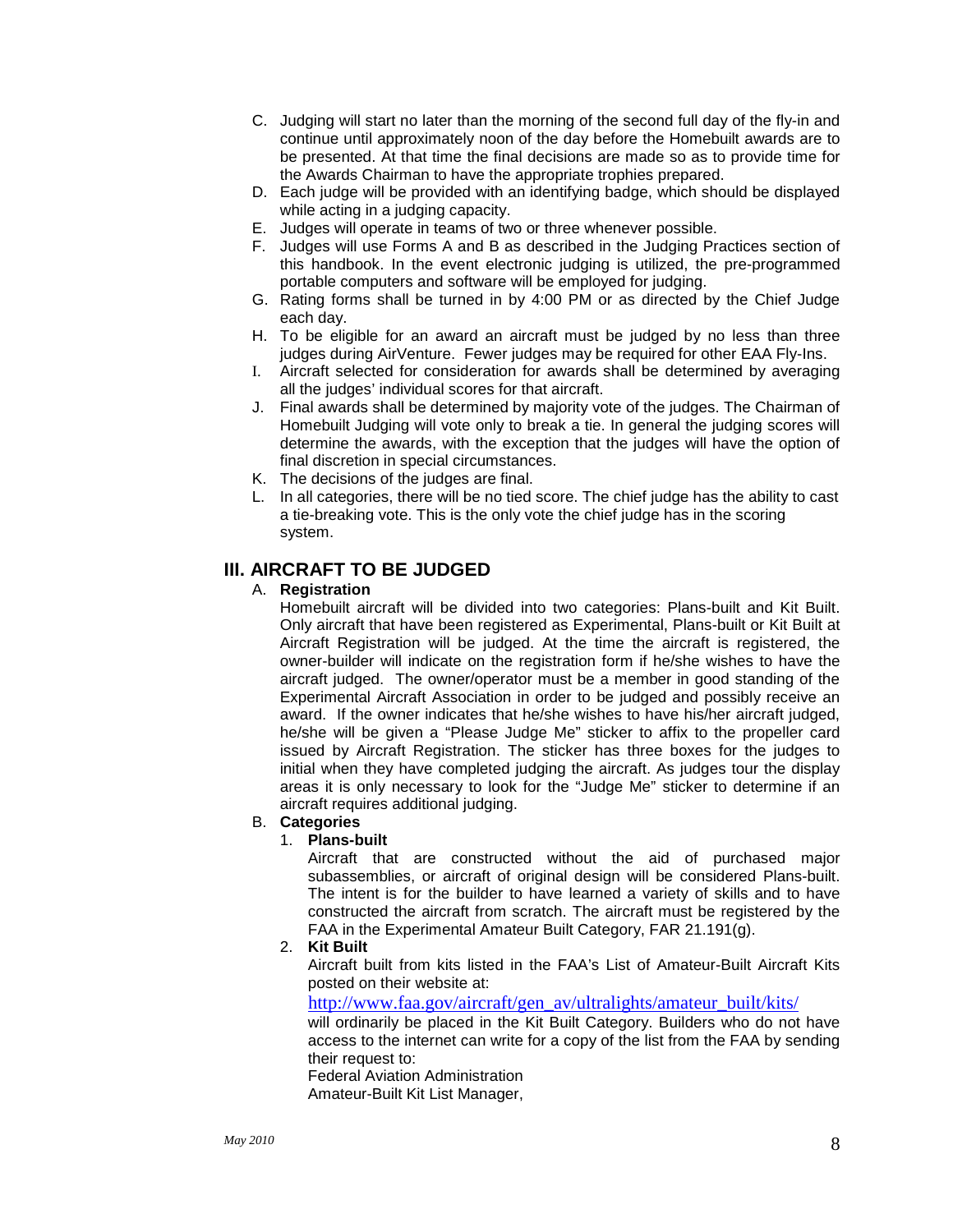Airworthiness Certification Branch, AIR-230 800 Independence Ave, SW Suite 815 Washington D.C. 20591

Other aircraft that are intended by the manufacturer to be Kit Built aircraft and have not yet been added to the list published by the FAA but clearly comply with the intent of the FAA's list will be considered in the Kit Built category. If a builder of what would ordinarily be considered to be a Kit Built plane has in fact scratch built it from the plans, he/she may elect to have it considered a Plans-built aircraft. The aircraft must be certified by the FAA in the Experimental Amateur Built Category, FAR 21.191(g).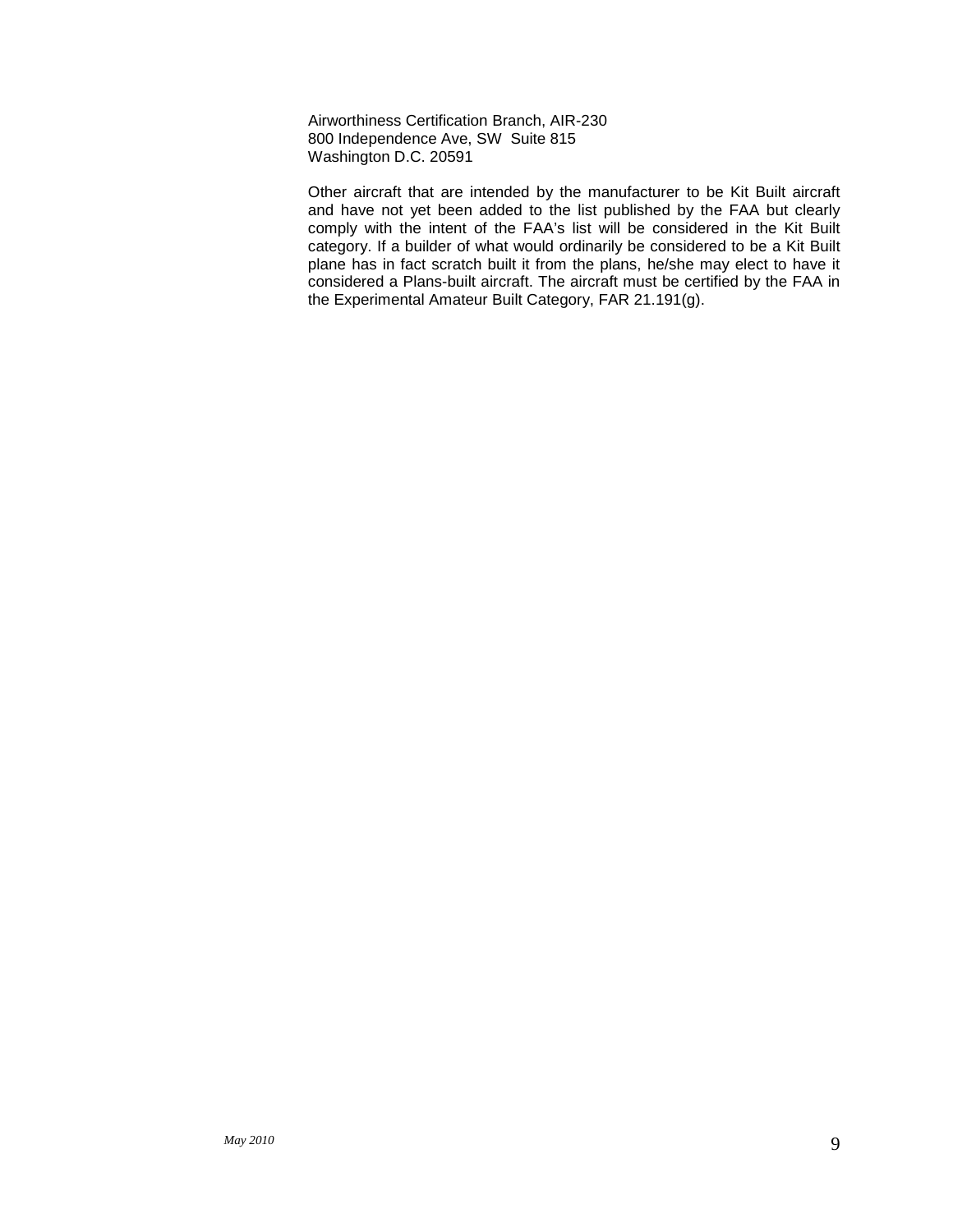#### 3. **Classic Homebuilt**

Aircraft constructed under Experimental Amateur Built Category FAR  $21.191(q)$  and twenty years or more old on the day before the convention starts are eligible to be judged in the Classic Homebuilt Category. The aircraft may be restored or continuously maintained. Aircraft will be judged for workmanship and authenticity. Major modifications such as changing wing configuration or engine from a radial to horizontally opposed will disqualify the aircraft from judging under this category. The aircraft should be in its basic original configuration. Changes to maintain the operational capability are allowed such as radio upgrades and engine modifications. It is not required that the original owner/builder still own and maintain the aircraft. The aircraft may be maintained professionally per current FARs. However, all other things being equal, preference would be given to the aircraft that is still owned and maintained by the original owner/builder or a close relative.

#### C. **Flight Requirements**

To be eligible to receive an award the following criteria must be met.

- 1. The aircraft must meet the FAA minimum requirements for the Experimental Amateur Built Category.
- 2. The FAA operating limitations restricting flight to a test flight area must have been removed.
- 3. The aircraft shall have flown to EAA AirVenture or it must be flown during EAA AirVenture.
- 4. The FAA certification documents must be in order and available for inspection by the judges.

#### D. **Owner Construction Requirements**

For an aircraft to be classed by the FAA as Amateur Built, 51% of its construction must have been accomplished by the owner/builder. In direct relation to this requirement, **the aircraft will be judged for quality of workmanship, originality of design or design innovation, quality of finish and unique safety provisions**, all of which relate to the talents and approach of the builder. It should be further recognized that the Experimental Aircraft Association has promoted the learning of all types of skills associated with aircraft construction via assistance to the builder by EAA Technical Counselors and other individuals knowledgeable of those techniques. The judges shall keep in mind that most homebuilt aircraft have been constructed by more than one person with the advice or assistance of others. This practice is consistent with the learning process fostered by the EAA. **The judges shall be alert for those aircraft, which have not been built by the exhibitor. These aircraft do not represent an accomplishment of the owner. The owner is encouraged to document the building process and to bring that documentation including especially photos to EAA AirVenture for the benefit of the judges. Without such documentation, points may be deducted particularly in comparison with other aircraft with which there is conclusive documentation of the owner's participation in the major part of the construction.**

#### E. **Replica Aircraft**

Owner/Exhibitors of reduced scale Warbird replicas are eligible to be judged in the Homebuilt Category, if the owner so desires, and if the aircraft is parked in the Homebuilt area. Full-scale Reproduction aircraft will be judged in the appropriate area, e.g. Vintage, or Warbird.

F. **Seaplanes**

Homebuilt seaplanes and amphibians which choose to be regarded as Homebuilt, and are parked in the Homebuilt area will be judged within their respective categories, i.e. Kit built or Plans-built and will be subject to the same judging criteria.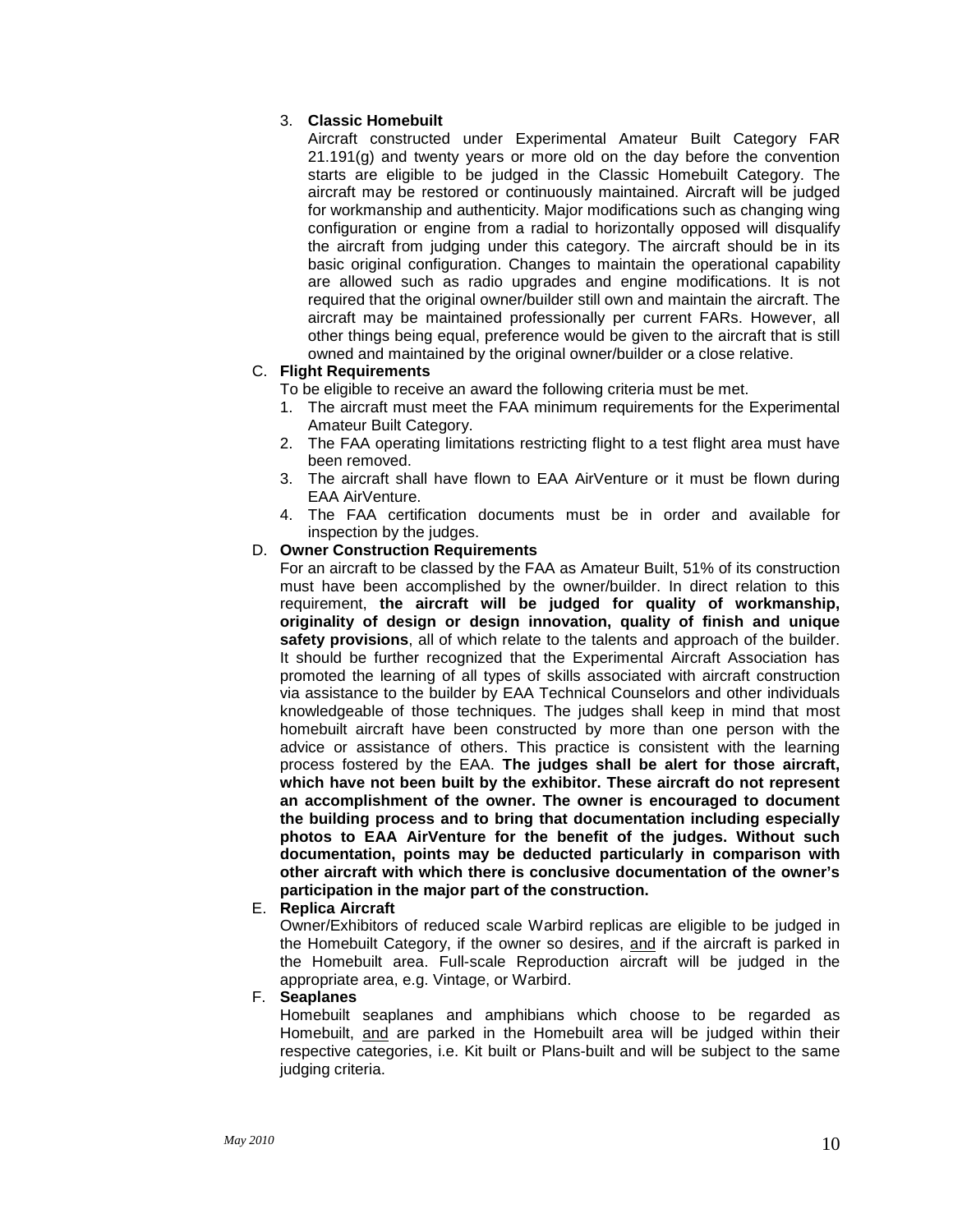G. Change of ownership does not qualify an aircraft to be judged for an award previously won by a past owner for the same aircraft. However, if the aircraft was significantly improved and additional documented restoration work was accomplished, then it could be considered again for judging. In all cases of eligibility, etc., a vote by the majority of judges will be used to decide.

#### **IV. JUDGING PRACTICES**

#### A. **Scoring System**

EAA uses an open judging system in which all aircraft within each of the two major categories referred to above are judged against each other rather than by subtypes such as construction (wood, composite, metal, etc.) or by configuration (biplane, high/low wing, open/closed cockpit, etc.). This facilitates utilization of a standardized numerical judging system.

#### B. **Impartiality**

It is of prime importance that each aircraft presented for judging be treated in an unbiased manner. Judges who consider their review of a particular aircraft as biased, either due to personal acquaintance with the builder, or personal knowledge of its construction may excuse themselves from judging that aircraft.

#### C. **Request for Detailed Review**

Each aircraft shall be judged on all features that are visible. Judges may request the owner to open the cockpit, engine cowl or other access panels to view internal appointments of structure. Such a request should be made by at least three judges in order to prevent repeated requests and inconvenience to the owner. Refusal by the owner to do so will leave the judges to their own discretion regarding these areas, and may result in point deductions.

#### D. **Technique**

Each judge may develop his/her own technique for judging. The technique of judging is of small consequence so long as the objectives of the judging program are met.

#### E. **Aircraft General Condition**

Most owners are proud of their aircraft and spend considerable effort to remove dust, oil and exhaust stains from their aircraft. An aircraft, which is obviously not cared for, should be downgraded. Aircraft are intended to fly and allowances will be made for discoloration and the inevitable minor traces of flight. An airplane need not be absolutely new in order to compete.

#### F. **Rating Forms**

Two forms are provided for use in judging. These forms may be provided in hard copy forms or in electronic form using hand-held portable computers. Form A shall be used to judge those aircraft, which the judge determines to be in contention for an award. Form B shall be used to list those aircraft determined to be average or below and not in contention for an award.

#### G. **Approach**

It is recommended that the judge first accomplish a general walk-around review of the aircraft. If the owner is present, the judge should introduce him/herself and inform the owner that his aircraft is being judged. If the owner informs the judge that he does not wish his aircraft judged, enter "not judged by owner's request" on the Form B with the aircraft registration number.

#### H. **Judging Criteria**

The ratings given by the respective judges in completing Form A will depend upon their judgment of the factors as they apply to the appropriate areas.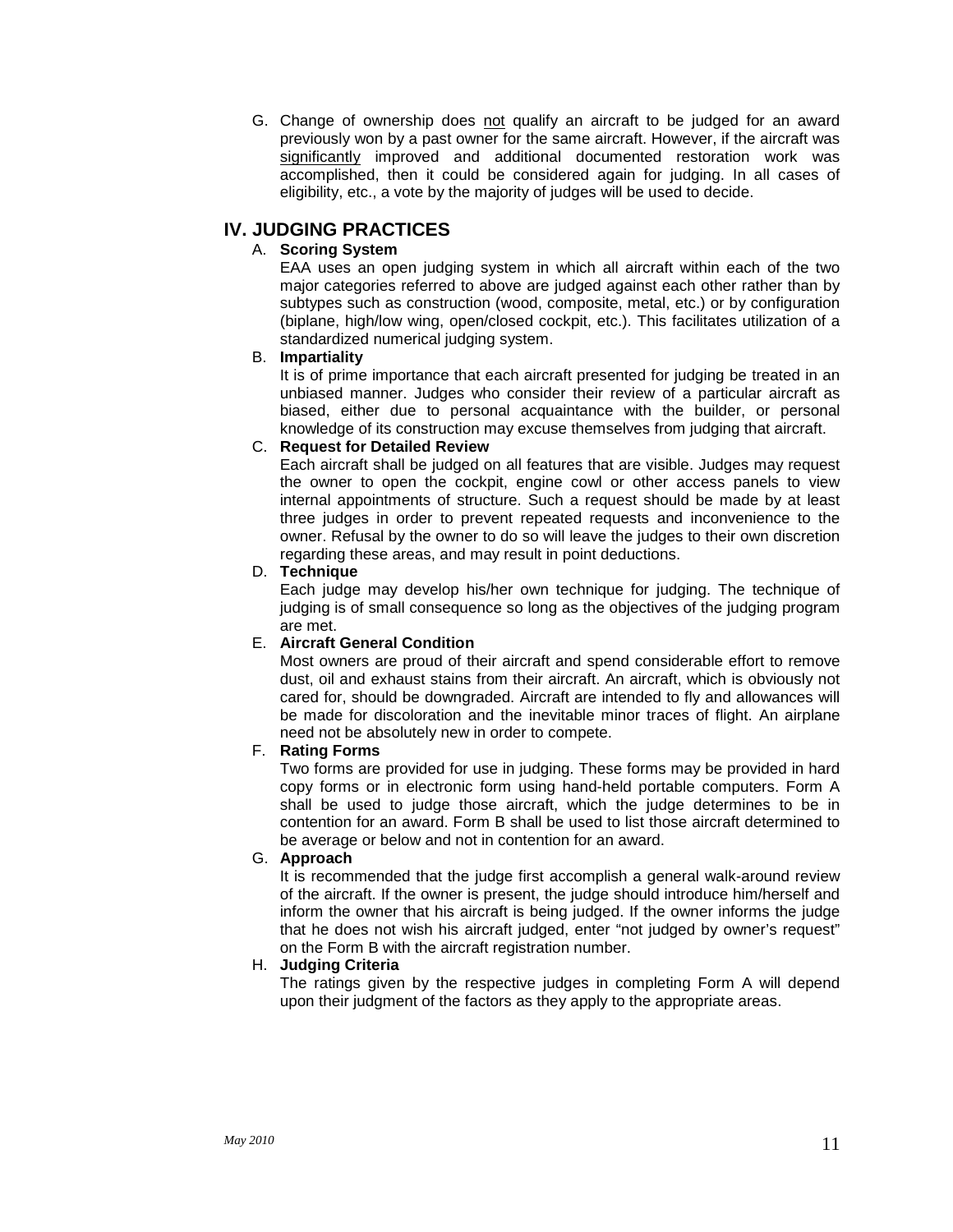- 1. **Safety** provisions and **safety of flight** items (seat belts, shoulder harness including placement, roll over structures, fire control systems, redundant systems, etc.).
- 2. Use of standard aircraft mechanical practice.
- 3. Quality of workmanship.
- 4. Innovation and improvements.
- 5. Evidence of aforethought and planning.
- 6. Neatness and consistency.
- 7. Utilization and placement of instruments and controls.
- 8. Ease of access for maintenance and preflight.
- 9. Fit and finish.
- 10. Presentation including documentation of the building process.
- 11. Compliance with the FARs and FAA certification is an absolute requirement for consideration, and no score will be given in this category.
- I. **Judge's Remarks**

Judges are encouraged to place comments in the "remarks" section of the judging form for any unique or special items noted during judging which are deemed important to the understanding of his rating. These remarks will be available in the judges meetings for the purpose of remembering and pointing out specific items that may have a bearing on the overall scoring.

#### J. **Awards**

The Homebuilt judging will judge for only EAA awards and those awards, which have been approved by the EAA Judging Standards Committee.

#### **V. THE EAA SPONSORED HOMEBUILT AWARDS ARE:**

| $\sim$ $\sim$ $\sim$ $\sim$ $\sim$ $\sim$ $\sim$ $\sim$ |  |
|---------------------------------------------------------|--|

- Grand Champion Kit Built........................................................Gold Lindy
- Reserve Grand Champion Plans-built................................... Silver Lindy
- Reserve Grand Champion Kit Built ....................................... Silver Lindy
- Champion Homebuilt (Fourteen Awards)............................Bronze Lindy
- Outstanding Workmanship (Ten Awards) ...................................Plaques

The last two categories of awards will be divided roughly equally between the two subcategories of Homebuilts, the variations depending on the scores of the aircraft, and numbers of aircraft in the respective categories. These numbers may be modified at the discretion of the Judging Standards Committee.

- Paul Poberezny Founders Award for the best Classic Homebuilt Aircraft.
- Best School Flight Project
- Best Chapter Project
- The Stan Dzik Memorial Award for Outstanding Design contribution. This award will be determined outside the normal judging guidelines detailed in this document. Nominations will be made by the individual judges for consideration of the Homebuilt Judging Committee.

#### **Special Awards:**

With the approval of the EAA Judging Standards Committee and the Awards Committee special awards may be created to recognize either aircraft, which have special features or characteristics, or individuals whose homebuilt efforts exemplify the spirit of the EAA.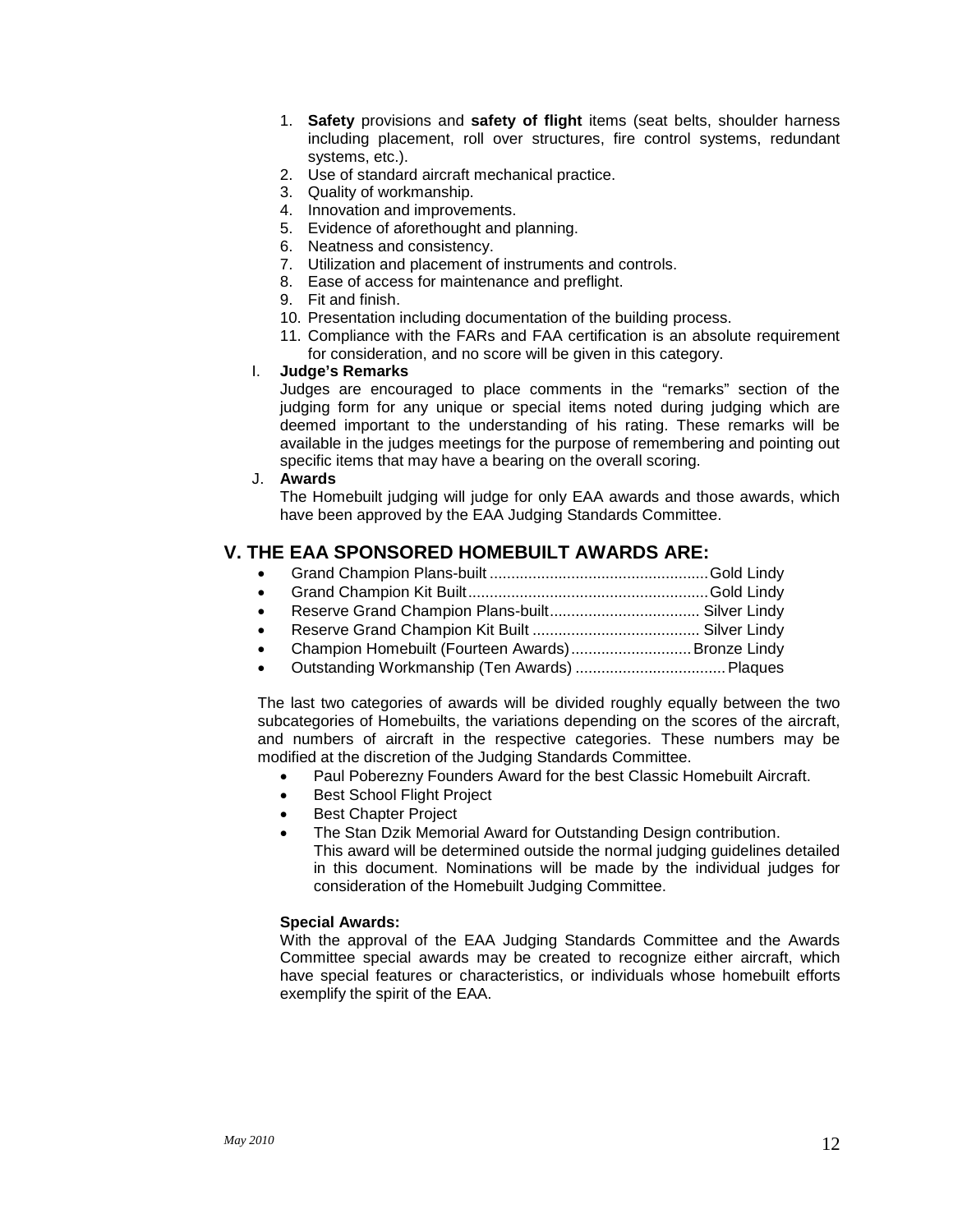|    | <b>HOMEBUILT JUDGING</b>                                                                                                                                                                                                                | <b>FORM A</b>    |                                                                                                                                     |
|----|-----------------------------------------------------------------------------------------------------------------------------------------------------------------------------------------------------------------------------------------|------------------|-------------------------------------------------------------------------------------------------------------------------------------|
|    | REGISTRATION MARKING _____________________                                                                                                                                                                                              |                  | DESIGN NAME                                                                                                                         |
|    | (Required)                                                                                                                                                                                                                              | <b>CATEGORY:</b> |                                                                                                                                     |
|    | <b>OWNER'S NAME</b>                                                                                                                                                                                                                     |                  |                                                                                                                                     |
|    |                                                                                                                                                                                                                                         |                  | $CLASSIC$                                                                                                                           |
|    |                                                                                                                                                                                                                                         |                  |                                                                                                                                     |
|    |                                                                                                                                                                                                                                         |                  | ENGINE MANUFACTURE                                                                                                                  |
|    |                                                                                                                                                                                                                                         |                  |                                                                                                                                     |
| 1. | Aesthetic appeal or presence, neatness and consistency                                                                                                                                                                                  |                  | <b>POINTS</b>                                                                                                                       |
| 2. | Quality of workmanship, sound construction practice, innovation, improvements, access for maintenance                                                                                                                                   |                  |                                                                                                                                     |
| 3. | Quality of workmanship, fit & finish, sound construction practice, innovation and improvements                                                                                                                                          |                  |                                                                                                                                     |
| 4. | Quality of workmanship, sound construction practices, innovation and improvements, neatness, consistency,<br>fit and finish                                                                                                             |                  |                                                                                                                                     |
| 5. | Quality of workmanship, sound construction practice, innovation, improvements, safety provisions                                                                                                                                        |                  |                                                                                                                                     |
| 6. | Utilization or instruments and controls, evidence of forethought and planning, safety provisions, neatness,<br>consistency, innovations and improvements, workmanship                                                                   |                  |                                                                                                                                     |
| 7. | Safety provisions, sound practice, workmanship, access for maintenance and preflight, innovations, improvements                                                                                                                         |                  |                                                                                                                                     |
| 8. | Consistency and attention to detail                                                                                                                                                                                                     |                  |                                                                                                                                     |
|    | Difficulty, theme, judges' discretion                                                                                                                                                                                                   |                  |                                                                                                                                     |
|    | 10. DOCUMENTATION OF COMPLIANCE WITH FARS Y____ N___                                                                                                                                                                                    |                  | TOTAL                                                                                                                               |
|    | <b>POINTS</b><br><b>10 PERFECT</b><br><b>9 EXCELLENT</b><br>8 VERY GOOD<br><b>7 GOOD</b><br><b>6 DEFINITELY ABOVE AVERAGE</b><br><b>5 SLIGHTLY ABOVE AVERAGE</b><br><b>4 AVERAGE</b><br>3 FUNCTIONAL<br>2 CRUDE<br><b>1 UNAIRWORTHY</b> |                  | Judge No.<br><u> 1989 - Johann Stein, mars and de Britannic and de Britannic and de Britannic and de Britannic and de Britannic</u> |

*Revised May 2010*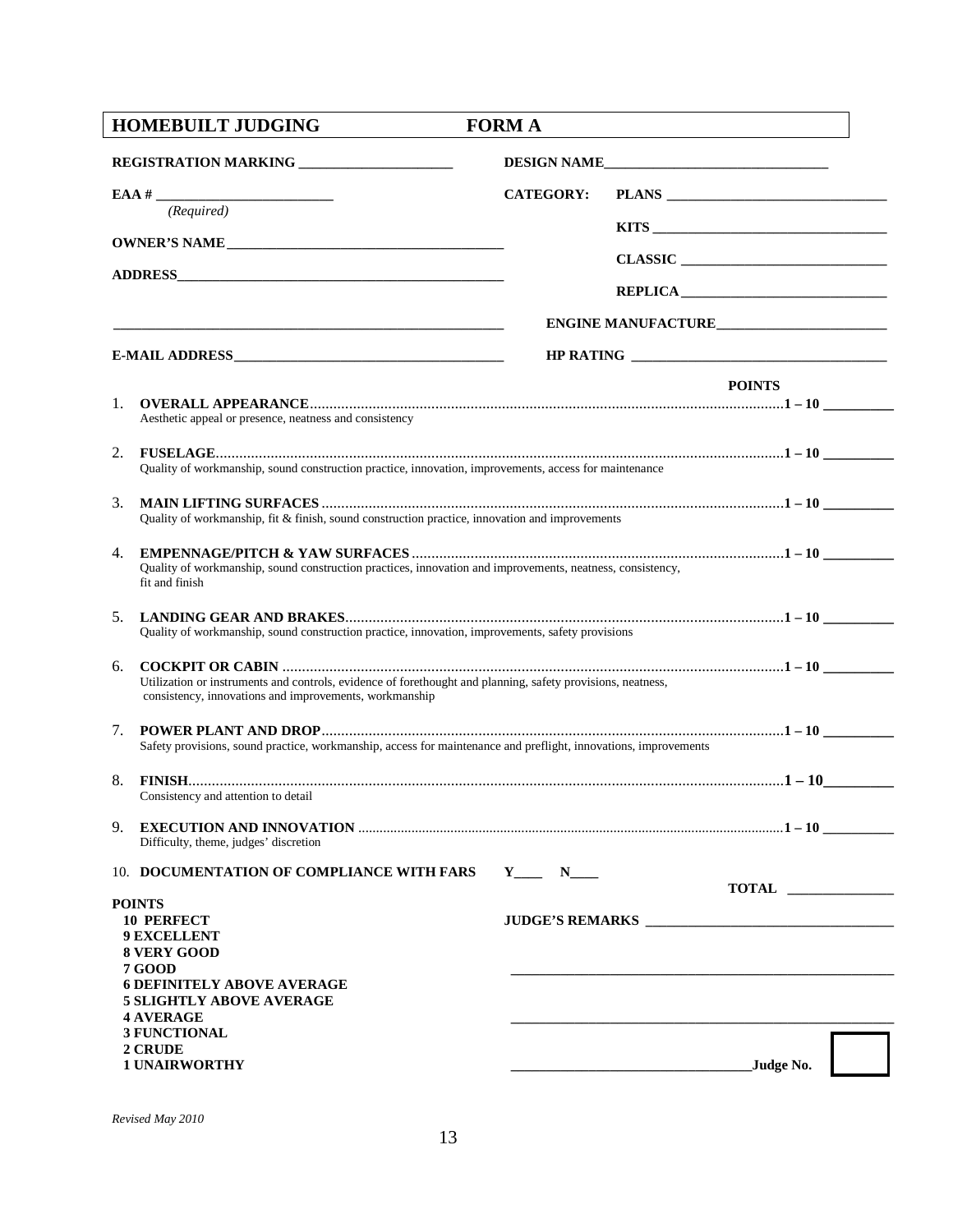|    | <b>B SHEET</b>       |                      |
|----|----------------------|----------------------|
| N# | <b>Owners Name</b>   | <b>Aircraft Type</b> |
|    |                      |                      |
|    |                      |                      |
|    |                      |                      |
|    |                      |                      |
|    |                      |                      |
|    |                      |                      |
|    |                      |                      |
|    |                      |                      |
|    |                      |                      |
|    |                      |                      |
|    |                      |                      |
|    |                      |                      |
|    |                      |                      |
|    |                      |                      |
|    |                      |                      |
|    |                      |                      |
|    |                      |                      |
|    |                      |                      |
|    |                      |                      |
|    |                      |                      |
|    |                      |                      |
|    |                      |                      |
|    |                      |                      |
|    |                      |                      |
|    |                      | <b>DATE</b>          |
|    | <b>JUDGES NUMBER</b> |                      |
|    |                      |                      |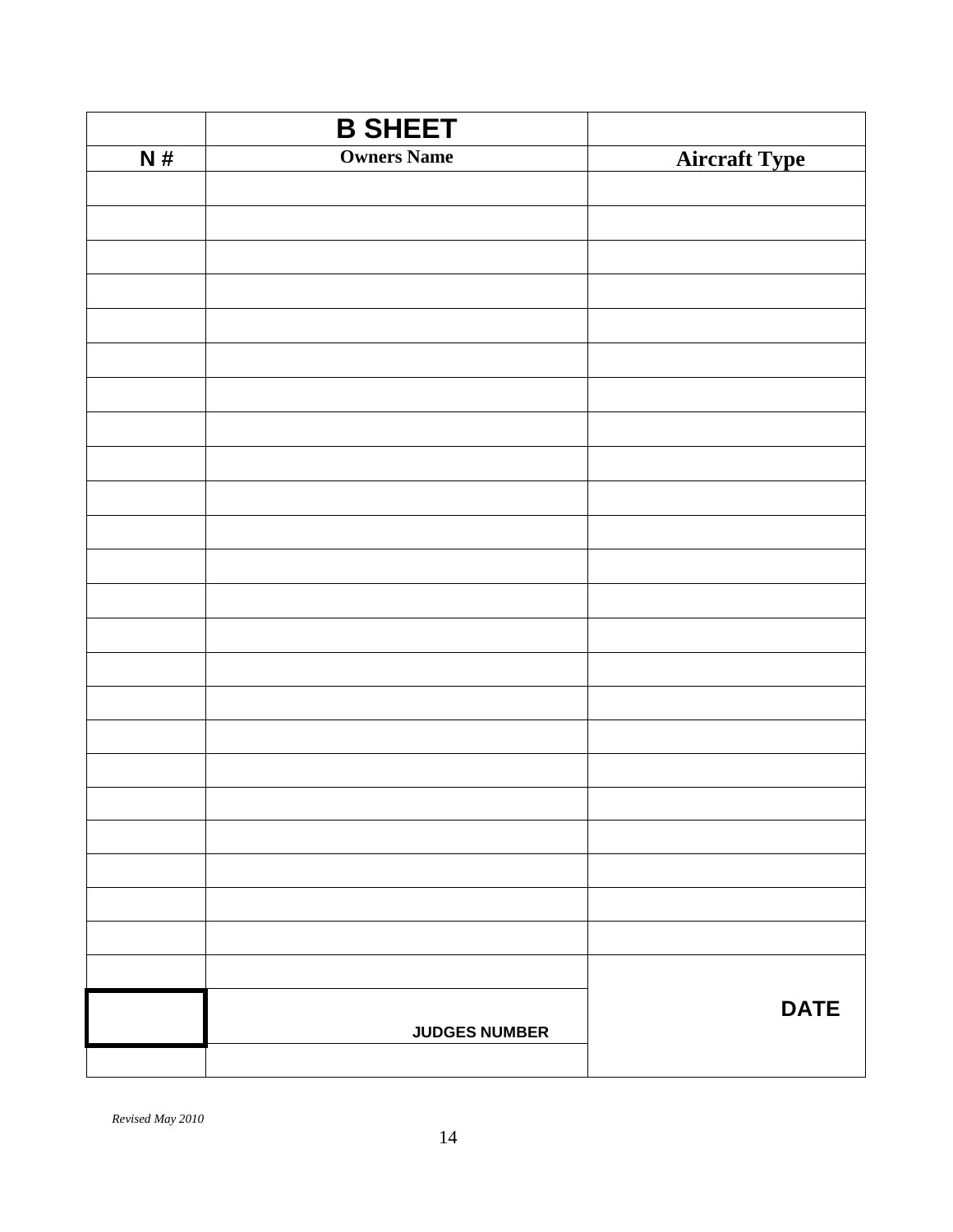

### **VINTAGE AIRCRAFT ANTIQUE, CLASSIC, AND CONTEMPORARY**

#### **I. FORWARD**

The purpose of this section of the EAA Official Judging Standards is to lay the groundwork for a viable set of restoration, maintenance, and construction standards against which Vintage aircraft may be judged. The philosophy of these standards must meet two basic criteria. One, the system must be simple. Two, the system must allow consistent and fair competition between common and exotic types.

Throughout these standards will be found the one concept that reflects the opinion of the majority of those individuals contacted during the development of these guidelines. That concept is **authenticity**. The standards are constructed to encourage the individual to complete and maintain a "factory fresh" aircraft. If the individual's desire is to deviate from this goal for personal whim, or other reasons, the "cost of not conforming to pure authenticity is known in advance." A portion of the guidelines pertains to the documentation of authenticity as it relates to the aircraft. The exhibitor is encouraged to prove the authenticity with pictures, letters, factory specifications, or any of the means, which will alleviate the need for "judge's opinion" in determining authenticity.

The exhibitor may assist the inspection by the judges. Judges will not remove inspection plates nor open panels without the presence and permission of the owner.

#### **II. DEFINITIONS**

#### A. **Antique Aircraft**

An aircraft constructed by the original manufacturer, or his licensee, on or before August 31, 1945, with the exception of certain Pre-World War II aircraft models, which had only a small post-war production, shall be defined as Antique Aircraft. Examples: Beechcraft Staggerwing, Fairchild 24, and Monocoupe.

#### B. **Classic Aircraft**

An aircraft constructed by the original manufacturer, or his licensee, on or after September 1, 1945, up to and including December 31, 1955.

#### C. **Contemporary Aircraft**

An aircraft constructed by the original manufacturer, or its licensee, on or after January 1, 1956, up to and including December 31, 1970.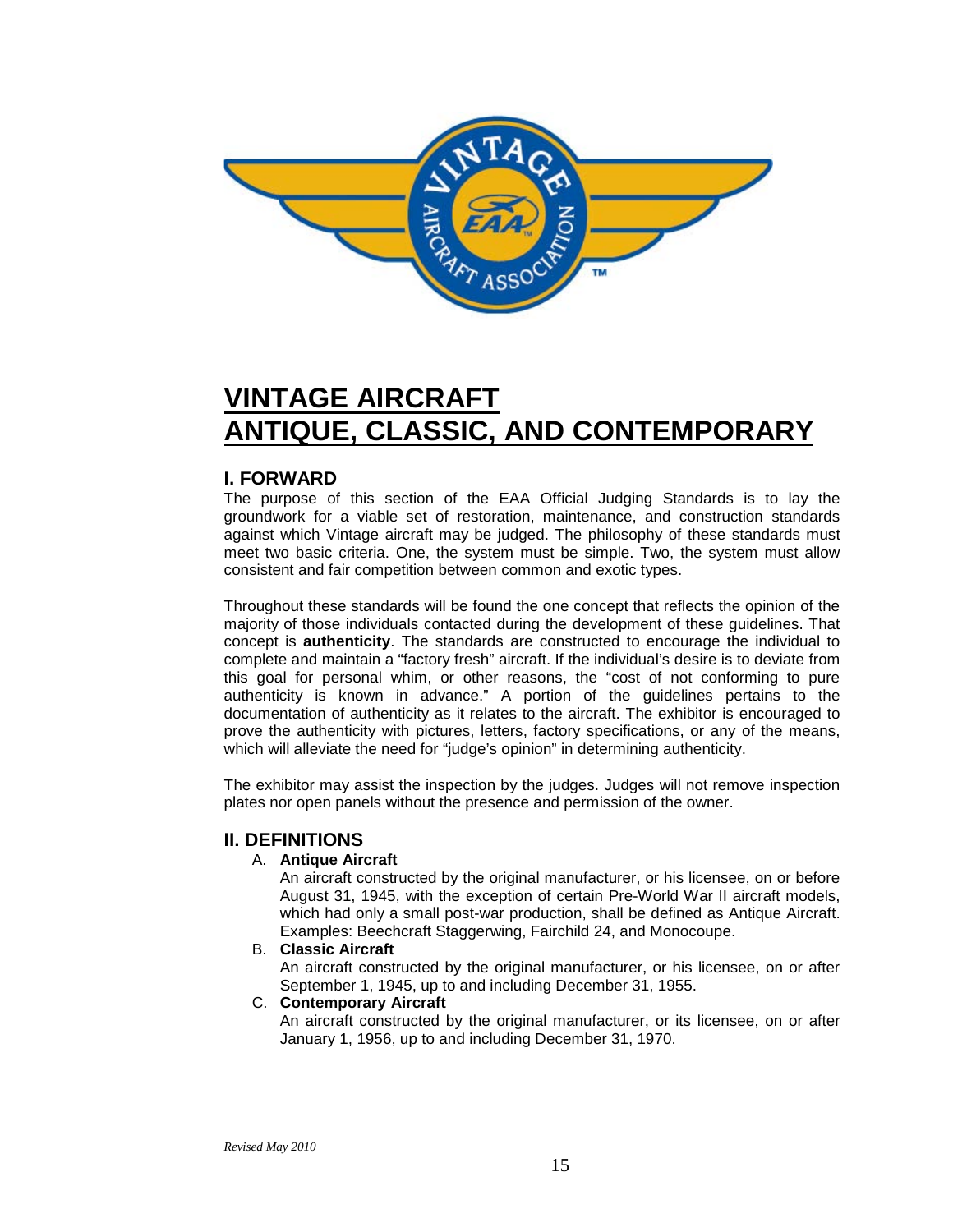#### D. **Continuously Maintained Aircraft**

An aircraft with proof of construction by the original manufacturer, or his licensee, which has received periodic maintenance, repair, recover, and/or replacement of parts, but which has never been completely disassembled and rebuilt or remanufactured to new or better-than-new condition.

#### E. **Restored Aircraft**

An aircraft with proof of construction by the original manufacturer, or his licensee, that has been disassembled into its component parts, which were then either, replaced, refurbished, or remanufactured to be equal to or as good as new condition.

#### F. **Customized Aircraft**

An aircraft with proof of construction by the original manufacturer, or licensee, which has been obviously modified from its original appearance. Such modifications could include airframe structural changes, paint schemes, interior and upholstery, instrument panel, or engine and cowling, etc.

#### G. **Replica Aircraft**

An aircraft constructed exactly to the original manufacturer's plans, full size in scale, but not constructed by the original manufacturer or his licensee.

#### **III. SELECTION OF JUDGES**

Judges will be selected by the Chairmen of the respective Classes subject to approval by the Board of Directors of the Vintage Aircraft Division and the EAA Judging Standards Committee.

#### **IV. QUALIFICATIONS OF JUDGES**

A judge shall be a current member in good standing of the EAA and a member of the EAA Vintage Aircraft Association. (Exceptions can be made in special circumstances subject to the approval of the EAA Judging Standards Committee.) Judges will have a thorough knowledge of the aircraft type and vintage being judged, this knowledge having been gained from actual experience flying and/or maintaining such vintage aircraft. Judges qualifications may also be acquired by historical research or actual restoration experience.

#### **V. GUIDELINES FOR JUDGES**

Judges shall be guided by the following general policy. The prize-winning aircraft is either **in**, or has been **restored to**, factory fresh condition. In the case of restored aircraft, the quality and authenticity of the completed restoration is the main issue. **The best restoration is the one that most closely approaches factory fresh condition. Authenticity is to be emphasized.** Any alterations, for whatever purpose, with the exception of safety items and necessary alterations to meet current FAR requirements, are discouraged. These are covered in the standard deductions on the judging sheet. Duplication of parts should be as close to the original as possible. Penalties are to be given for lack of restraint in "over restoration." Judging for cleanliness should take into consideration the extent to which the aircraft is used. An authentic restoration should not be penalized when it bears only the oil and grease normally accumulated in operation of the aircraft. This will not excuse a poor presentation for lack of the routine cleaning and polishing which a show plane deserves. Aircraft must be flown to or during the fly-in.

The proof of authenticity is to be in the form of a book, which documents the history of the aircraft. The purpose of this presentation book is to authenticate the restoration or preservation of the aircraft. Preferably, photos will document the state of the aircraft before, during, and after the restoration.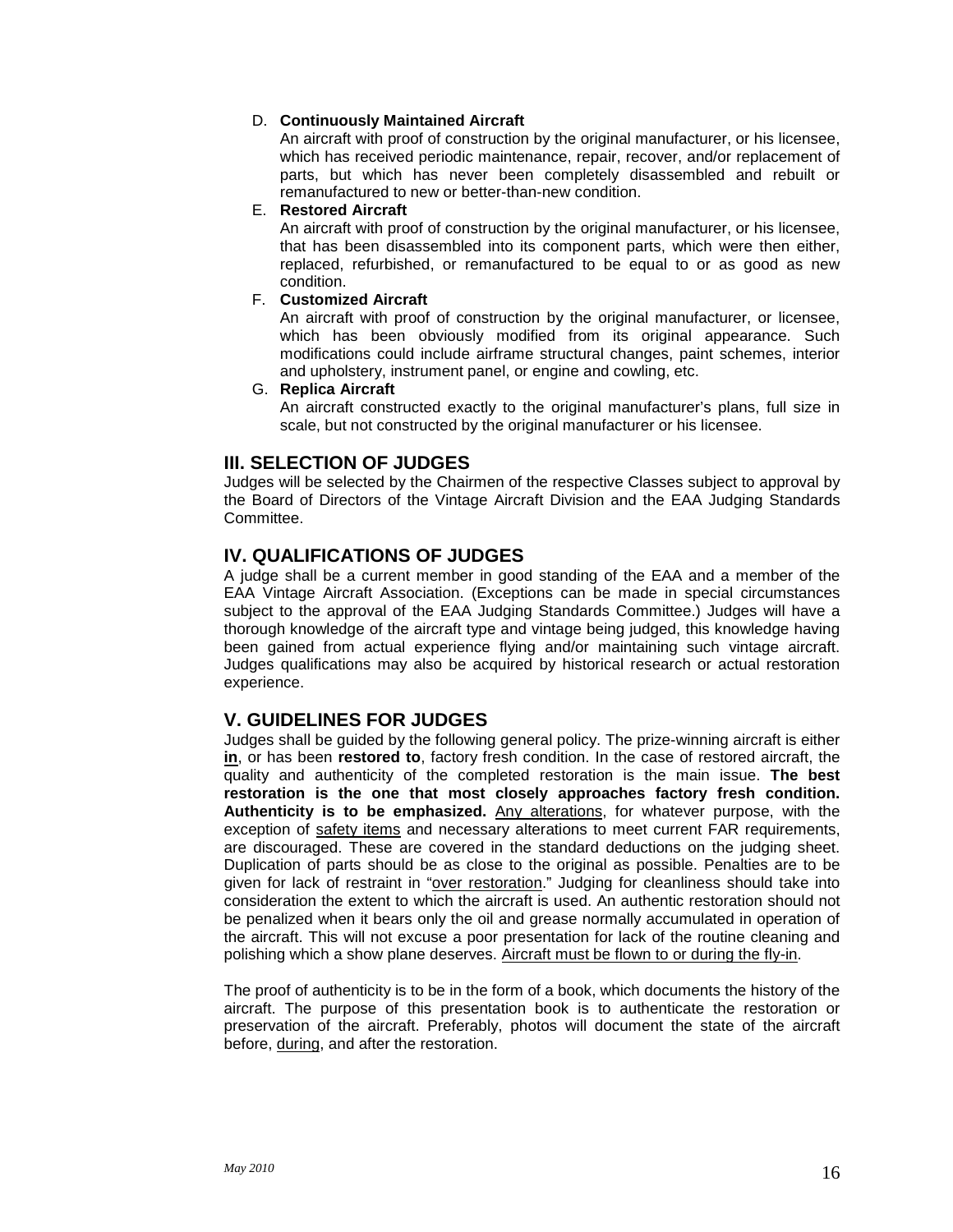Replicas shall be judged as a separate category. If there are sufficiently large numbers of replicas entered in competition, they can be sub-categorized into all the classifications and sub-classifications presently used.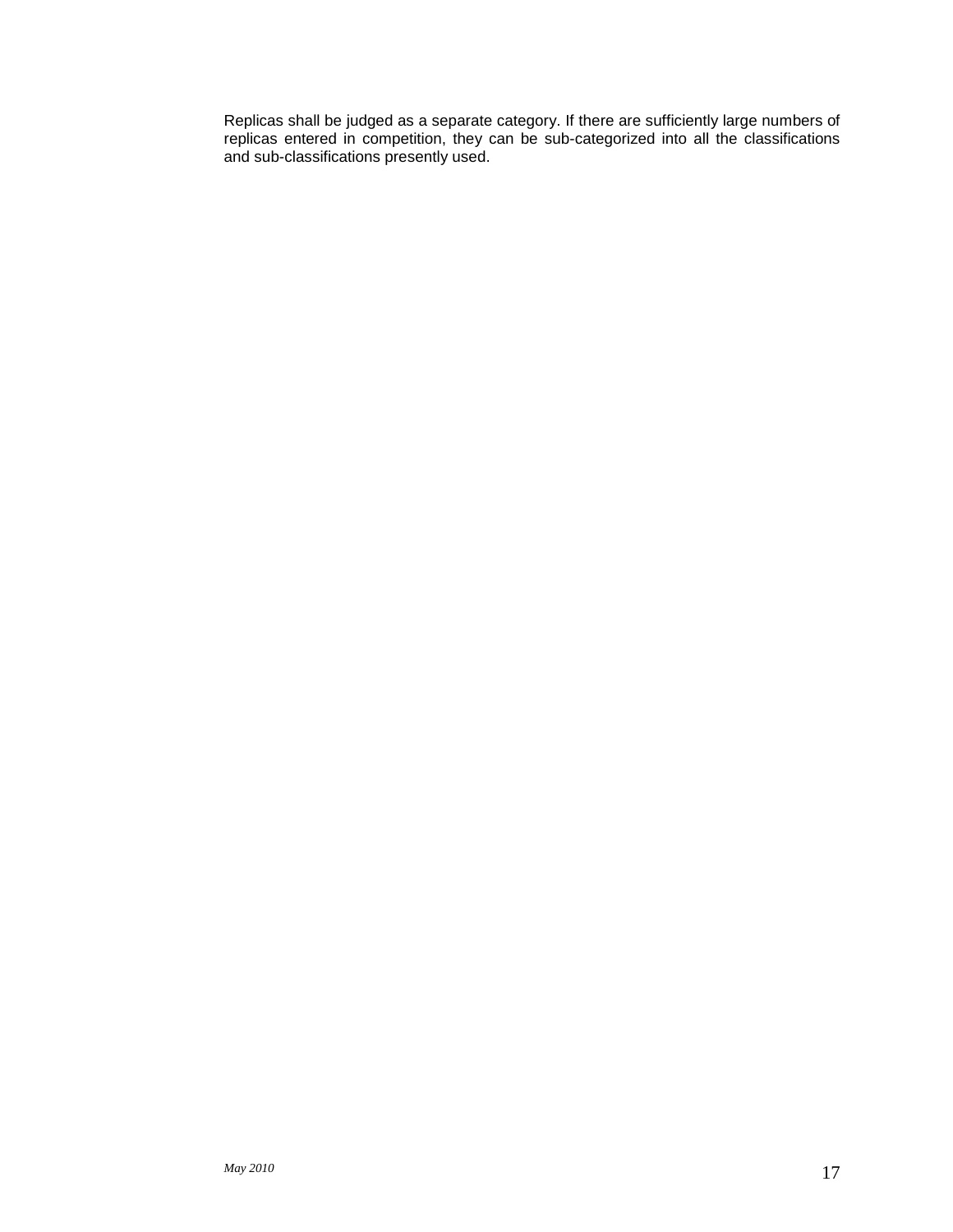#### **VI. JUDGING CATEGORIES AND CLASSIFICATIONS**

Listed below are complete categories and subdivisions that will apply. The date range of the antique and classic categories has been standardized and will remain intact. The contemporary category date range may be extended as experience dictates. New categories may be initiated as progress warrants.

To be eligible for an EAA Award, the owner/operator must be a member in good standing of Experimental Aircraft Association and Vintage Aircraft Association.

Awards will be given only where indicated by the presence of aircraft of superior quality, which warrant this level of recognition. Special awards may be given at the discretion of the judges subject to the approval of the Judging Standards Committee.

Any vintage aircraft, which at one time was owned and/or operated by any recognized military organization, will be judged on the basis of its former military appearance, unless a comparable civilian model of that aircraft was offered for sale by the original manufacturer or his licensee.

The decisions of the judges are final. In all categories, there will be no tied score. The chief judge has the ability to cast a tie-breaking vote. This is the only vote the chief judge has in the scoring system.

#### **ANTIQUE AIRCRAFT**

GRAND CHAMPION RESERVE GRAND CHAMPION PIONEER AGE (Prior to 1918) Champion Runner Up GOLDEN AGE (1918-1927) **Champion** Runner Up Outstanding open cockpit biplane Outstanding closed cockpit biplane Outstanding open cockpit monoplane Outstanding closed cockpit monoplane SILVER AGE (1928-1936) Champion Runner Up Outstanding open cockpit biplane Outstanding closed cockpit biplane Outstanding open cockpit monoplane Outstanding closed cockpit monoplane BRONZE AGE (1937-1941) **Champion** Runner Up Outstanding open cockpit biplane Outstanding closed cockpit biplane Outstanding open cockpit monoplane Outstanding closed cockpit monoplane WORLD WAR II ERA (1942-1945) Champion Runner Up Outstanding open cockpit biplane Outstanding closed cockpit biplane Outstanding open cockpit monoplane Outstanding closed cockpit monoplane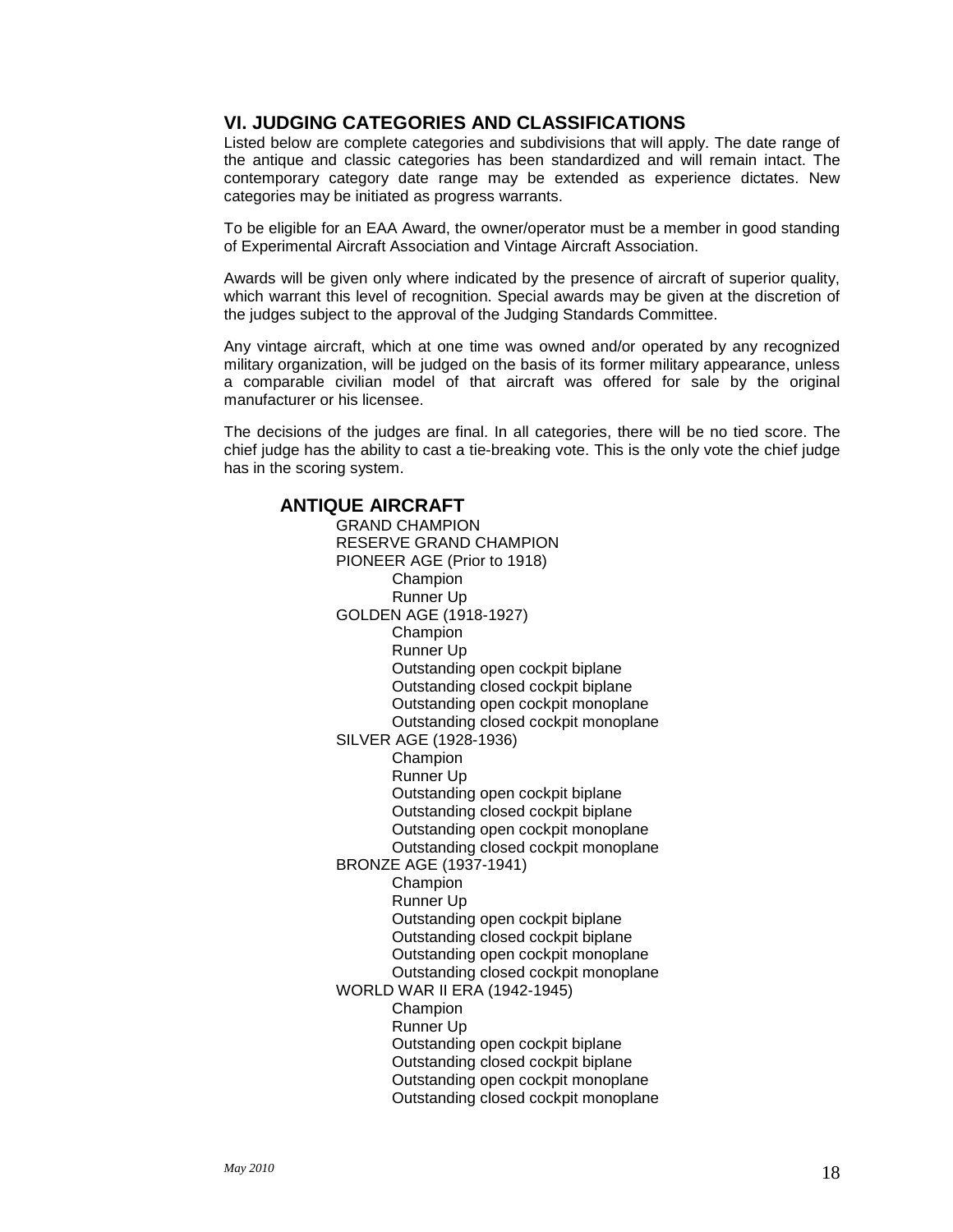CUSTOMIZED AIRCRAFT (Any antique aircraft age) Champion Runner Up **Outstanding** TRANSPORT CATEGORY Champion Runner Up **Outstanding** WORLD WAR II MILITARY TRAINER/LIAISON AIRCRAFT Champion Runner Up **Outstanding** REPLICA AIRCRAFT (Any antique aircraft age) Champion Runner Up **Outstanding** ANTIQUE-CUSTOM BUILT Champion Runner Up **Outstanding CLASSIC AIRCRAFT** GRAND CHAMPION RESERVE GRAND CHAMPION CLASS I (0-80 hp) CLASS II (81-150 hp) CLASS III (151-235 hp) CLASS IV (236-up hp CUSTOM CLASS A (0-80 hp) CUSTOM CLASS B (81-150 hp) CUSTOM CLASS C (151-235 hp) CUSTOM CLASS D (236-up hp) OUTSTANDING<br>Aeronca Champ Cessna 190/195 Stinson<br>Ercoupe Swift Aeronca Chief Ercoupe Swift<br>Beech Luscombe Taylorcraft Beech Luscombe<br>Bellanca Navion Limited Production Cessna 120/140 Piper J-3 Cessna 170/180 Piper-other **CONTEMPORARY AIRCRAFT** GRAND CHAMPION RESERVE GRAND CHAMPION OUTSTANDING CUSTOMIZED CLASS I SINGLE ENGINE (0-160 hp) CLASS II SINGLE ENGINE (161-230 hp) CLASS III SINGLE ENGINE (231-Up hp) CUSTOM MULTI ENGINE OUTSTANDING<br>Champion **Limited Production** Beech Single Engine Best Continuously Maintained Beech Multi Engine Cessna 170/172/175<br>Cessna 310 Cessna 150 Cessna 180/182/210 Mooney<br>Piper PA-18 Super Cub Piper PA Piper PA-23 Apache-Aztec Piper PA-24 Comanche Piper PA-28 Cherokee Piper PA-22 Tri-Pacer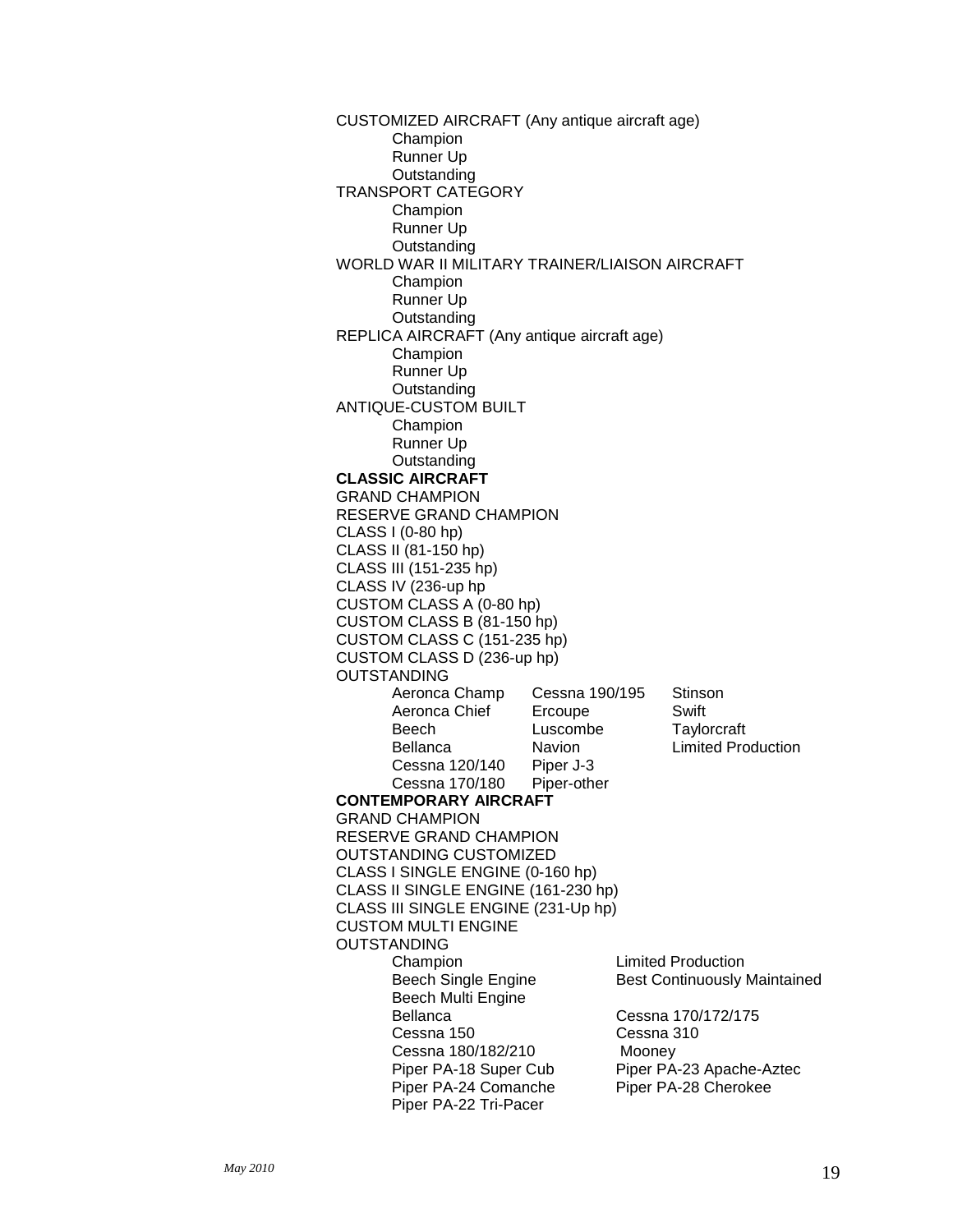#### **VII. FORM EXPLANATION AND USE**

Judges shall understand that the maximum attainable would be a perfect score grand champion without qualification. It could never be surpassed, and it could only be tied by another perfect score grand champion. Consistency and fairness are to be the main criteria in judging.

#### 1. **General Appearance**

This is the only category, which covers the aircraft in its entirety. Workmanship, authenticity, cleanliness, and maintenance of the aircraft are the criteria. Judges shall consider the aircraft and its airworthiness as a whole and not as individual pieces. A non-authentic color scheme, modern finish, fabric other than original, non-authentic striping or decorations should warrant the use of negative points. Markings, done in good taste, should not be penalized. Aircraft showing use of metal that has replaced the original use of fabric or plywood skinning will be penalized substantially. Use of non-original type nuts, bolts, cable splices, safety wire, etc., will also be penalized.

#### 2. **Cockpit**

Anything visible within the cockpit and passenger compartments comprises the items under inspection in this category. Authenticity shall be stressed in the finish, upholstery (or lack of), instruments, controls, and other components. The operational condition of all components, the workmanship and the attention to detail are considered important. Installation of modern electronics should not be penalized providing the installation does not detract from the authenticity of the instrument panel or other components. Use of "display only" radio faceplates as covers for modern electronics installed in original factory-defined positions is encouraged. Deductions shall be made for alterations made to the throttle, stick, or control wheel. Non-authentic upholstery material or patterns should result in deductions. Chroming of parts not originally chromed will earn minus points.

#### 3. **Engine**

Consideration is to be given to the correct engine as well as to its mounting, cowling, accessories, and propeller. Again, authenticity is to be stressed. There should be nothing on or in the engine compartment that was not there originally. Everything is to be installed in a first class manner according to the way it was when it left the factory. Plus points are to be given for authenticity. Any nonoriginal engine, component, accessory, engine mount, propeller, or spinner, as well as any non-authentic chroming will receive minus points. Later or increased HP models of the original engines will receive little or no penalty.

#### 4. **Landing gear**

This category includes brakes, wheels, tires, landing gear fairings, and wheel pants or covers, if any. Smooth tires are to be given plus points if the aircraft was originally equipped with them. If streamlining was accomplished by balsa wood and wrapping, the quality of workmanship and authenticity of this should be considered. If the wheels are retractable, the wheel wells are to be part of the inspection. Credit is to be given for flying an authentic tail skid. Credit is given for tail wheels that are authentic. Points are to be deducted for non-authentic tires or tires of improper size. Non-authentic materials used for fairings of wheel pants are causes for penalty points.

#### 5. **Fuselage**

When judging the fuselage, the first consideration is its general all-over configuration. Where applicable has the restorer been authentic in duplicating the shape via stringers and woodwork? The entire fuselage including all struts, mechanism, gear mountings, and covering is to be examined for workmanship and authenticity. If possible, the judges shall view the fuselage interior for quality of inside restoration. The point should be stressed that it is the exhibitor's prerogative to refuse removal of any inspection covers; however, it is urged that the exhibitor be cooperative, since the inside of the fuselage is a major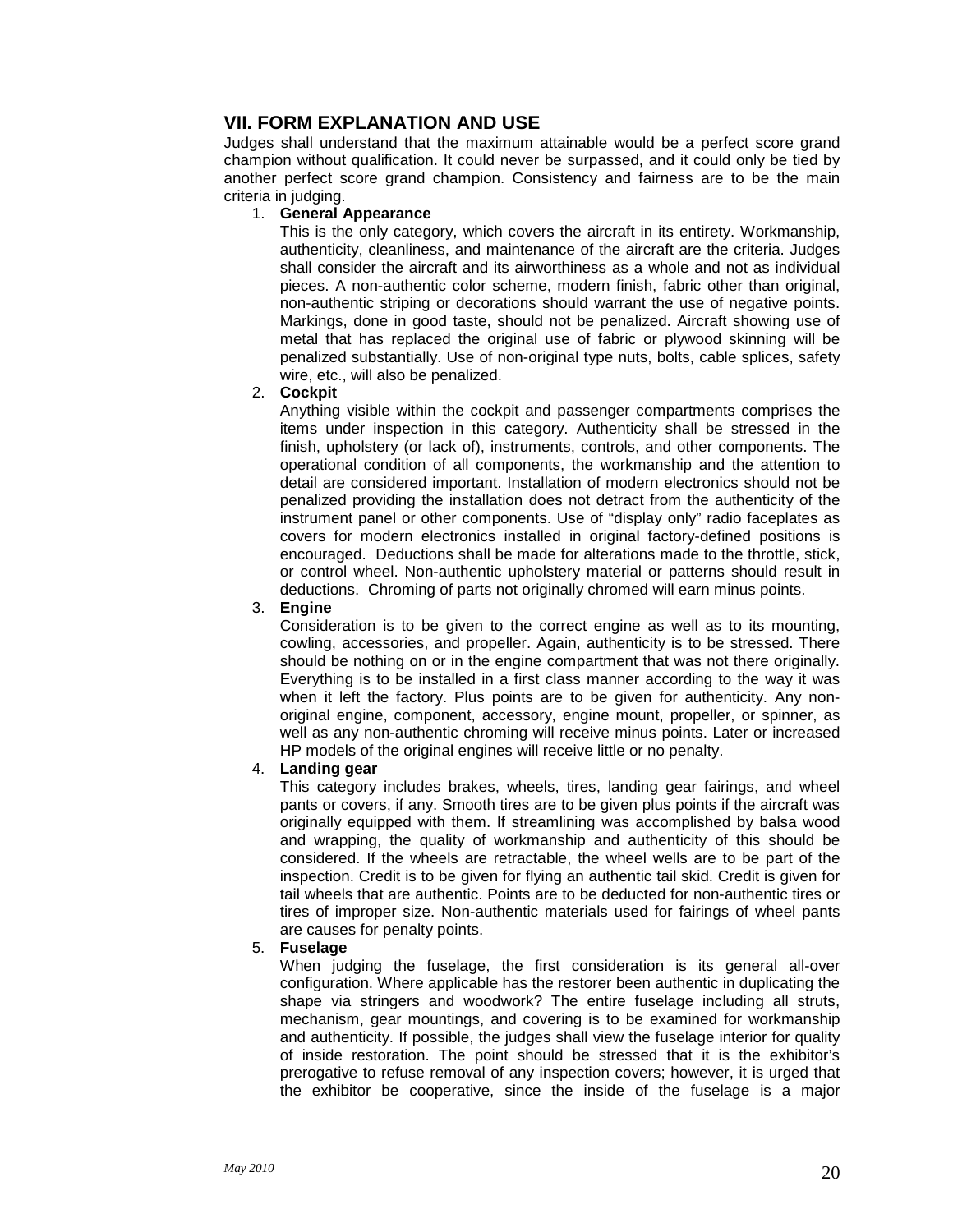portion of the restoration of an aircraft. The quality of workmanship of formers, woodwork, general finish, inside tubes, pulleys for the cables, the condition of the cables, and the interior finish on the tubes are all points that should be considered. Points will be deducted for fairings, cowlings, or windshields that are non-authentic.

#### 6. **Wings and Tail Surfaces**

Judges shall examine the exterior covering and finish reinforcing tapes, struts braces and wires, ailerons, flaps, navigation lights, fairings to center sections, the center section, gas tank and gas tank cap (if mounted in the center section), wing-walk and wing-to-fuselage fairings. The tail surfaces, including the horizontal stabilizer, elevator, fin, rudder, bracing wires, and attach fittings should all be considered. If the exhibitor, as suggested in the fuselage section, will allow a look inside the wings for condition of the structure, it should be considered. Again, he/she has the right to refuse such entry if it means removing a cover plate, and he/she does not wish to do this; however, an uncooperative exhibitor should be prepared to lose a couple of points. The inside condition of wings will show the quality of the restoration. Judges shall not be looking for "brand new" wings as much as for workmanship in the restoration. The important aspect is to observe that the wings are in a generally new condition showing the wood to be clean and freshly varnished, excellent craftsmanship is evident in the finishing of the fittings, and warped ribs have been replaced. There are many wings flying that have not been restored prior to recovering, or that have never been recovered. Non-authentic wires, struts, pitot tube, landing lights, or other related items will receive negative points.

#### 7. **Presentation Book**

Proof of authenticity contained within the presentation book is to be judged on details of the contents relative to the authenticity of either a continuously maintained or restored aircraft and not on the beauty or artistic quality of the book itself.

#### 8. **Degree of Difficulty**

If it is significant the difficulty involved in the reconstruction of a restored aircraft or in the preservation of a continuously maintained aircraft should be taken into consideration.

9. Change of ownership does not qualify an aircraft to be judged for an award previously won by a past owner for the same aircraft. However, if the aircraft was significantly improved and additional documented restoration work was accomplished, then it could be considered again for judging. In all cases of eligibility, etc., a vote by the majority of judges will be used to decide.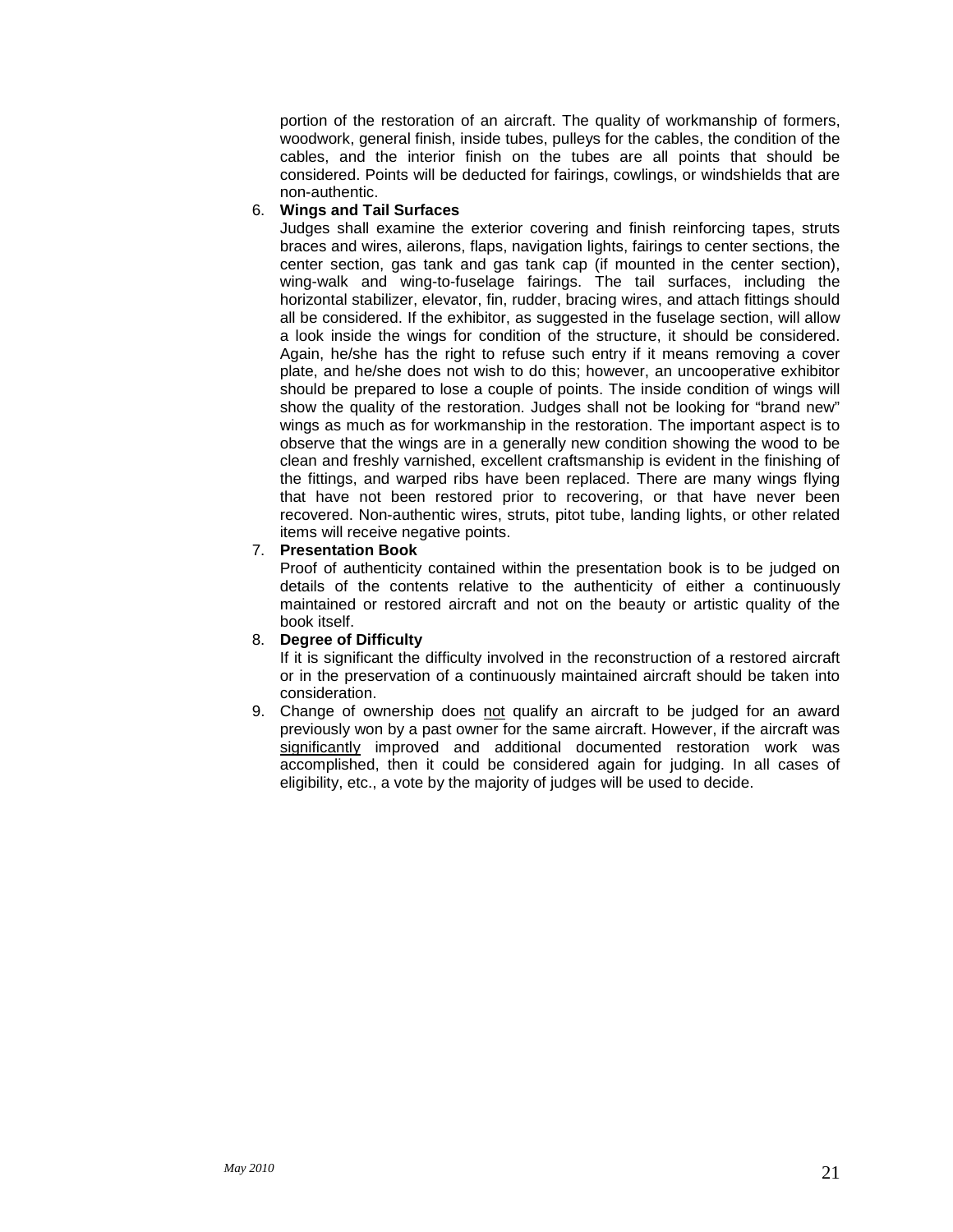| <b>EAA VINTAGE AIRCRAFT ASSOCATION</b> | OFFICIAL AIRCRAFT JUDGING AND SCORING FORM |
|----------------------------------------|--------------------------------------------|
|                                        |                                            |

OWNER\_\_\_\_\_\_\_\_\_\_\_\_\_\_\_\_\_\_\_\_\_\_\_\_\_\_\_\_\_\_\_\_ EAA #\_\_\_\_\_\_\_\_\_\_\_\_\_\_\_\_\_\_\_\_ CUSTOM \_\_\_\_\_\_\_\_\_\_\_\_\_ REPLICA \_\_\_\_\_\_\_\_\_\_\_\_\_

AIRCRAFT \_\_\_\_\_\_\_\_\_\_\_\_\_\_\_\_ YEAR \_\_\_\_\_\_\_\_\_\_\_ N# \_\_\_\_\_\_\_\_\_\_\_\_\_\_\_\_\_\_\_\_ CONTEMPORARY \_\_\_\_\_\_\_\_\_\_ ANTIQUE \_\_\_\_\_\_\_\_\_\_ CLASSIC \_\_\_\_\_\_\_\_\_\_\_\_\_\_\_\_

ADDRESS \_\_\_\_\_\_\_\_\_\_\_\_\_\_\_\_\_\_\_\_\_\_\_\_\_\_\_\_\_\_\_\_\_\_\_\_\_\_\_\_\_\_\_\_\_\_\_\_\_\_\_ E-MAIL ADDRESS \_\_\_\_\_\_\_\_\_\_\_\_\_\_\_\_\_\_\_\_\_\_\_\_\_\_\_\_\_\_\_\_\_\_\_\_\_\_\_\_\_\_\_\_\_\_\_

*(Required)*

| Poor – Fair – Good – Very Good - Excellent                                                   |    | <b>APPEARANCE ONLY</b> (+) | <b>AUTHENTICITY MINUS POINTS (-)</b><br><b>Maximum Deduction</b> |                |
|----------------------------------------------------------------------------------------------|----|----------------------------|------------------------------------------------------------------|----------------|
| <b>GENERAL</b>                                                                               | P  | $0 - 4$                    | NON-AUTHENTIC COLOR SCHEME                                       | 3              |
| APPEARANCE (20)                                                                              | F  | $5 - 8$                    | NON-AUTHENTIC FINISH                                             | 5              |
|                                                                                              | G  | $9 - 12$                   | NON-AUTHENTIC STRIPING                                           | 2              |
|                                                                                              | VG | $13 - 16$                  | NON-AUTHENTIC MARKINGS                                           | 2              |
|                                                                                              | EX | $17 - 20$                  | <b>OTHER</b>                                                     | $\equiv$       |
| COCKPIT (15)                                                                                 | P  | $0 - 3$                    | NON-AUTHENTIC INSTRUMENT                                         | $\overline{2}$ |
|                                                                                              | F  | $4 - 6$                    | NON-AUTHENTIC UPHOLSTERY                                         | $\overline{4}$ |
|                                                                                              | G  | $7 - 9$                    | NON-AUTHENTIC CHROMING                                           | 5              |
|                                                                                              | VG | $10 - 12$                  | NON-AUTHENTIC CONTROLS                                           | $\overline{2}$ |
|                                                                                              | EX | $13 - 15$                  | <b>OTHER</b>                                                     |                |
| ENGINE(15)                                                                                   | P  | $0 - 3$                    | NON-AUTHENTIC ENGINE                                             | 12             |
|                                                                                              | F  | $4 - 6$                    | NON-AUTHENTIC CHROMING                                           | 5              |
|                                                                                              | G  | $7 - 9$                    | <b>OTHER</b>                                                     |                |
|                                                                                              | VG | $10 - 12$                  |                                                                  |                |
|                                                                                              | EX | $13 - 15$                  |                                                                  |                |
| LANDING GEAR (10)                                                                            | P  | $0 - 2$                    | NON-AUTHENTIC WHEELS                                             | $\overline{2}$ |
|                                                                                              | F  | $3 - 4$                    | NON-AUTHENTIC TIRES                                              | $\mathbf{1}$   |
|                                                                                              | G  | $5 - 6$                    | NON-AUTHENTIC TAIL WHEEL                                         | $\overline{2}$ |
|                                                                                              | VG | $7 - 8$                    | NON-AUTHENTIC STEERING                                           | $\overline{2}$ |
|                                                                                              | EX | 9 - 10                     | <b>OTHER</b>                                                     |                |
| FUSELAGE (15)                                                                                | P  | $0 - 3$                    | NON-AUTHENTIC WINDSHIELD                                         | 3              |
|                                                                                              | F  | $4 - 6$                    | NON-AUTHENTIC COWLING                                            | 5              |
|                                                                                              | G  | $7 - 9$                    | NON-AUTHENTIC FAIRINGS                                           | $\overline{c}$ |
|                                                                                              | VG | $10 - 12$                  | <b>OTHER</b>                                                     |                |
|                                                                                              | EX | $13 - 15$                  |                                                                  |                |
| WINGS $&$ TAIL (15)                                                                          | P  | $0 - 3$                    | <b>NON-AUTHENTIC WIRES</b>                                       | $\overline{2}$ |
|                                                                                              | F  | $4 - 6$                    | NON-AUTHENTIC PILOT                                              | $\mathbf{1}$   |
|                                                                                              | G  | $7 - 9$                    | NON-AUTHENTIC LANDING LIGHTS                                     | $\mathbf{1}$   |
|                                                                                              | VG | $10 - 12$                  | <b>OTHER</b>                                                     |                |
|                                                                                              | EX | $13 - 15$                  |                                                                  |                |
| PRESENTATION BOOK (5)                                                                        |    | $0 - 5$                    | <b>TOTAL MINUS POINTS</b>                                        |                |
| DIFFICULTY FACTOR (5)                                                                        |    | $0 - 5$                    |                                                                  |                |
| <b>TOTAL APPEARANCE POINTS</b><br><b>TOTAL MINUS POINTS (deduct)</b><br><b>JUDGING SCORE</b> |    |                            | JUDGE'S NAME                                                     |                |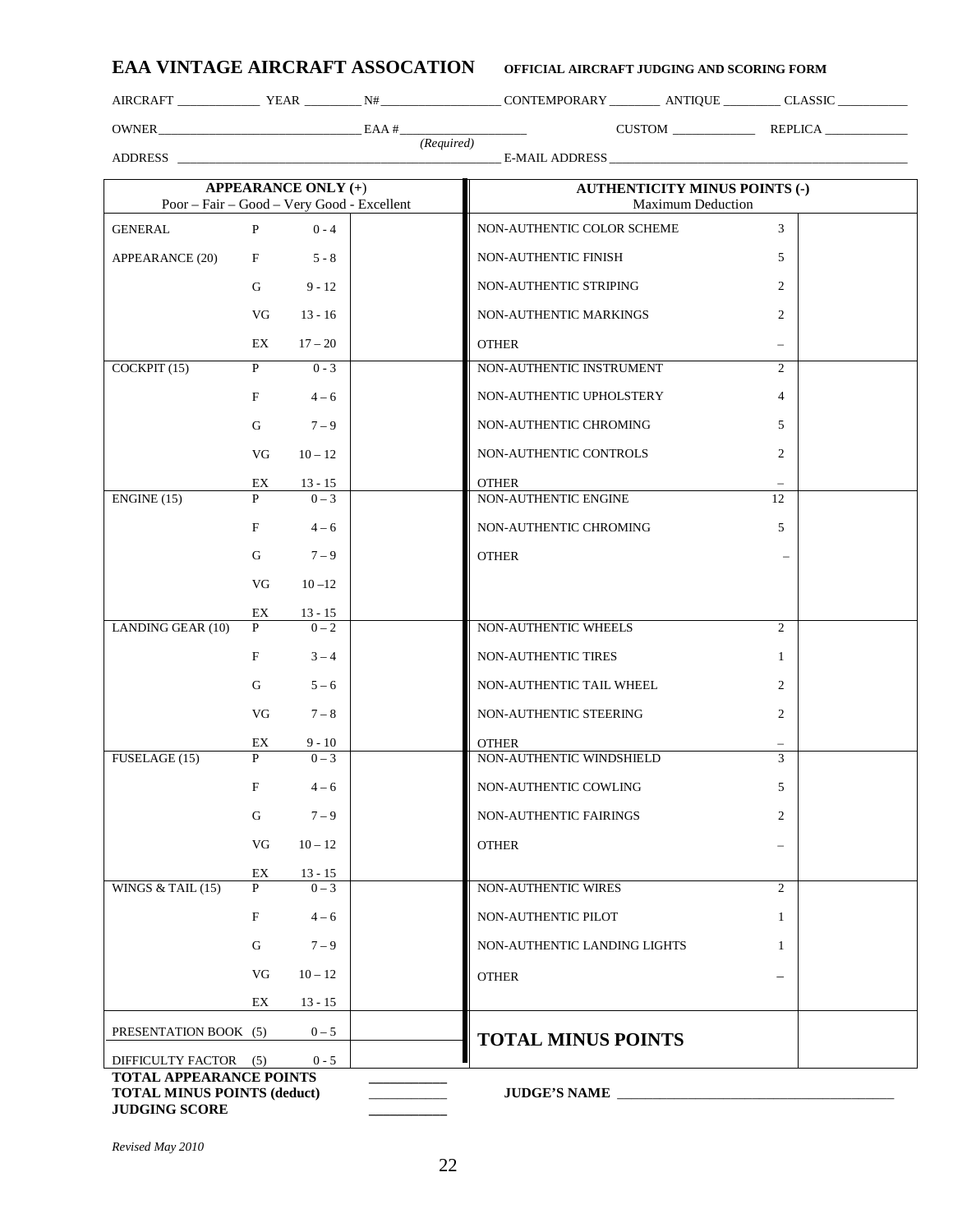

### **EAA WARBIRDS OF AMERICA**

#### **I. FORWARD**

The purpose of this section of the EAA Official Judging Standards is to lay the groundwork for a viable set of restoration, maintenance, and construction standards against which Warbird aircraft can be judged. The Judging Standards must be simple and, most importantly, allow consistent and fair competition between common and exotic, and between complex and simple Warbird types. In many cases, standards have been adopted which hopefully closely parallel the methods of the other judging areas while allowing for the particular needs of Warbird aircraft. It is noted that by nature, judging is highly subjective and it is hoped that by the use of a judging form, a more objective standard can be realized. We recognize that a restored Warbird aircraft in many cases represents a very substantial investment in time and money and that many rare examples are literally a national treasure. Furthermore, the winning of an award at a major EAA flyin adds immeasurably to the value of an aircraft; therefore, we sincerely hope that this judging quide will provide standards that are fair to all.

The Warbird Chief Judge and the EAA Judging Standards Committee prepared these criteria. Warbird judging philosophy is to improve the breed by stimulating competition. Awards will not be given in classes that are not represented by worthy aircraft. Authenticity is to be encouraged. This revised edition reflects additions and changes gained from judging experience and input from the individual Warbird Judges, Directors and Warbird aircraft owners.

In all cases, we are judging the aircraft only. No consideration will be given to which individual, organization, museum, etc. accomplished the restoration or to its cost. Judging will be as objective as possible and the winning aircraft should represent the very best example of workmanship and authenticity. The awards recognize the workmanship of the restorer, whether that person is the owner or a professional restorer.

The decisions of the judges are final. In all categories, there will be no tied score. The chief judge has the ability to cast a tie-breaking vote. This is the only vote the chief judge has in the scoring system.

EAA Warbirds of America has assembled a talented and objective team of professionals that look forward to judging your aircraft each year. The latest revision to this document is available from EAA Warbird Headquarters: [Warbirds@eaa.org](mailto:Warbirds@eaa.org) and EAA Warbirds website: [www.warbirds-eaa.org](http://www.warbirds-eaa.org/)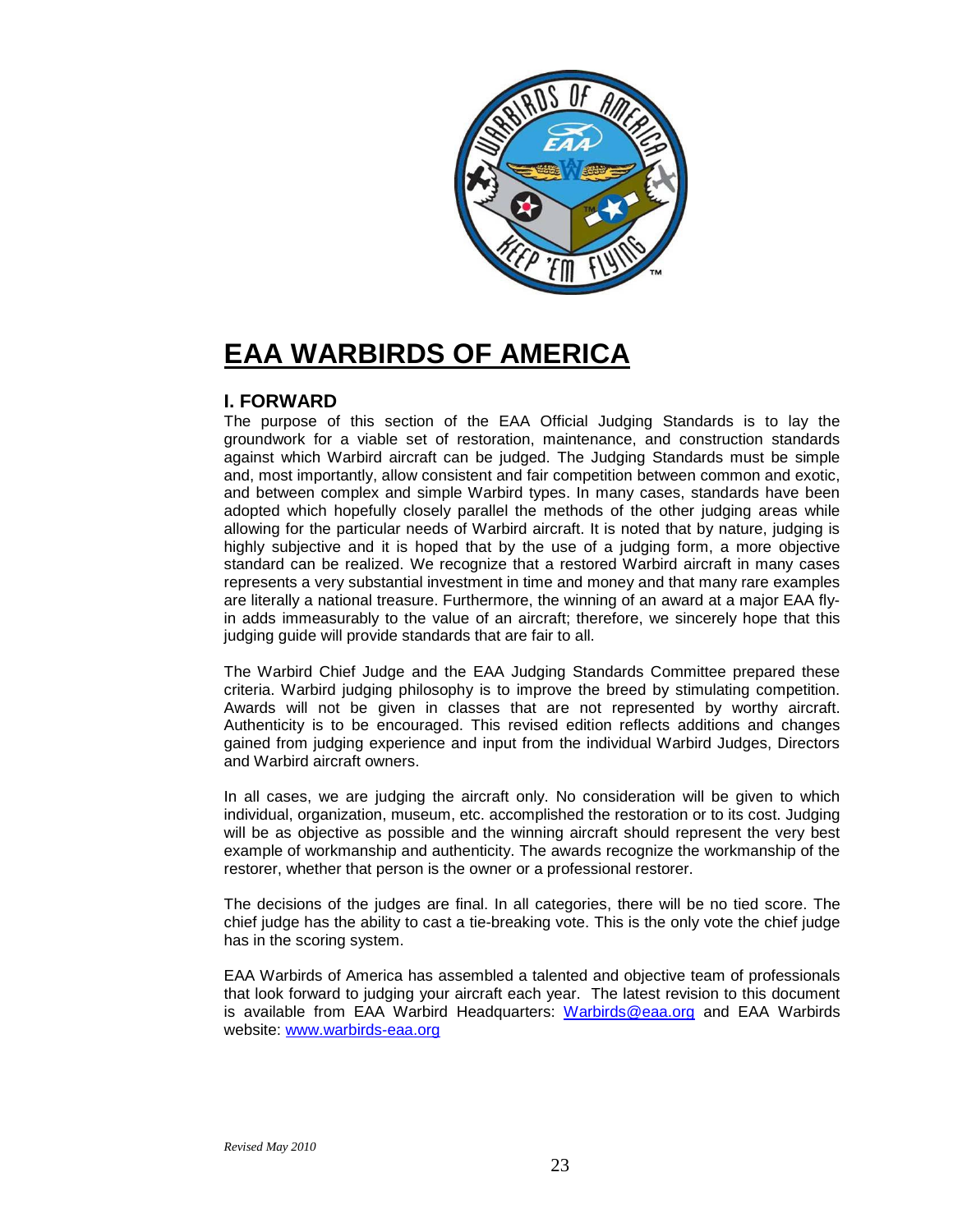#### **II. DEFINITIONS**

#### A. **Warbird Aircraft:**

All ex-military aircraft. This specifically means an aircraft that was operated by the military of any country. This excludes civilian equivalents of military aircraft, or developmental aircraft that have never been operated in a military capacity.

#### B. **World War II Warbird:**

Aircraft in this judging category must have had an equivalent type aircraft operational in military service between Sept. 1, 1939 and July 26, 1945.

#### C. **Military Prototype Aircraft:**

There will be a special judging category for rare military prototype aircraft, which were developed for military usage, but never went into active military service.

#### D. **Reproduction Warbird:**

Aircraft built to resemble a Warbird. These aircraft are of the same scale and construction technique as the original. These aircraft are structurally and aerodynamically identical to the original version. (See AIRCRAFT ELIGIBILITY)

#### **III. QUALIFICATIONS OF JUDGES**

Judges shall be EAA Warbirds of America members in good standing. Judges shall have a thorough knowledge of the aircraft types to be judged, this knowledge being gained from actual flying experience, maintenance, or restoration of Warbird Aircraft. Qualifications may also include historical research or experience as a licensed aircraft and power plant mechanic or aircraft inspector. Judges shall be provided with an identifying badge, which will be worn while judging.

#### **IV. AIRCRAFT ELIGIBILITY**

Only aircraft registered by a member in good standing of Experimental Aircraft Association and EAA Warbirds of America requesting judging will be judged. Opening and closing times and dates for judging will be plainly posted at Warbird Headquarters. Aircraft arriving after the judging deadline will not be judged. No single aircraft will be judged in two major categories such as Warbirds and Vintage at any one convention.

In the case of AirVenture EAA Fly-in and Sun 'n Fun Fly-in or other major fly-ins that may apply, the dates and times will be published in the Warbird magazine or Warbird newsletter prior to these air shows. Furthermore, aircraft to be judged at these air shows must be parked in the designated Warbird parking area during the fly-in event. Exemptions to this, such as safety considerations (i.e. helicopters) must be coordinated through the Chief Judge. These aircraft must be available to be judged over a reasonable length of time.

Change of ownership does not qualify an aircraft to be judged for an award previously won by a past owner for the same aircraft. However, if the aircraft was significantly improved and additional documented restoration work was accomplished, then it could be considered again for judging. In all cases of eligibility, etc., a vote by the majority of judges will be used to decide.

Full-scale Reproduction aircraft will be regarded as Warbirds. Owner/exhibitors of reduced scale Warbird replicas will be regarded as homebuilts and be judged in the Homebuilt category. The general rules, which prohibit any aircraft from being judged in two divisions, will apply.

**Previous Winners:** Aircraft, which have won an award at a given show, are not eligible to win the same or a lesser award at the same show for a period of seven years. Two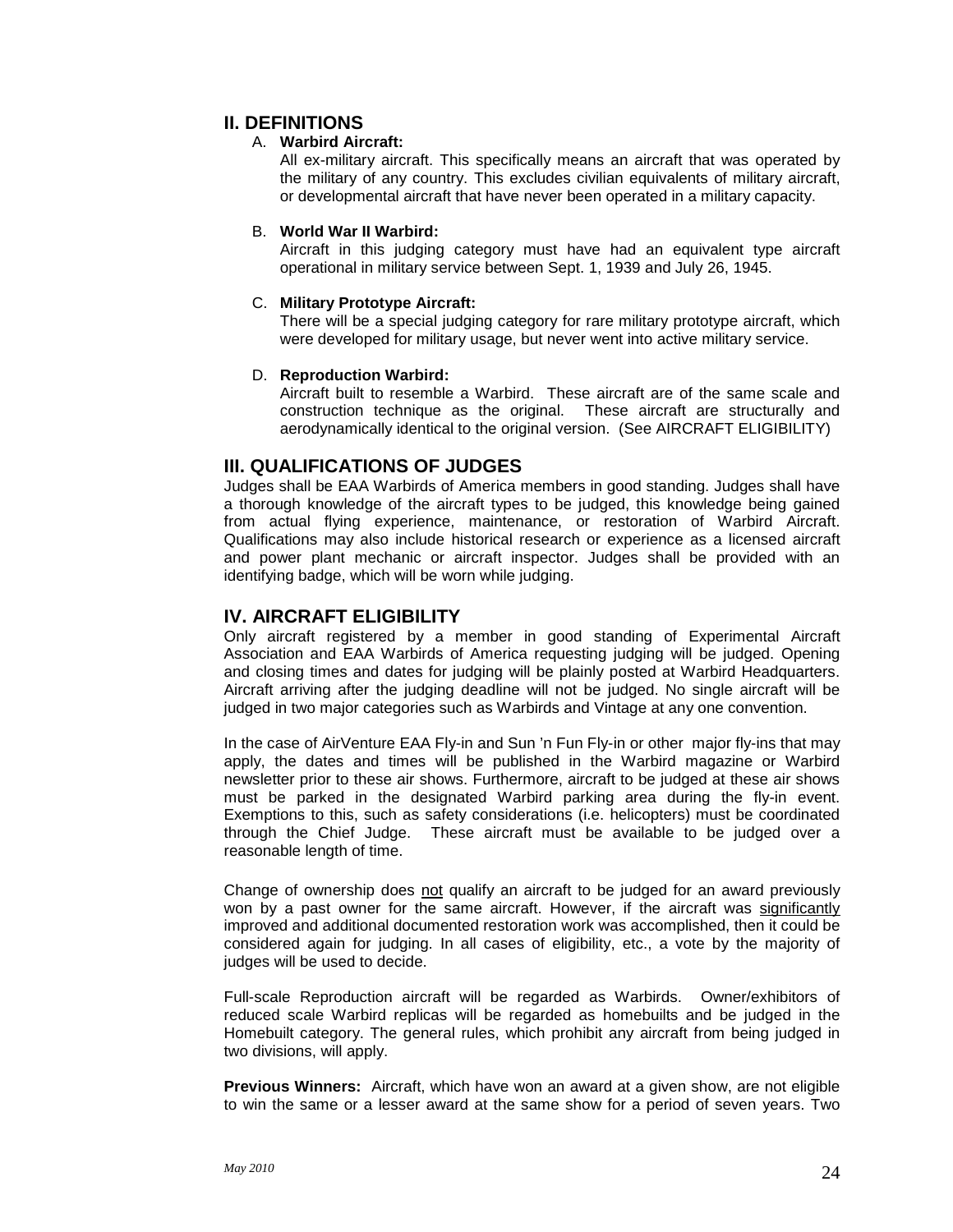awards that do not adhere to this rule are the Returning Grand Champion Award and Returning Best of Class. These two awards can be won multiple times if the aircraft continues to meet the judging criteria. Returning award winners in these two categories will constitute their own two separate classes. An aircraft can win a higher category if it has a sufficient point score to carry it to the higher award status. Once the aircraft has won Grand Champion, it would not be eligible for an award except the Returning Grand Champion Award for a period of 7 years. When this 7-year period has ended it would again be able to win any applicable award.

Past Grand Champions and past Best of Class winners will compete in these two categories using the standard judging criteria to determine a winner for Returning Grand Champion and the Returning Best of Class award.

#### **V. JUDGING OPERATIONAL FORMAT**

When possible, Judges shall attempt to judge an aircraft at a time for the convenience of the owner. The aircraft owner-pilots or his/her representative must be present at the time their aircraft is judged to open the cockpit and access panels, etc. if necessary and to answer any questions the judges might have regarding restoration details, systems, technical aspects, aircraft history, etc.

A judging form will be used to give as objective a means of scoring and determining awards as possible. However, this form need only be utilized for those aircraft that are definitely of award-winning caliber and definitely in competition.

Owners, pilots, and restorers are encouraged to ask the judges what they should accomplish to make their restoration a better aircraft and more competitive.

**Minimum Score:** The minimum score to be eligible to receive an award is 80 points. Scores are totaled by the individual judges and then averaged. No award will be given in any category (i.e. Best T-6, Best Jet, Best Transport, etc.) if the top scoring aircraft receives a score of less than 80 points. It is strongly believed by the Judging Committee that an award given by the EAA Warbirds of America is prestigious and that awards should not be given in any category where a sufficiently outstanding aircraft (80 points or more) is not entered. To do so would only dilute and diminish the significance of Warbird awards.

**Authenticity:** One of the goals of the EAA Warbirds of America is to preserve, in original flying condition, aircraft of our military heritage. Therefore, authenticity is an important consideration in judging. Judges shall give credit whenever possible for restoration details that were present on Warbird aircraft in military service. Examples are bomb racks, guns, gun sights, operational turrets, original cockpit configurations, radio gear, etc. However, due to the many in-service modifications, field modifications, paint schemes, etc., authenticity is a difficult factor to assess with Warbird aircraft. Furthermore, due to their unique operating characteristics, and necessary 'civilianizing', a truly stock original, unmodified ex-military aircraft is truly a rare bird. Therefore, on the objective point scoring form, points will be added for authenticity but not subtracted for lack of authenticity. It is felt that an owner should not be penalized for adding necessary radio and instrument modifications (to fit today's complex ATC environment) and safety and warning systems (i.e. better brakes, instrument lighting, etc.). Authenticity is considered more important when judging external markings and paint schemes**.** It is the responsibility of the aircraft owner to provide the judges with proof of authenticity. In summary, if two Warbird aircraft are identical in workmanship, etc., the one that is the most authentic will be judged the highest.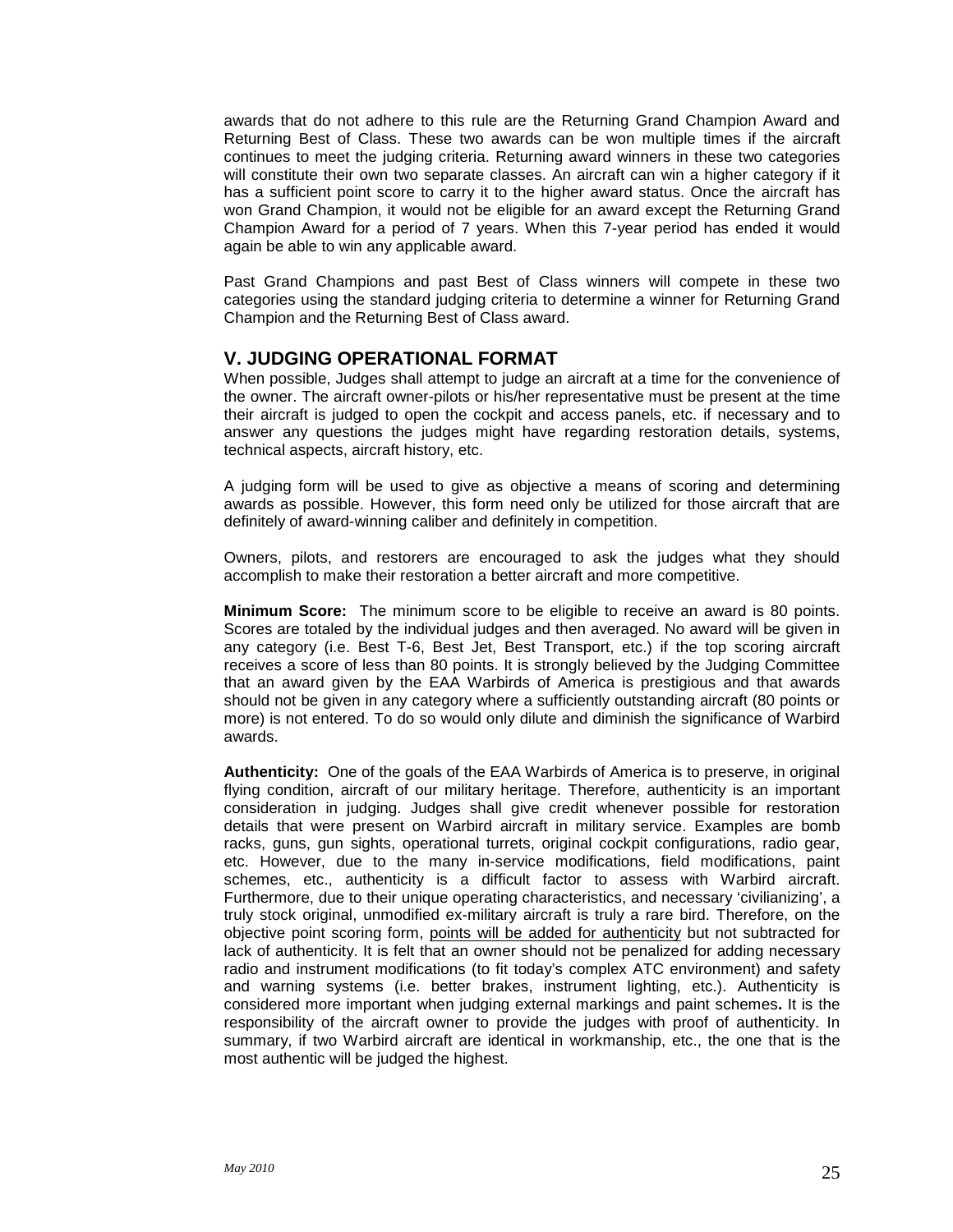**Depth of Restoration:** Acknowledges the greater efforts that are being taken during restoration. To maximize points, the owner must be able to document the state of the aircraft prior to and during the restoration effort. It is also suggested that the owner have a "Presentation Book" containing details and pictures of the plane's restoration, pictures of areas in the aircraft that are not readily accessible, historical research data, and any information that would validate the authenticity of the pain scheme and markings, etc.

**Difficulty Factor:** Due to the extremely wide range of aircraft types which vary greatly not only in cost but in sheer scope and complexity of the restoration (i.e. T-34 to B-24), it becomes very difficult, for example, to compare a perfect restoration of a T-6 with a perfect restoration of a B-25 when comparing the two for Grand Champion. Therefore, a difficulty factor based on the type of aircraft has been determined and this number, from 1-10 will be added to the total score when comparing dissimilar aircraft for an award for which they are both eligible.

| <b>Difficulty</b><br><b>Points</b> | <b>Type Aircraft</b>                                                         |
|------------------------------------|------------------------------------------------------------------------------|
|                                    | L-1, L-2, L-5, L-18, PT-19, PT-22,                                           |
| 2                                  | BT-13, Stearman, N3N, L-13, L-19/O-1, LC-126, O-1, T-41                      |
| 3                                  | T-34, O-2, Yak-52/CJ-6, F4B/P-12                                             |
| 4                                  | T-6, F-3F, J2F, O2U, P-26, C-45, UC-78                                       |
| 5                                  | P-51, Hellcat, Wildcat, P-40, P-39, P-63, Bearcat, Spitfire, AT-11           |
| 6                                  | TBM, P-47, T-28, Vampire, Pinto Jet, L-29, Tigercat, Fouga                   |
| 7                                  | Corsair, Sea Fury, T-33, T-37, L-39, Firefly, Tudor                          |
| 8                                  | Skyraider, P-38, P-82, Panther, F-86, P-80, T-38, B-25, C-47, A-4,<br>$A-26$ |
| 9                                  | B-26, A-20, PBY, C-46, F-4, B-23, C-117, Ju-52                               |
| 10                                 | B-17, B-24, B-29, B-50, C-54, C-69, C-118, C-121                             |

**For Warbird aircraft not covered by the above table, the appropriate difficulty factor will be assigned by a majority of the judges.**

It is recommended that aircraft be grouped by type on the form to aid in comparing scores of similar types for Best of Type awards. The scores for the same aircraft as determined by each Judge will then be totaled and the Grand Champion should be the plane with the highest overall total score (including difficulty points). Reserve Grand Champion would have the second highest. Best of Type (i.e. Best T-28 would be the T-28 with the highest total score, not including difficulty points) among other T-28s, as indicated by the sum of the individual Judges' score sheets.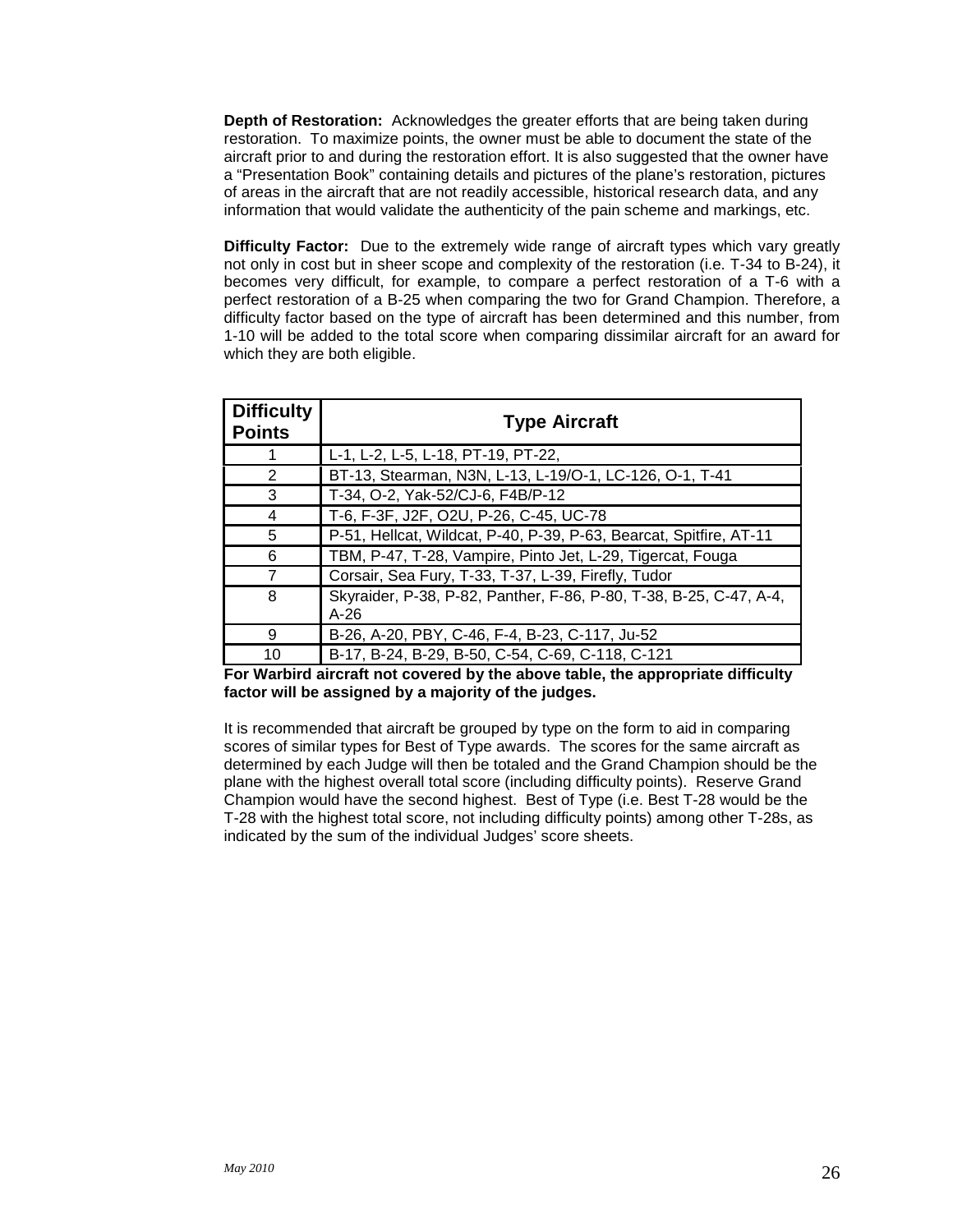#### **VI. JUDGING CATEGORIES**

| <b>CATEGORY</b>                                                                                                                                                                                                                                                                                                                                                                                                                                                                                                                                                                                                                                                                                                                                                    | <b>MAXIMUM</b><br><b>POINTS</b> |
|--------------------------------------------------------------------------------------------------------------------------------------------------------------------------------------------------------------------------------------------------------------------------------------------------------------------------------------------------------------------------------------------------------------------------------------------------------------------------------------------------------------------------------------------------------------------------------------------------------------------------------------------------------------------------------------------------------------------------------------------------------------------|---------------------------------|
| General Appearance: This covers the aircraft in its entirety; workmanship,<br>cleanliness, maintenance, overall appeal. Paint scheme should be<br>appropriate for type and model, i.e. a Navy T-28 or SNJ should be<br>consistent with the period, and the squadron insignia, etc. should<br>correspond to assigned ship, command, etc. However, they need not<br>represent an exact copy of a previous Warbird, but rather painted as<br>representative of that time period, type model and service. (No deduction<br>for glossy paint as this is an example of an item that improves aircraft<br>maintenance.) No deduction for the normal amount of dirt and soil<br>accumulated in obvious use. These are flying aircraft and should be judged<br>accordingly. | 15                              |
| Fuselage: Cleanliness, workmanship, interior details, wiring, painting<br>interior and exterior, control cables, safety of flight items, etc. If possible, the<br>judges should view the fuselage interior for quality of inside restoration. It is<br>the owner/pilot's prerogative to remove or not remove inspection covers.<br>However, it is urged that pilots cooperate since the inside of the fuselage is<br>the major portion of the restoration of an aircraft.                                                                                                                                                                                                                                                                                          | 12                              |
| Landing Gear and Wheel Wells: Cleanliness, workmanship, routing of<br>hoses and lines, condition of tires, brakes, etc.                                                                                                                                                                                                                                                                                                                                                                                                                                                                                                                                                                                                                                            | 10                              |
| Wings and Tail Surfaces: Workmanship, painting, cleanliness, safety of<br>flight items.                                                                                                                                                                                                                                                                                                                                                                                                                                                                                                                                                                                                                                                                            | 11                              |
| Engine and Accessory Section: Cleanliness, safety of flight items, proper<br>safe tying, cotter pins, linkages, lines, and hoses in good repair, etc.                                                                                                                                                                                                                                                                                                                                                                                                                                                                                                                                                                                                              | 10                              |
| Cockpit: Workmanship, detail, cleanliness, necessary proper and<br>operating instrumentation, placards, markings, wiring harnesses, cockpit<br>layout, lighting, etc                                                                                                                                                                                                                                                                                                                                                                                                                                                                                                                                                                                               | 12                              |
| Authenticity: Plus points only - primary attention to external details, paint<br>schemes, etc. No deduction for necessary modernization of radios and<br>systems. Points are also given for details such as guns, bombs, bomb<br>racks, gun sights, original cockpit fixtures, panel layout, radios, etc.<br>Paint and Markings<br>$1-5$ pts.<br>$1-5$ pts.<br>Cockpit<br>Engine, prop, accessory section<br>$1-5$ pts.<br>Airframe Components (wings, cowls, fairings, etc.)<br>$1-5$ pts.                                                                                                                                                                                                                                                                        | 20                              |
| Depth of Restoration: This category will evaluate how far down the<br>aircraft was taken during its restoration and how well this was documented.                                                                                                                                                                                                                                                                                                                                                                                                                                                                                                                                                                                                                  | 10                              |
| Difficulty Points: Difficulty points will be assigned as per those listed in<br>the "Difficulty Factor" above. They are to be used only when comparing<br>dissimilar aircraft that are in contention for the same award, i.e. Grand<br>Champion and Reserve Grand Champion. Obviously, all aircraft of the<br>same type receive the same difficulty factor, (i.e. all T-6/SNJ/Harvard's shall<br>receive +4 pts).                                                                                                                                                                                                                                                                                                                                                  |                                 |

Note: A perfect score is 100, plus the difficulty points when applicable.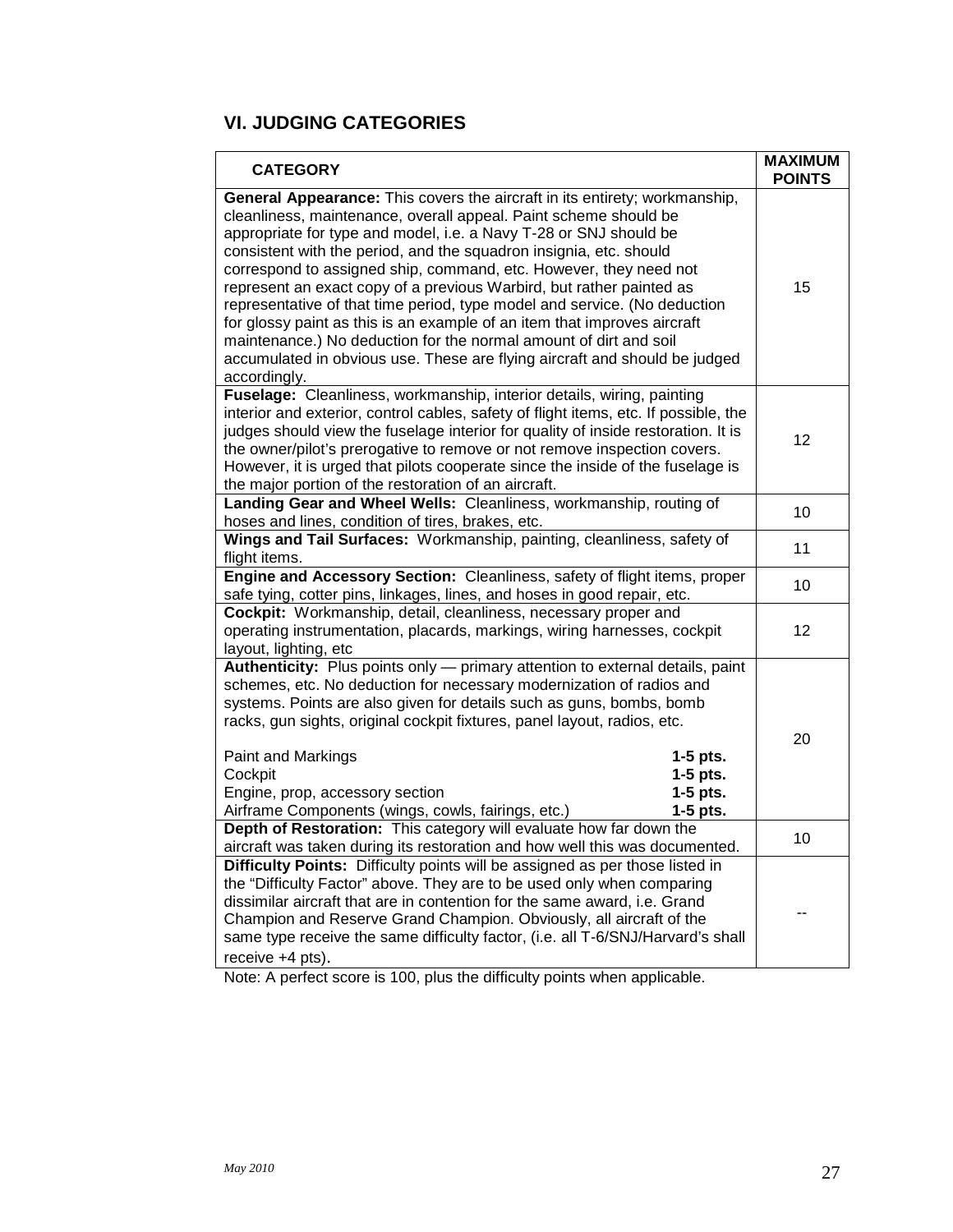#### **VII. AWARDS GIVEN BY THE EAA WARBIRDS OF AMERICA**

**Grand Champion Warbird\* Grand Champion Post-WWII Warbird\***

**Reserve Grand Champion Warbird\* Reserve Grand Champion Post-WWII Warbird\***

**Returning Grand Champion WWII Returning Grand Champion Post-WWII**

- **Best P-51 Best T-28 Best T-6 Best T-34 Best Liaison/Observation Best Jet Best Bomber Best Transport Best Military Classic Best Helicopter Best Military Prototype Best Reproduction Warbird Returning Best of Class**
- **Phoenix Award Most Authentic Judges Choice Preservation**

*\*Denotes Difficulty Factor added to final score to determine placing.*

**Special Awards** to be given as deemed necessary by the judges such as Most Rare, Most Improved or Special Recognition for a deserving restoration that does not fit into a specific category may be designated.

**Gold/Silver Wrenches Award:** Recognition is also given to the person or persons responsible for the actual work and labor that brought the restoration to reality. This recognition will consist of a "Golden Wrench Award" for the four top awards, which represent Grand Champions and Reserve Grand Champion in both WWII and Post WWII categories, and "Silver Wrench Awards" for each Best of Class. Current practice is to only recognize the gold and silver wrench awards at EAA's AirVenture

To qualify to have a "Best of Class" award, at least three eligible aircraft of that type must be present for judging, i.e. three T-6s entered that have not won previous awards. Furthermore, should three Warbird aircraft of a type not previously listed (i.e. P-40) be present and eligible for judging, then an award will be given for Best of that Type.

In the case of Bombers, Transports and Jets, it is recognized that due to their size, cost and rarity, it is unlikely that there could be three present of any one type. Therefore, all transports, bombers and jets will be judged regardless of type or number present. Example: Two C-47s and a UC-78 would be judged together for Best Transport; an F-86, T-37 and T-33 would be judged together for Best Jet.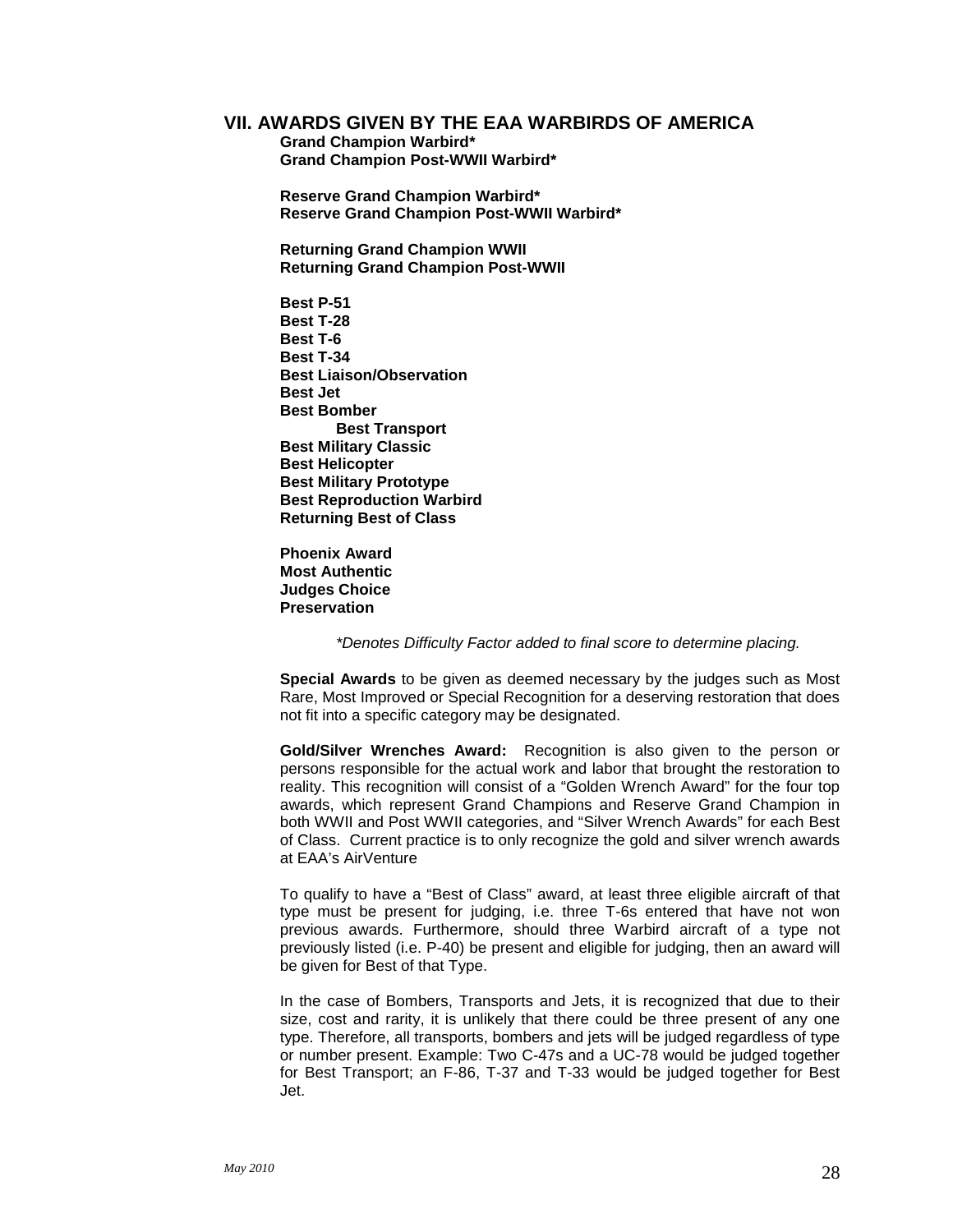|                                                                                                                        | <b>JUDGING</b><br><b>CATEGORY</b>             | <b>MAX</b><br><b>PTS</b> | <b>YOUR</b><br><b>SCORE</b> |
|------------------------------------------------------------------------------------------------------------------------|-----------------------------------------------|--------------------------|-----------------------------|
| <b>Aircraft Judging Scoresheet</b>                                                                                     |                                               |                          |                             |
| EAA / Warbirds of America                                                                                              | 1. General Appearance                         | 15                       |                             |
| N number:                                                                                                              |                                               |                          |                             |
|                                                                                                                        | 2. Fuselage                                   | 12                       |                             |
| Aircraft Model:                                                                                                        |                                               |                          |                             |
| Aircraft Name/ Nose Art/ Tail Code:                                                                                    | 3. Landing Gear / Wheel Wells                 | 10                       |                             |
|                                                                                                                        | 4. Wings and Tail Surface                     | 11                       |                             |
| Category:                                                                                                              |                                               |                          |                             |
|                                                                                                                        | 5. Engine & Accessory Section                 | 10                       |                             |
| Owner / Hometown:                                                                                                      |                                               |                          |                             |
|                                                                                                                        | 6. Cockpit                                    | 12                       |                             |
| Restorer / Hometown:                                                                                                   |                                               |                          |                             |
|                                                                                                                        | 7a. Authenticity: Paint & Marking             | 5                        |                             |
| Date and Time Judging Started:                                                                                         |                                               |                          |                             |
|                                                                                                                        | 7b. Authenticity: Cockpit                     | 5                        |                             |
| Owner / representative present for judging:                                                                            |                                               |                          |                             |
|                                                                                                                        | 7c. Authenticity: Engine, Prop,               | 5                        |                             |
| Yes, then continue ______ No, then re-                                                                                 | and Accessory section                         |                          |                             |
| schedule                                                                                                               |                                               |                          |                             |
|                                                                                                                        | 7d. Authenticity: Airframe                    | 5                        |                             |
|                                                                                                                        | Components                                    |                          |                             |
| <b>Difficulty Points:</b><br>1. L-1, L-2, L-5, L-18, PT-19, PT-22                                                      | 8. Depth of Restoration                       | 10                       |                             |
| 2. BT-13, Stearman, N3N, L-13, L-19/O-1, LC-126, T-41                                                                  |                                               |                          |                             |
| 3. O-2, T-34, Yak-52/Ci6, F4B/P-12                                                                                     |                                               |                          |                             |
| 4. T-6/SNJ, C-45, UC-78, F3F, J2F, O2U, P-26<br>5. P-39, P-40, P-51, P-63, FIF, F6F, F4F, Spitfire, AT-11              |                                               | Sub-Total                |                             |
| 6. P-47, TBM, L-29, T-28, Vampire, Pinto Jet, Fouga                                                                    |                                               |                          |                             |
| 7. F4U/FG1, SeaFury, T-33, T-37, L-39, Firefly, Tudor<br>8. F-86, P-38, P-80, P-82, T-38, F9F, AD, B-25, C-47, A-4, A- | <b>Difficulty Points</b><br>Select from list. |                          |                             |
| 26                                                                                                                     | If not on list see Chief Judge                |                          |                             |
| 9. A-20, B-23, B-26, C-46, C-117, F-4, PBY, Ju-52                                                                      |                                               |                          |                             |
| 10. B-17, B-24, B-29, B-50, C-54, B-69, C-118, C-121                                                                   | <b>Grand Total</b>                            |                          |                             |

Comments and remarks (if required, additional comments can be added to the back of this sheet):

\_\_\_\_\_\_\_\_\_\_\_\_\_\_\_\_\_\_\_\_\_\_\_\_\_\_\_\_\_\_\_\_\_\_\_\_\_\_\_\_\_\_\_\_\_\_\_\_\_\_\_\_\_\_\_\_\_\_\_\_\_\_\_\_\_\_\_\_\_\_\_\_\_\_ \_\_\_\_\_\_\_\_\_\_\_\_\_\_\_\_\_\_\_\_\_\_\_\_\_\_\_\_\_\_\_\_\_\_\_\_\_\_\_\_\_\_\_\_\_\_\_\_\_\_\_\_\_\_\_\_\_\_\_\_\_\_\_\_\_\_\_\_\_\_\_\_\_\_ \_\_\_\_\_\_\_\_\_\_\_\_\_\_\_\_\_\_\_\_\_\_\_\_\_\_\_\_\_\_\_\_\_\_\_\_\_\_\_\_\_\_\_\_\_\_\_\_\_\_\_\_\_\_\_\_\_\_\_\_\_\_\_\_\_\_\_\_\_\_\_\_\_\_ \_\_\_\_\_\_\_\_\_\_\_\_\_\_\_\_\_\_\_\_\_\_\_\_\_\_\_\_\_\_\_\_\_\_\_\_\_\_\_\_\_\_\_\_\_\_\_\_\_\_\_\_\_\_\_\_\_\_\_\_\_\_\_\_\_\_\_\_\_\_\_\_\_\_ \_\_\_\_\_\_\_\_\_\_\_\_\_\_\_\_\_\_\_\_\_\_\_\_\_\_\_\_\_\_\_\_\_\_\_\_\_\_\_\_\_\_\_\_\_\_\_\_\_\_\_\_\_\_\_\_\_\_\_\_\_\_\_\_\_\_\_\_\_\_\_\_\_\_ \_\_\_\_\_\_\_\_\_\_\_\_\_\_\_\_\_\_\_\_\_\_\_\_\_\_\_\_\_\_\_\_\_\_\_\_\_\_\_\_\_\_\_\_\_\_\_\_\_\_\_\_\_\_\_\_\_\_\_\_\_\_\_\_\_\_\_\_\_\_\_\_\_\_ \_\_\_\_\_\_\_\_\_\_\_\_\_\_\_\_\_\_\_\_\_\_\_\_\_\_\_\_\_\_\_\_\_\_\_\_\_\_\_\_\_\_\_\_\_\_\_\_\_\_\_\_\_\_\_\_\_\_\_\_\_\_\_\_\_\_\_\_\_\_\_\_\_\_ \_\_\_\_\_\_\_\_\_\_\_\_\_\_\_\_\_\_\_\_\_\_\_\_\_\_\_\_\_\_\_\_\_\_\_\_\_\_\_\_\_\_\_\_\_\_\_\_\_\_\_\_\_\_\_\_\_\_\_\_\_\_\_\_\_\_\_\_\_\_\_\_\_\_ \_\_\_\_\_\_\_\_\_\_\_\_\_\_\_\_\_\_\_\_\_\_\_\_\_\_\_\_\_\_\_\_\_\_\_\_\_\_\_\_\_\_\_\_\_\_\_\_\_\_\_\_\_\_\_\_\_\_\_\_\_\_\_\_\_\_\_\_\_\_\_\_\_\_

**Judge's Signature, Printed Name, and Date.**

**\_\_\_\_\_\_\_\_\_\_\_\_\_\_\_\_\_\_\_\_\_\_\_\_\_\_\_\_\_\_\_\_\_\_\_\_\_\_\_\_\_\_\_\_\_\_\_\_\_\_\_\_\_\_\_\_\_\_\_\_\_\_\_\_\_\_\_\_\_\_\_\_\_\_**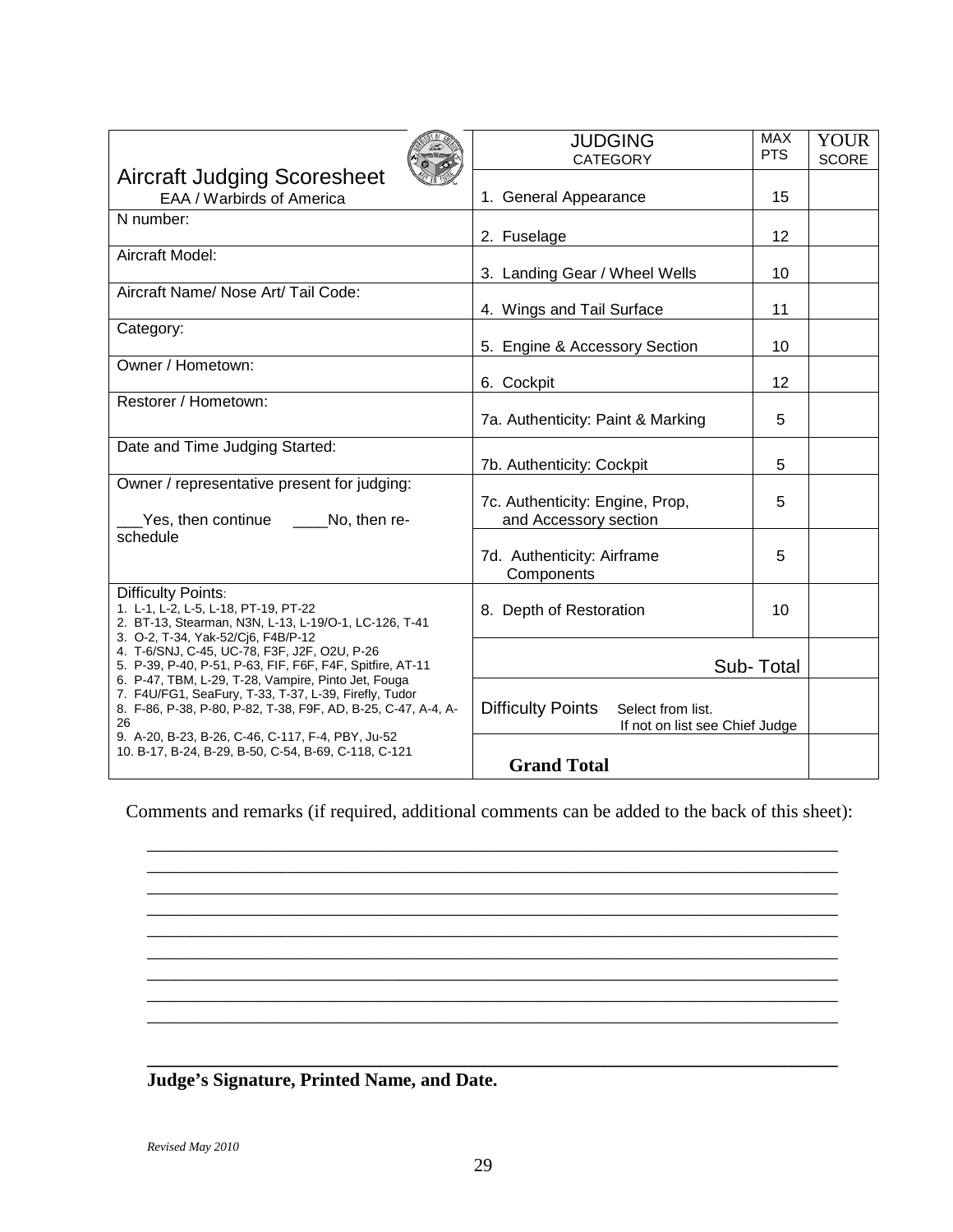

### **ULTRALIGHT/LIGHT-SPORT AIRCRAFT**

#### **I. REQUIREMENTS FOR SELECTION OF JUDGES**

The Ultralight/Light-Sport Aircraft General Chairman and the Ultralight/Light-Sport Aircraft Chief Judge with the approval of the Chairman of the Judging Standards Committee will select Judges.

Only those individuals who possess the qualifications detailed below shall be invited to be Ultralight/Light-Sport Aircraft Judges.

- A. The individual shall be a current member in good standing of the Experimental Aircraft Association.
- B. The individual shall possess knowledge of Ultralight/Light-Sport Aircraft construction methods, workmanship requirements, and safety requirements.
- C. The following specific qualifications may be utilized by the Chairman and Chief Judge to determine if an individual meets the above requirements.
	- 1. Experience gained by the construction of an Ultralight/Light-Sport Aircraft.
	- 2. Experience gained by flight time in an Ultralight or Light-Sport Aircraft.
	- 3. Membership in an Ultralight/Light-Sport Aircraft Chapter of the EAA.
	- 4. Possession of any government A&P license.
- D. The individual shall possess the personal dedication to pursue the task of judging diligently to conclusion with a minimum of supervision.

Judges shall be chosen from as many diversified areas of the country as possible to provide a broad experience from the various areas where Ultralight/Light-Sport Aircraft activity exists.

The Ultralight/Light-Sport Aircraft Judging Committee shall consist of the Chief Judge, and the duly designated Judges.

The decisions of the judges are final. In all categories, there will be no tied score. The chief judge has the ability to cast a tie-breaking vote. This is the only vote the chief judge has in the scoring system.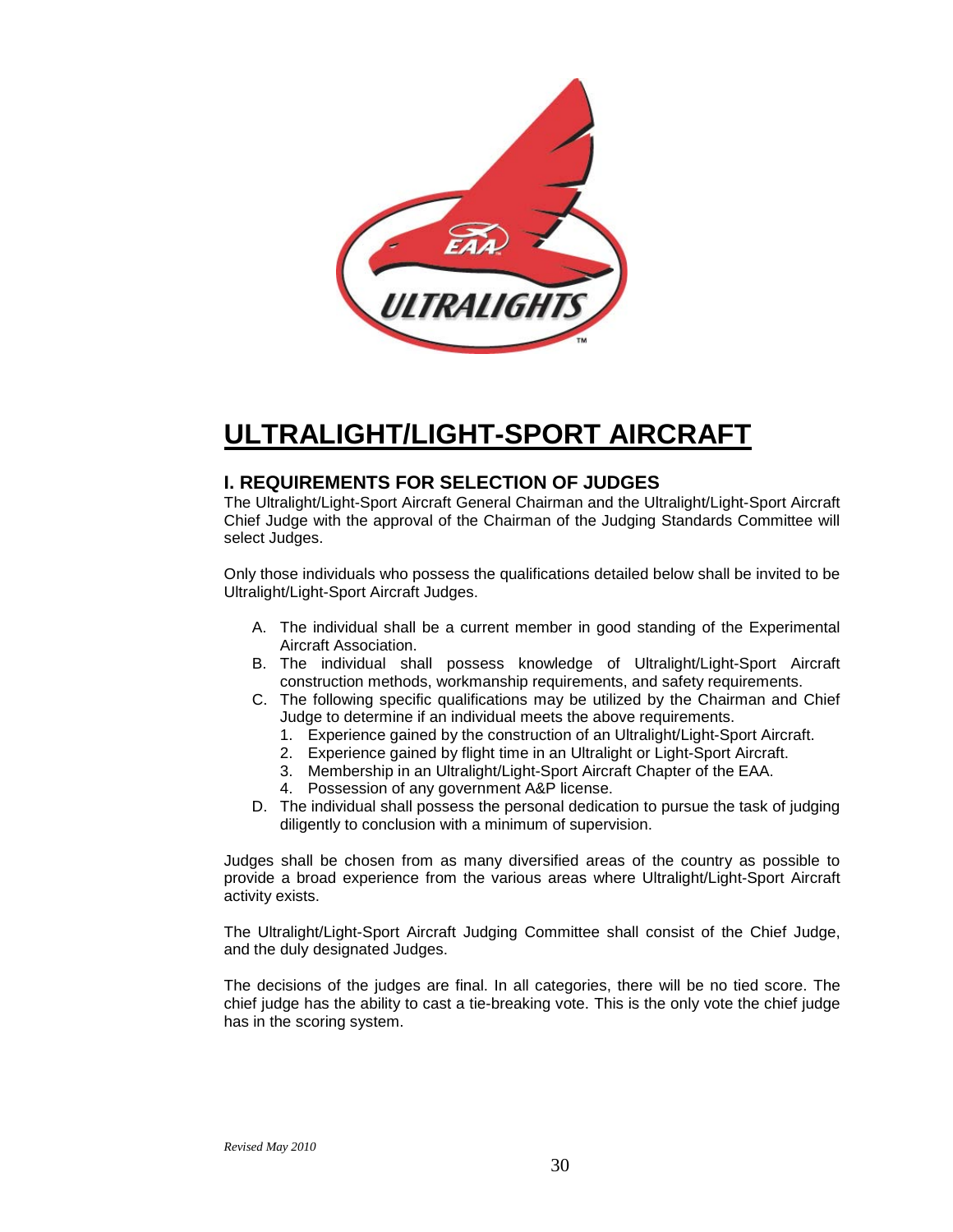#### **II. JUDGING OPERATIONAL FORMAT**

The following represents the general format of the Ultralight/Light-Sport Aircraft Aircraft judging at EAA fly-ins.

- A. A daily planning meeting shall be convened by the Chief Judge each day of the fly-in at 8:00 AM or other time as determined appropriate or necessary. The purpose will be to discuss operating practices, provide instructions to the judges, and to review ratings.
- B. Judging shall be initiated immediately following the planning meeting.
- C. Judging shall start no later than the morning of the second day of the convention and continue until the day before the Ultralight/Light-Sport Aircraft awards are to be presented. At that time, the final decisions are made so as to provide time for the Awards Chairman to have the appropriate trophies prepared.
- D. Each Judge is expected to judge for a minimum of four hours each day or as determined necessary until all Ultralight/Light-Sport Aircraft have been judged, and will continue to participate until all awards are assigned.
- E. Judges shall wear judges' badges or hats while judging.
- F. Judges shall operate in teams of three whenever possible.
- G. Judges shall utilize scoring forms as described in Section IV of this section. In the event electronic judging procedures are utilized judges shall utilize the handheld computers provided.
- H. Scoring forms shall be turned in each evening to the designated person.
- I. No less than three Judges must judge an Ultralight/Light-Sport Aircraft in order to make it eligible for an award. (This requirement may be reduced if determined appropriate by the EAA Judging Standards Committee.)

#### **III. AIRCRAFT TO BE JUDGED**

A. **Registration:**

Only Ultralight/Light-Sport Aircraft which have been registered at Ultralight/Light-Sport Aircraft Aircraft Registration will be judged. At the time the plane is registered, the owner/pilot shall indicate on the form if he/she wishes to have the craft judged. At that time he/she will be given a "Judge Me Please" sticker, which is to be affixed to the aircraft in plain view. In order for the aircraft to be judged, the owner/exhibitor will be required to sign a statement on the judging application form certifying that the aircraft meets all the requirements of Part 103. The following information will be required on the registration form:

- 1. EAA Membership Number. (EAA membership is required in order to be judged.)
- 2. Category: Ultralight or Light-Sport Aircraft.
- 3. Aircraft registration.
	- a.  $N \#$  (if applicable)
	- b. Other reg. nos.: EAA, USUA, ASC.
	- c. Aircraft name and manufacturer.
	- d. Color.
	- e. Number of seats.
	- f. Empty weight.
	- g. Fuel capacity.
	- h. Max speed level flight.

Note: The above statistics may be published with regard to the award winning aircraft.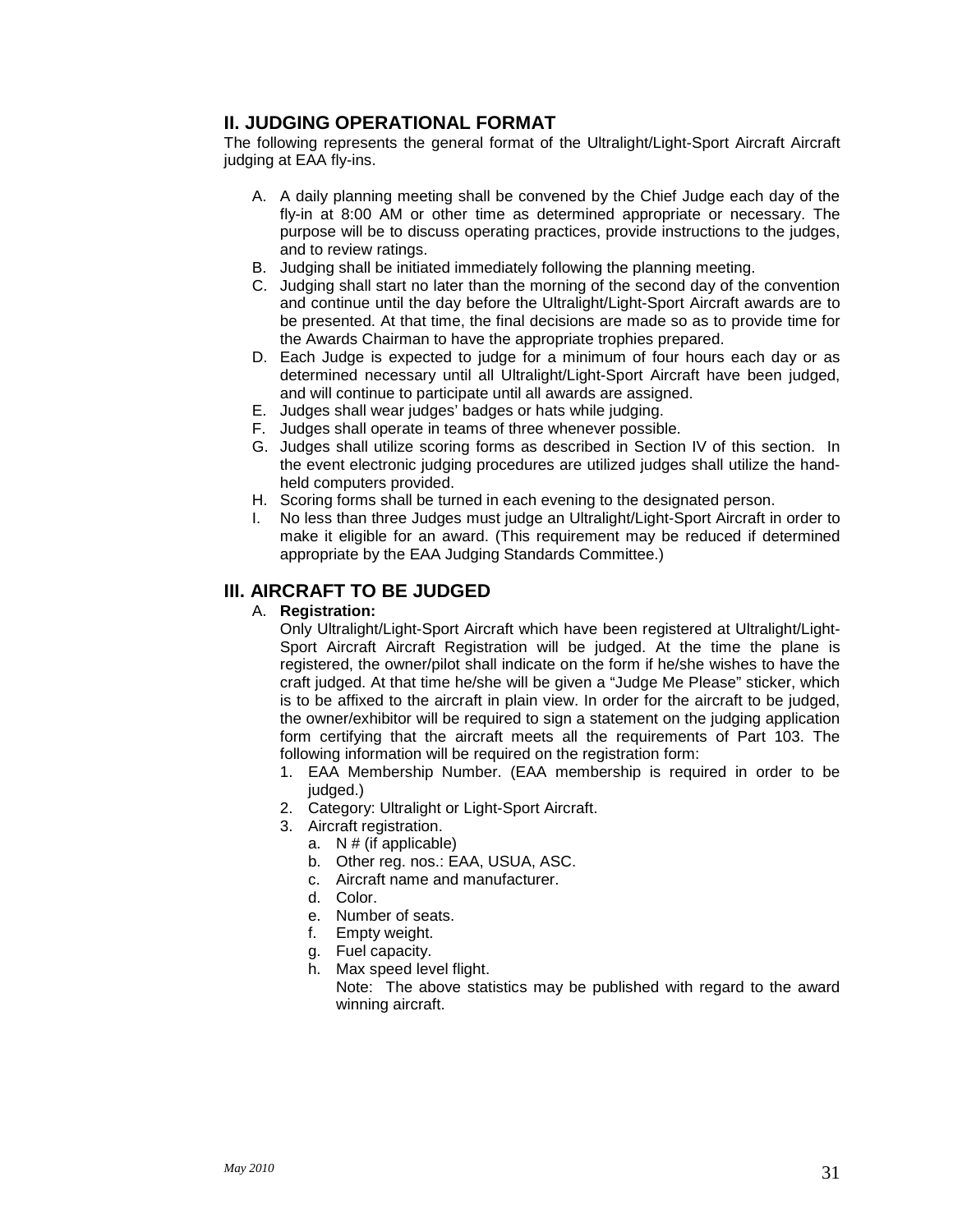#### B. **Definitions**

Ultralights are those aircraft, which qualify under FAR Part 103. Judges may use their own discretion in determining that the aircraft complies; this may include weighing the aircraft.

Light-Sport Aircraft are those aircraft other than factory built, that are certified (N-numbered) Experimental Amateur Built or experimental lightsport.

Antique Ultralights are those vehicles that have been flown for at least 25 years. These aircraft have not had major changes to their airframe or engine configuration installation. Minor changes due to normal repair or restoration work is acceptable.

#### C. **Judging Sticker**

The "Judge Me" sticker has three boxes for the judges to initial when each one completes his judging.

- D. An Ultralight/Light-Sport Aircraft in order for an award must have flown at this convention, or verification that it has flown such as a photograph or signed log entry, must be provided.
- E. Only owner built Ultralight/Light-Sport Aircraft will be eligible for awards. Factory built aircraft are not eligible.
- F. Aircraft will not be judged in two major categories, e.g. Light-Sport Aircraft and Homebuilt. In order to be judged as a Light-Sport Aircraft, the aircraft must be parked, as well as registered, in the Ultralight/Light-Sport Aircraft area.
- G. Any aircraft, which has won an award at the fly-in, will in future years be eligible for consideration only for a higher award.
- H. Change of ownership does not qualify an aircraft to be judged for an award previously won by a past owner for the same aircraft. However, if the aircraft was significantly improved and additional documented restoration work was accomplished, then it could be considered again for judging. In all cases of eligibility, etc., a vote by the majority of judges will be used to decide.

#### **IV. JUDGING PRACTICES**

#### A. **Scoring System**

A numerical judging system is utilized in which the judges rate the craft and their components numerically and the sum totals of these scores are used to determine the winners.

- B Numerical rating forms will be provided for the judges' use. A copy is included in this manual.
- C. Judges may develop his/her own technique for judging. The individual technique is of small consequence so long as the objectives of the judging program are met.

#### D. **Impartiality**

It is of prime importance that each aircraft be treated in an unbiased manner. Judges may disqualify themselves if there is any factor that would tend to affect their judgment.

- E. It is recognized that aircraft are meant to be flown and enjoyed. Allowances will be made for exhaust discoloration and minor traces of flight.
- F. There will be no tie. In the event of tie scores, the chief judge will be the tiebreaker.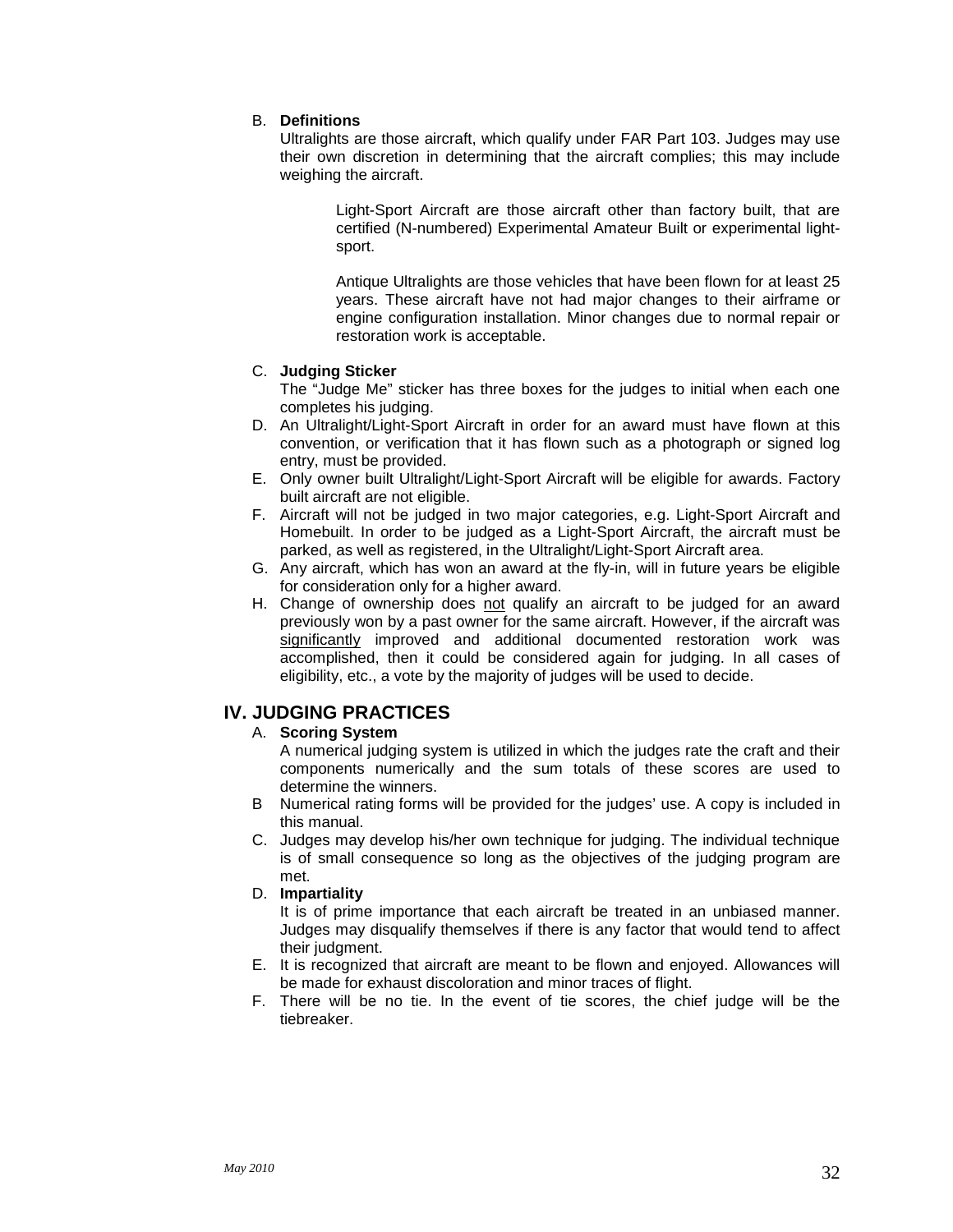G. Ultralight/Light-Sport Aircraft will be judged on the basis of the following qualities as these apply to the components listed in the Ultralight/Light-Sport Aircraft judging and scoring form.

1 General appearance.

- 2. **Safety.**
- 3. Workmanship.
- 4. Adherence to standard aircraft mechanical practices where applicable.
- 5. Compliance with applicable FAA regulations.
- 6. Neatness and fit.
- 7. Originality and innovation.
- H. **Disqualification**

A duly registered Ultralight/Light-Sport Aircraft may be disqualified by a two-thirds majority vote of the judging staff.

#### **V. AWARDS**

The following awards are available to be given:

#### **Light-Sport Aircraft**

| <b>Ultralight</b> |  |
|-------------------|--|
|                   |  |
|                   |  |
|                   |  |
|                   |  |
| <b>Flex Wing</b>  |  |
|                   |  |
|                   |  |

Each of these awards will be given only if there are aircraft on the field that qualify for the award.

With the approval of the Judging Standards Committee and the Awards Committee, special awards may be given when warranted.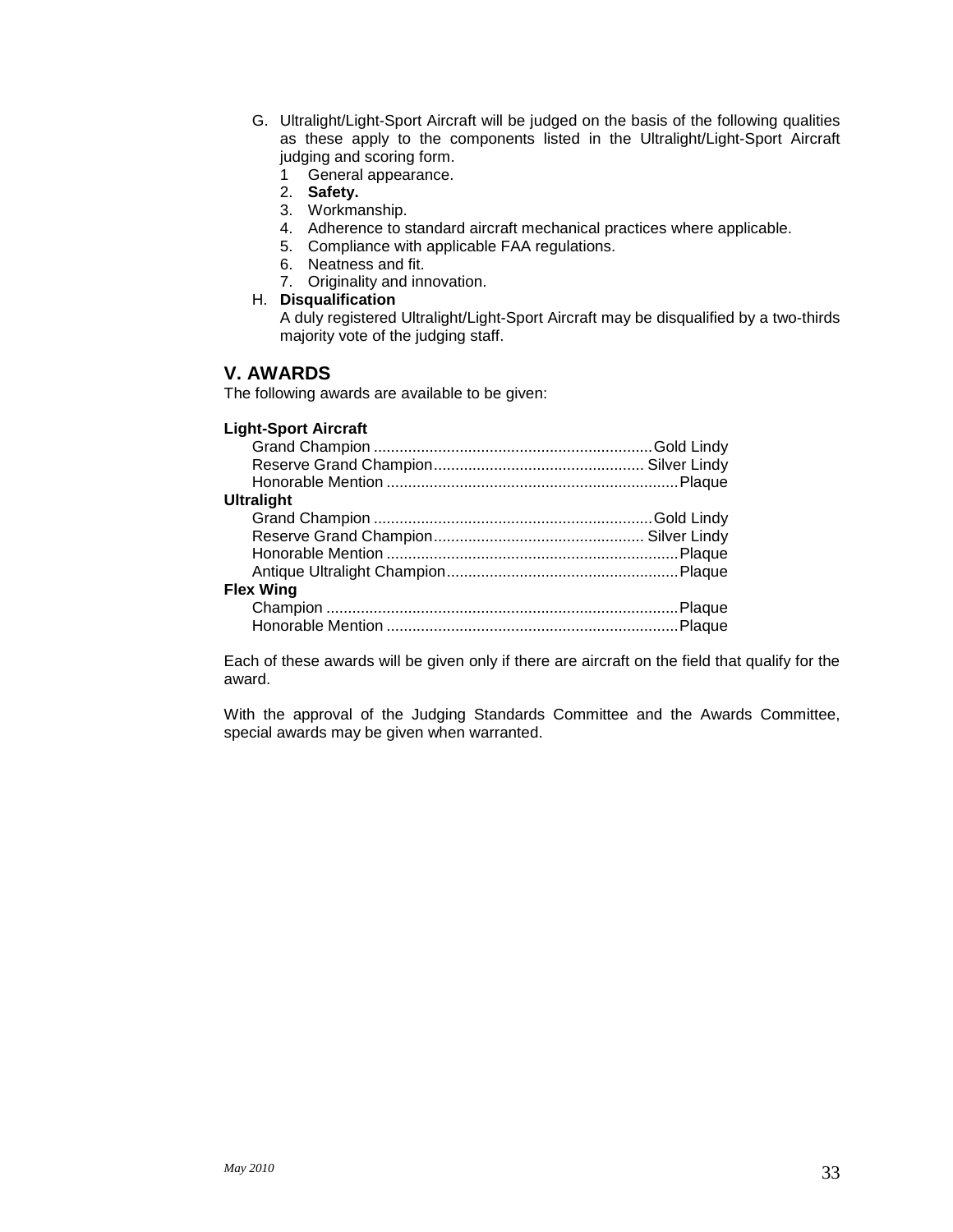#### **EAA ULTRALIGHT/LIGHT-SPORT AIRCRAFT** JUDGING MASTER (REQUEST FOR JUDGING) (REQUEST FOR JUDGING)

| <b>INSTRUCTIONS:</b>              | 1. Review Official EAA Judging Manual (found at UL HQ - just ask!).<br>Complete this form.<br>2.<br>Bring form to Judges' Office or UL HQ.<br>3.<br>Receive Judge's Registration (Master) number.<br>4.<br>Receive "Judge Me Please" sticker.<br>5. |
|-----------------------------------|-----------------------------------------------------------------------------------------------------------------------------------------------------------------------------------------------------------------------------------------------------|
| <b>REMEMBER:</b>                  | If you request Judging, prepare your aircraft and remain at the fly-in until the AWARDS<br>are presented.                                                                                                                                           |
|                                   | Please PRINT the following information CLEARLY so we can READ it!<br>ULTRALIGHT/LIGHT-SPORT AIRCRAFT INFORMATION                                                                                                                                    |
|                                   | CATEGORY: LIGHT-SPORT AIRCRAFT____ULTRALIGHT ____                                                                                                                                                                                                   |
|                                   | <b>ANTIQUE ULTRALIGHT</b> (flown over 25 years) ____                                                                                                                                                                                                |
|                                   |                                                                                                                                                                                                                                                     |
|                                   | AIRCRAFT NAME ____________________________MANUFACTURER _________________________                                                                                                                                                                    |
|                                   |                                                                                                                                                                                                                                                     |
|                                   | EMPTY WEIGHT _______________ FUEL CAPACITY _____________ MAX CRUISE SPEED ____________                                                                                                                                                              |
|                                   |                                                                                                                                                                                                                                                     |
|                                   | Did you build or restore the above aircraft? Yes_____ No _____                                                                                                                                                                                      |
|                                   | Are you a manufacturer or dealer for this aircraft? Yes_____ No _____                                                                                                                                                                               |
|                                   | I hereby certify that the ULTRALIGHT/LIGHT-SPORT AIRCRAFT conforms with the rules<br>and regulations of the category selected above.                                                                                                                |
|                                   |                                                                                                                                                                                                                                                     |
|                                   | Signature                                                                                                                                                                                                                                           |
| <b>PARKING LOCATION:</b>          | (Be specific $-$ PLEASE) Do not move your aircraft to another spot until all judging has terminated.                                                                                                                                                |
| AREA                              | ROW SPOT                                                                                                                                                                                                                                            |
|                                   | PILOT AND OWNER INFORMATION                                                                                                                                                                                                                         |
|                                   | (Required)                                                                                                                                                                                                                                          |
| <b>Home Address:</b><br>Telephone |                                                                                                                                                                                                                                                     |
|                                   |                                                                                                                                                                                                                                                     |
|                                   | Your location while at Oshkosh                                                                                                                                                                                                                      |
|                                   | Please be sure you are familiar with all EAA General and Ultralight/Light-Sport Aircraft Judging Rules. Check with any Judge or UL HQ.                                                                                                              |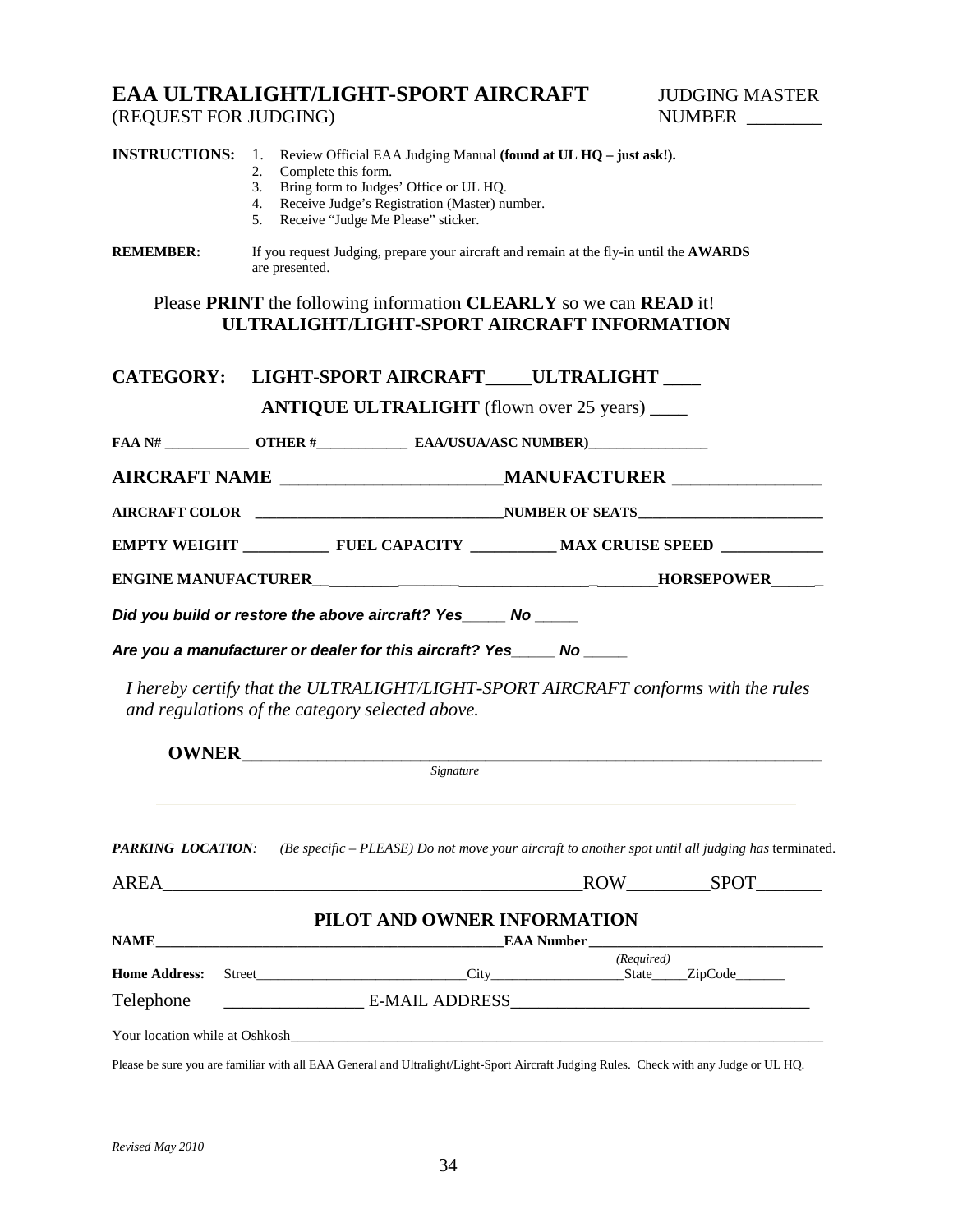#### **OFFICIAL AIRCRAFT JUDGING AND SCORING FORM**

#### **ULTRALIGHT/LIGHT-SPORT AIRCRAFT**

| MASTER NUMBER/SHEET NUMBER _________________________ DATE _______________________ |                                                                                   |            |
|-----------------------------------------------------------------------------------|-----------------------------------------------------------------------------------|------------|
|                                                                                   | AIRCRAFT MAKE ______________________________LOCATION ____________________________ |            |
|                                                                                   |                                                                                   |            |
|                                                                                   |                                                                                   | (Required) |
|                                                                                   |                                                                                   |            |
|                                                                                   |                                                                                   |            |
|                                                                                   |                                                                                   |            |
|                                                                                   |                                                                                   |            |

**Poor – Fair – Good – Very Good – Excellent**

| <b>GENERAL</b>  | $\mathbf{P}$              | $0 - 4$   | <b>LANDING GEAR</b>        | $\mathbf{P}$ | $0 - 2$   |  |
|-----------------|---------------------------|-----------|----------------------------|--------------|-----------|--|
| APPEARANCE      | $\boldsymbol{\mathrm{F}}$ | $5 - 8$   |                            | $\mathbf F$  | $3 - 4$   |  |
|                 | $\mathbf G$               | $9 - 12$  |                            | ${\bf G}$    | $5 - 6$   |  |
|                 | ${\rm VG}$                | $13 - 16$ |                            | VG           | $7-8$     |  |
|                 | EX                        | $17 - 20$ |                            | EX           | $9 - 10$  |  |
| COCKPIT &       | $\mathbf{P}$              | $0 - 3$   | <b>WINGS</b>               | $\, {\bf P}$ | $0 - 3$   |  |
| <b>CONTROLS</b> | $\mathbf F$               | $4 - 6$   |                            | $\mathbf F$  | $4 - 6$   |  |
|                 | $\mathbf G$               | $7 - 9$   |                            | $\mathbf G$  | $7 - 9$   |  |
|                 | ${\rm VG}$                | $10 - 12$ |                            | VG           | $10 - 12$ |  |
|                 | EX                        | $13 - 15$ |                            | EX           | $13 - 15$ |  |
| $ENGINE(S)$     | P                         | $0 - 3$   | TIP RUDDERS                | $\, {\bf P}$ | $0 - 3$   |  |
|                 | $\mathbf F$               | $4 - 6$   | WARPING SYSTEM             | $\mathbf F$  | $4 - 6$   |  |
|                 | ${\bf G}$                 | $7 - 9$   | CANARD, ELEVONS            | ${\bf G}$    | $7 - 9$   |  |
|                 | VG                        | $10 - 12$ | <b>RUDDERVATORS</b>        | VG           | $10 - 12$ |  |
|                 | EX                        | $13 - 15$ | <b>CONVENTIONAL 3 AXIS</b> | EX           | $13 - 15$ |  |

**JUDGES NUMBER \_\_\_\_\_\_\_\_\_\_\_ JUDGING TEAM \_\_\_\_\_\_\_\_\_\_\_\_\_\_\_**

**JUDGES NAME\_\_\_\_\_\_\_\_\_\_\_\_\_\_\_\_\_\_\_\_\_\_\_\_\_\_\_\_\_\_\_\_\_\_\_ TOTAL POINTS \_\_\_\_\_\_\_\_\_\_\_\_\_\_\_\_**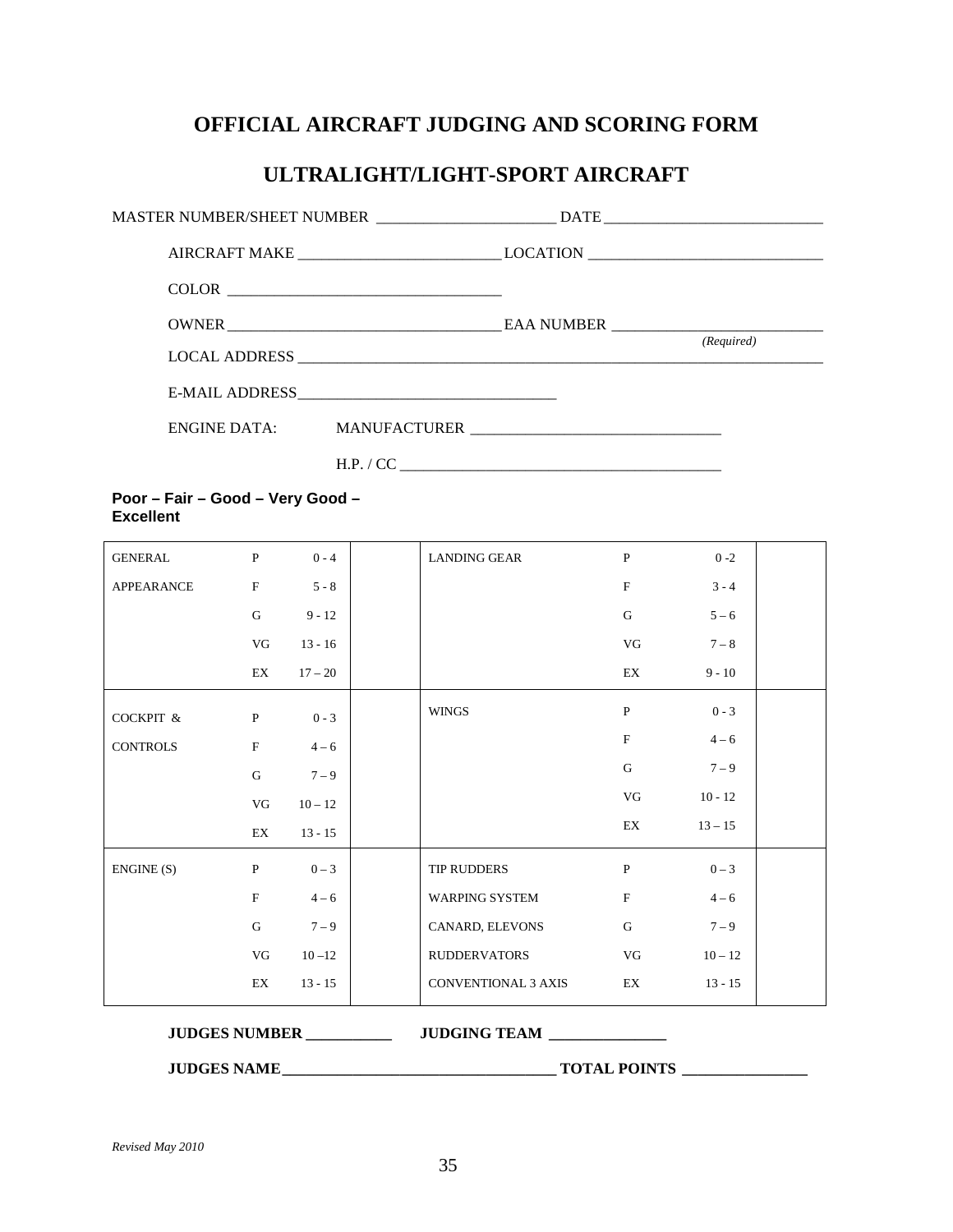### **ROTORCRAFT**

#### **I. REQUIREMENTS FOR ROTORCRAFT JUDGES**

A. The Judging Chairman shall be selected by the Rotorcraft Chairman subject to the approval of the Judging Standards Committee.



- B. Judges shall be selected by the Judging Chairman subject to the approval of the EAA Judging Standards Committee and the Rotorcraft Chairman.
- C. Rotorcraft Judges shall have the following qualifications:
	- 1. Current EAA membership in good standing.
	- 2. Knowledge of rotorcraft construction methods and safety requirements, along with workmanship and flying.
	- 3. Experience should have come from building and flying of the rotorcraft type he is to judge.
	- 4. Active participant or enthusiast in the rotorcraft movement.
- D. The judges are to be aware that they represent the EAA and act accordingly. They will be diplomatic in their dealings with the exhibitors and constructive in their criticism.

#### **II. JUDGING**

A planning meeting shall be held each day of the fly-in at an agreed time to discuss operating practices and review ratings. Judging shall be done each day of the fly-in to accommodate the new arrivals and until all craft have been judged.

Judging shall be completed and final decisions made by the morning of the day before the awards ceremonies so that the Awards Chairman will have time to prepare the awards. Only rotorcraft that are registered at aircraft registration will be judged. "Judge Me" stickers will be provided to the exhibitors and must be applied to the craft in order to be judged. The judges shall initial the sticker after inspection of the machine.

Judges shall use the rating form provided in this book.

Three or more judges shall be used.

The decisions of the judges are final. In all categories, there will be no tied score. The chief judge has the ability to cast a tie-breaking vote. This is the only vote the chief judge has in the scoring system.

It is of prime importance that each aircraft presented for judging be treated in an unbiased manner. Judges who consider their review of a particular aircraft as biased, either due to personal acquaintance with the builder, or personal knowledge of its construction may excuse themselves from judging that aircraft.

Each aircraft shall be judged on all features that are visible.

The judge may request the owner to open the cockpit, engine cowl or other access panels to view internal appointments of structure. Such a request should be made by at least two judges in order to prevent repeated requests and inconvenience to the owner. Refusal by the owner to do so will leave the judges to their own discretion regarding these areas, and may result in point deductions.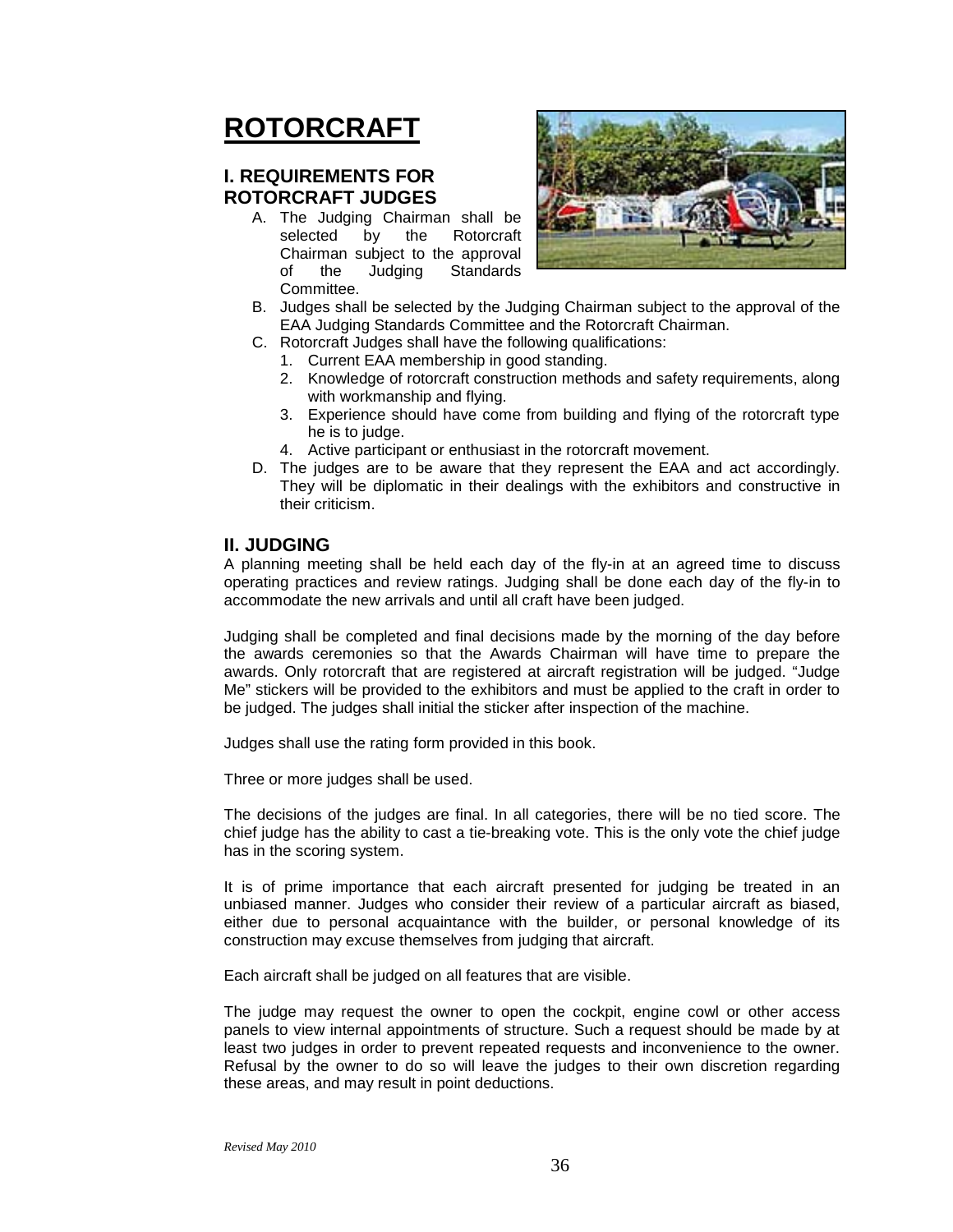Each judge may develop his/her own technique for judging. The technique of judging is of small consequence so long as the objectives of the judging program are met.

Most owners are proud of their aircraft and spend considerable effort to remove dust, oil and exhaust stains from their aircraft. An aircraft, which is obviously not cared for, should be downgraded. Aircraft are intended to fly and allowances will be made for discoloration and the inevitable minor traces of flight. An aircraft need not be absolutely new in order to compete.

Each of the listed awards will be given only if there is present on the field an aircraft that qualifies for the award.

With the approval of the Judging Standards Committee and the Awards Committee, special awards may be given when warranted.

#### **III. ELIGIBILITY FOR AWARDS**

The aircraft should be amateur built. For an aircraft to be classed by the FAA as Amateur Built, 51% of its construction must have been accomplished by the owner/builder. The judges shall be alert for those aircraft that have not been built by the exhibitor. These craft do not represent an accomplishment of the owner and should be down rated. The owner is encouraged to document the building process and to bring that documentation, especially including photos, to the fly-in for the benefit of the judges. In particular, the logbooks and registration certificate should also be available to the judges. Without such documentation, points may be deducted, particularly in comparison with other aircraft with which there is conclusive documentation of the owner's participation in the major part of the construction.

The rotorcraft must be a flying machine. All of the FAA required flying hours must have been flown off in order to be eligible for any of the awards. However, rotorcraft need not have flown at the convention in order to be eligible.

Any rotorcraft, which has won an award at the fly-in, will in the future be eligible only for a higher award.

Change of ownership does not qualify an aircraft to be judged for an award previously won by a past owner for the same aircraft. However, if the aircraft was significantly improved and additional documented restoration work was accomplished, then it could be considered again for judging. In all cases of eligibility, etc., a vote by the majority of judges will be used to decide.

#### **IV. JUDGING CRITERIA**

- A. General appearance
- B. Power plant installation
- C. Rotor or tail assembly
- D. Wheel and landing gear
- E. Cockpit and controls
- F. Rotor and propeller
- G. Standard aircraft construction procedures
- H. Judging of rotorcraft relies heavily on the knowledge and experience of the judges, and these guidelines are only to help as a general rule.
- I. General: These rotorcraft are flying craft and so consideration will be given for the normal evidence of flight.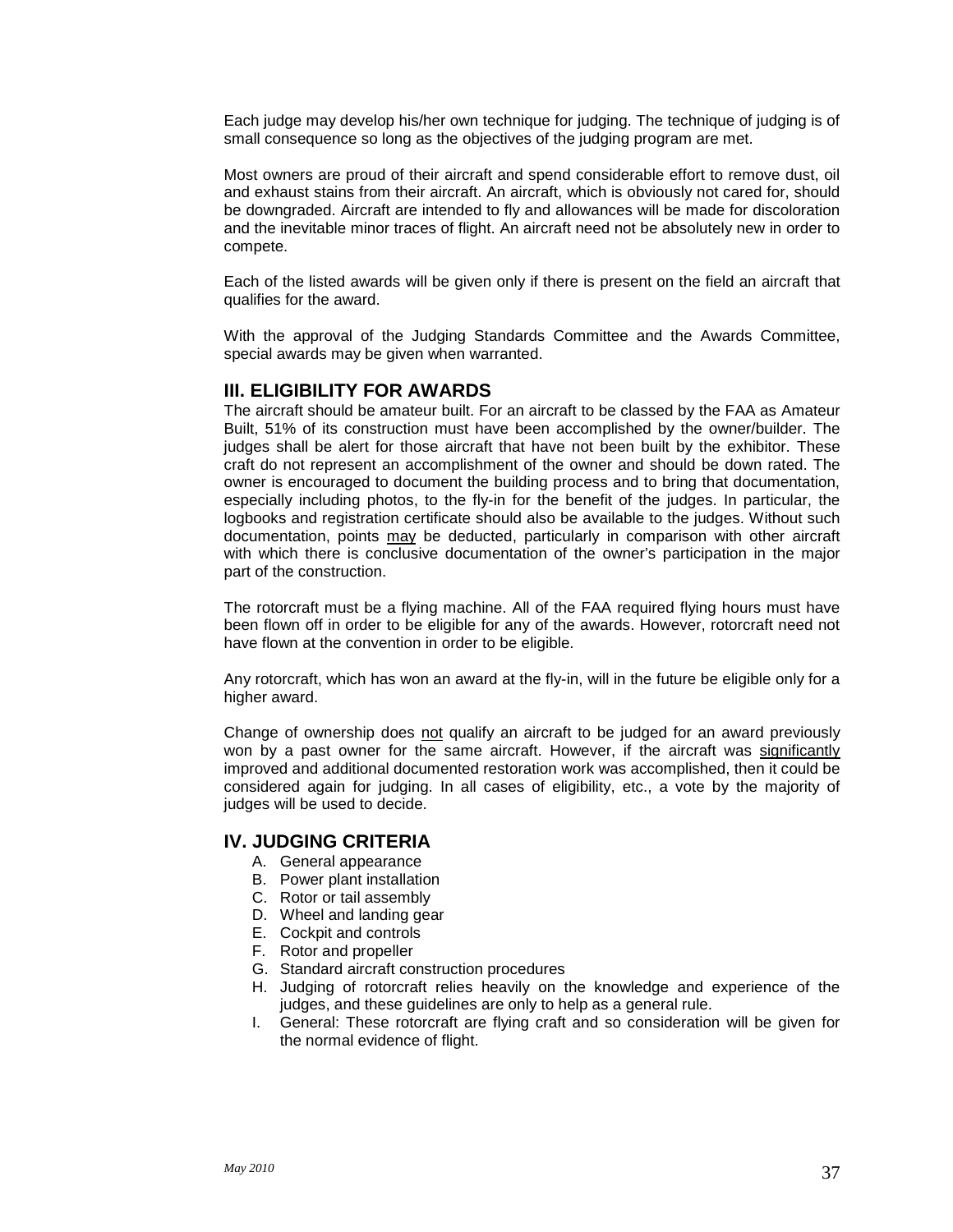- J. Difficulty Points: A maximum of 5 bonus points may be given when comparing dissimilar rotorcraft based on the differences in complexity and construction effort involved.
- K. Aircraft owner must be a current EAA member in good standing.

#### **V. AWARDS**

- A. GRAND CHAMPION............................................................... (Gold Lindy)
- B. RESERVE GRAND CHAMPION ...........................................(Silver Lindy)
- C. CHAMPION..........................................................................(Bronze Lindy)
- D. THE "KEN BROCK OUTSTANDING WORKMANSHIP AWARDS" -- one or two at the judges' discretion.......................(Plaques)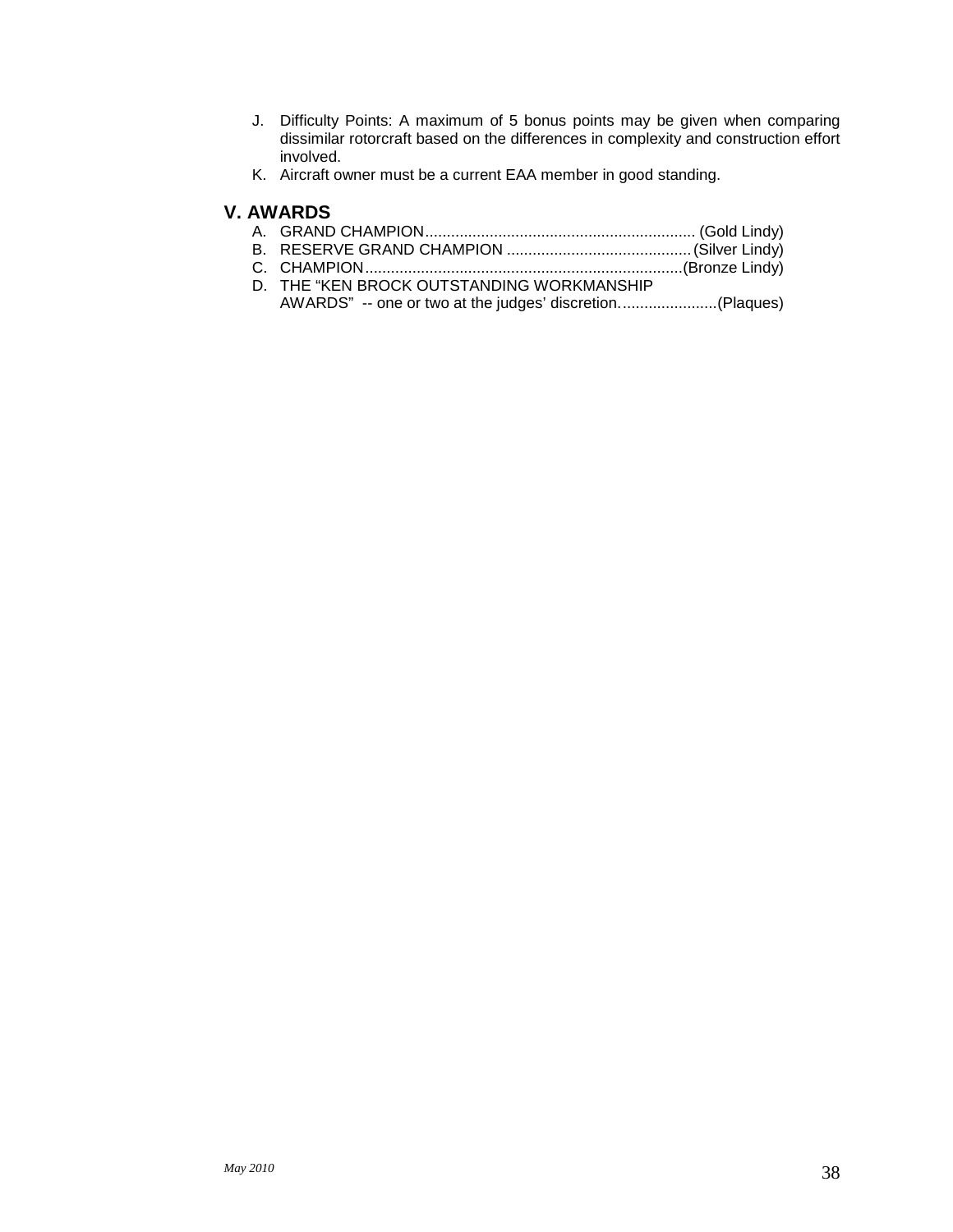#### **EAA ROTORCRAFT**

#### **JUDGING AND SCORING FORM A**

| <b>ROTORCRAFT MAKE</b>                                                 |                        | <b>N-NUMBER</b> |                         | <b>COLOR</b>                                  |                               |  |                            |  |
|------------------------------------------------------------------------|------------------------|-----------------|-------------------------|-----------------------------------------------|-------------------------------|--|----------------------------|--|
| ENGINE DATA -- MFG.                                                    |                        |                 |                         |                                               |                               |  |                            |  |
|                                                                        |                        |                 |                         | $\textbf{CNNER}$ EAA #<br>EAA #<br>(Required) |                               |  |                            |  |
|                                                                        |                        |                 |                         |                                               |                               |  |                            |  |
|                                                                        |                        |                 |                         |                                               | PHONE # E-MAIL ADDRESS        |  |                            |  |
|                                                                        |                        |                 |                         | <b>SCORING</b>                                |                               |  |                            |  |
|                                                                        | <b>POOR</b><br>$0 - 4$ | FAIR<br>$5 - 7$ | <b>GOOD</b><br>$8 - 10$ | V. GOOD<br>$11 - 13$                          | <b>EXCELLENT</b><br>$14 - 16$ |  | <b>SUB</b><br><b>TOTAL</b> |  |
| <b>GENERAL</b><br><b>APPEARANCE</b>                                    |                        |                 |                         |                                               |                               |  |                            |  |
| <b>COCKPIT</b><br><b>AND</b><br><b>CONTROLS</b>                        |                        |                 |                         |                                               |                               |  |                            |  |
| <b>ENGINE</b><br><b>PACKAGE</b>                                        |                        |                 |                         |                                               |                               |  |                            |  |
| <b>ROTOR</b><br><b>BLADES</b><br><b>AND</b><br><b>HEAD ASS'Y</b>       |                        |                 |                         |                                               |                               |  |                            |  |
| <b>LANDING</b><br><b>GEAR</b>                                          |                        |                 |                         |                                               |                               |  |                            |  |
| <b>TAIL OR</b><br><b>TAIL ROTOR</b><br>$\mathbf{ASS}^{\ast}\mathbf{Y}$ |                        |                 |                         |                                               |                               |  |                            |  |
| <b>JUDGES NAMES</b>                                                    |                        |                 |                         |                                               | <b>COMMENTS TOTAL POINTS</b>  |  |                            |  |
|                                                                        |                        |                 |                         |                                               |                               |  |                            |  |
|                                                                        |                        |                 |                         |                                               |                               |  |                            |  |
|                                                                        |                        |                 |                         |                                               |                               |  |                            |  |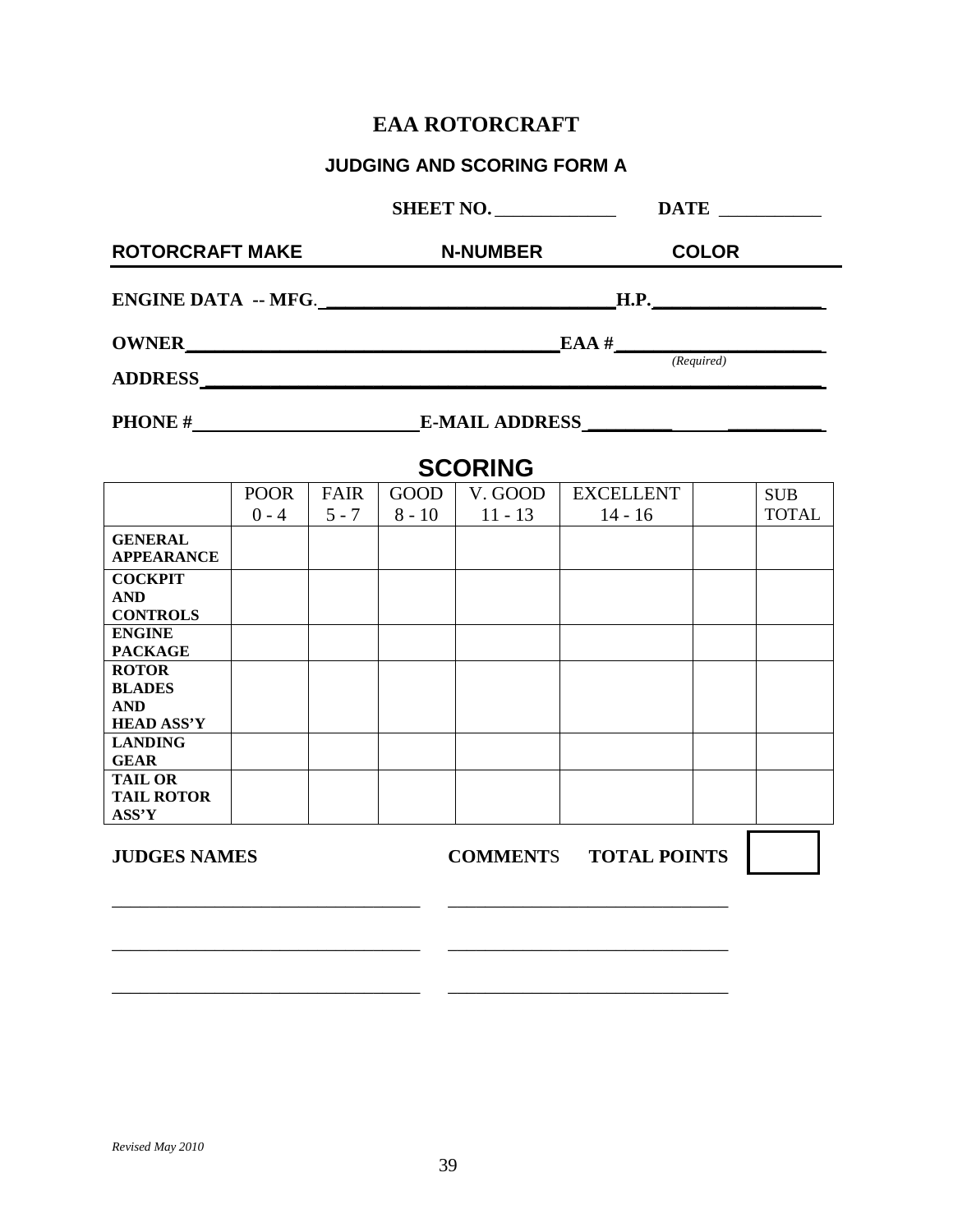### **SEAPLANE**

#### **I. FOREWORD**

The purpose of this section is to set the standards by which seaplanes are to be defined and judged, and to outline the standards by which the judging process



is to be done including the qualifications of the judges. In Seaplane Judging, the principle guidelines are workmanship and maintenance.

#### **II. DEFINITIONS**

- A. A seaplane is any aircraft fitted to be operated off of water. It may be type certificated or a homebuilt licensed as an Experimental, or an Ultralight.
- B. Amphibian refers to any seaplane, which is also capable of being operated off of land or water without having to remove or change its undercarriage.
- C. Ultralight refers to those seaplanes, which qualify under FAR Part 103.

#### **III. GENERAL**

- A. A current EAA membership by the owner is a prerequisite for eligibility of an aircraft to be judged, and the EAA membership number must appear on the Pilot Registration Form.
- B. Among certificated aircraft, only those that are 25 years old or older as of start of the convention will be eligible for judging.
- C. Any aircraft parked at Wittman Regional Airport during EAA AirVenture will be regarded as belonging to the category of the area in which it is displayed. For example, the Seaplane Judges will judge amphibians that are parked in the amphibian area at Wittman Regional Airport as amphibians. Those amphibians whose owners elect to park other than in the amphibian area will only be judged by the Seaplane Judges if a specific request is made to the Seaplane Judging Chairman and the aircraft has not or will not be judged in their appropriate category such as antique, classic, homebuilt or ultralight. However, the Homebuilt or Vintage Judges, being aware of the following rule, will judge a seaplane parked at the seaplane base, if the owner chooses so.
- D. Aircraft may not be judged in two categories at any one fly-in. (For example, having been judged at Wittman Regional Airport during EAA AirVenture, the aircraft is not eligible to be judged at the EAA Seaplane Base even though it may be moved there during the fly-in.)

#### **IV. SELECTION OF JUDGES**

- A. The EAA Seaplane Judging Chairman shall be selected by the EAA Seaplane Chairman subject to approval by the EAA Judging Standards Committee.
- B. The EAA Seaplane Judges shall be selected by the EAA Seaplane Judging Chairman subject to the approval of the EAA Judging Standards Committee and/or the EAA Seaplane Chairman.
- C. EAA Seaplane Judging Chairman and EAA Seaplane Judges are required to be a current EAA member in good standing.

#### **V. QUALIFICATIONS OF THE JUDGES**

- A. Judges shall be a current member in good standing of the EAA.
- B. Judges must possess a sound background and knowledge of aircraft construction and maintenance techniques and in particular as these apply to seaplanes.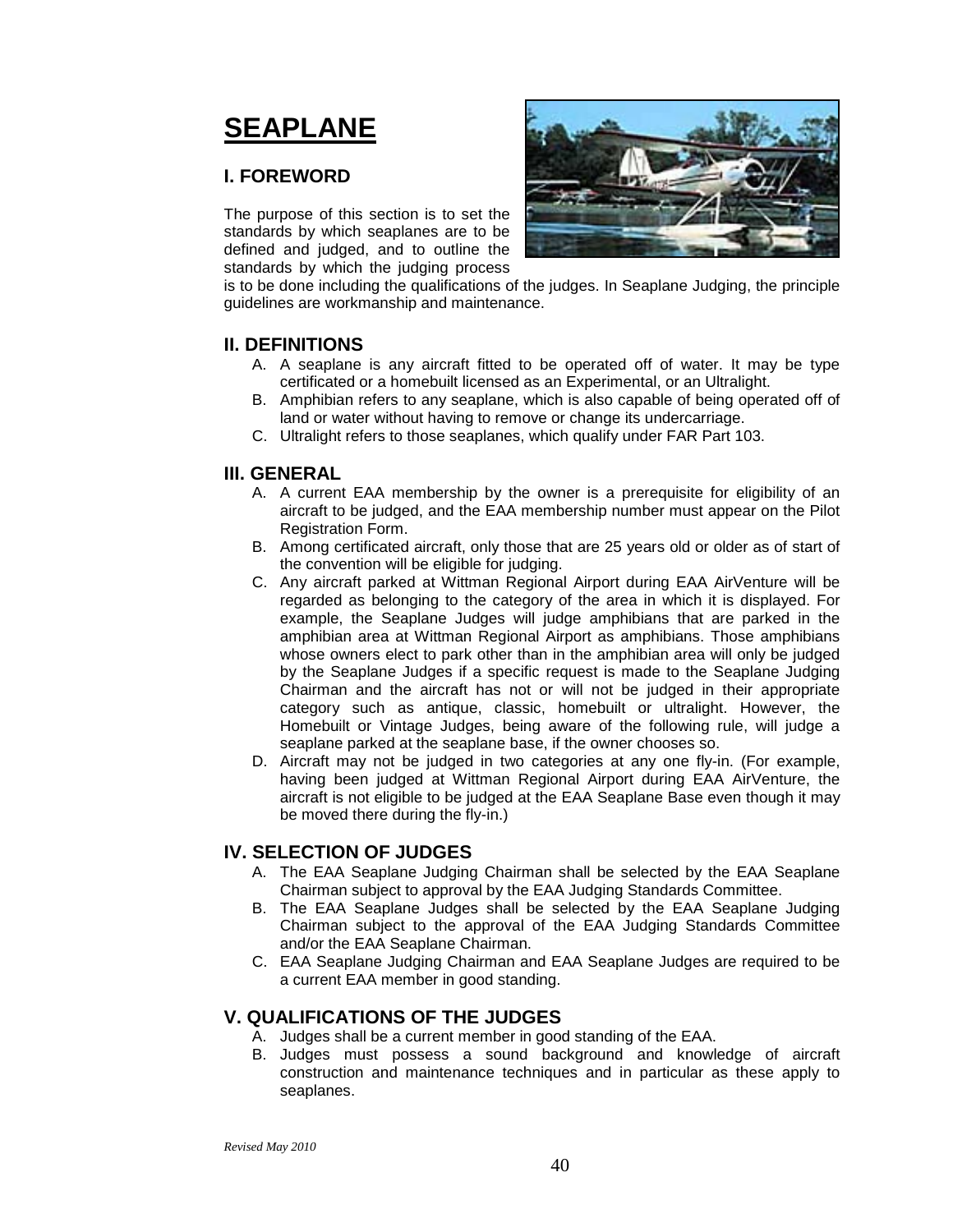- C. The following qualifications may be utilized to determine if an individual meets the requirements of paragraph B above:
	- 1. Aircraft and Powerplant Mechanics License
	- 2. Aircraft Inspector License
	- 3. EAA Technical Counselor
	- 4. Experience gained by work in metal, wood, and composite construction and restoration of aircraft.
	- 5. No one will be eligible to be a judge in a year in which he/she has an airplane to be judged.
- D. Judges shall be dedicated to the task, fair and impartial, and aware that he or she is a representative of the EAA and conduct him or her with discretion and dignity. Any judge who is in any position by which he could be regarded as biased regarding an aircraft such as by friendship or by a prior prejudice should disqualify himself from judging that aircraft.
- E. EAA Seaplane Judging Chairman shall not have a vote except in the case of a tie.
- F. The decisions of the judges are final. In all categories, there will be no tied score. The chief judge has the ability to cast a tie-breaking vote. This is the only vote the chief judge has in the scoring system.

#### **VI. JUDGING OPERATIONAL FORMAT**

- A. Daily planning meetings of the judges shall be convened until the final decisions/selections are determined.
- B Judges shall wear a badge or identify themselves as judges while acting in the judging capacity.
- C Judges shall operate in teams of two or three whenever possible.
- D. Aircraft will be judged by scoring according to a score sheet or in electronic form using hand-held portable computers. Each aircraft shall then be assigned a final score representing the average scores of at least three judges.

#### **VII. JUDGING PRACTICES**

- A. Aircraft will be judged on all features that are visible. Judges may request the owner to open the cockpit, engine cowl or other areas. This should be done only when at least two judges are available.
- B. Points will be given according to the criteria in the judging form. **Authenticity shall be one of the factors in the judging. No deduction shall result from changes, which enhance the safety and utility of the aircraft such as modern radios and navigation equipment, fire control systems, and crash restraints.** No deduction will be given for increased engine size or float replacement with modern floats, or retraction of wing floats. Otherwise, plus points will be given for original equipment.
- C. Most owners are proud of their aircraft and maintain their aircraft as well as possible. Aircraft are intended to fly, and in particular seaplanes will exhibit the special effects of their use. Those unavoidable indications of normal use will not detract from the scores.
- D. Judges are encouraged to put their own comments on the judging forms regarding any unique or special items noted during the judging which are deemed important to the understanding of his rating. Their remarks will be available in the judges meetings for the purpose of remembering and pointing out specific items that may have a bearing on the overall scoring.
- E. Consistency and Fairness are the essential elements of the judging process and will be strived for to the utmost.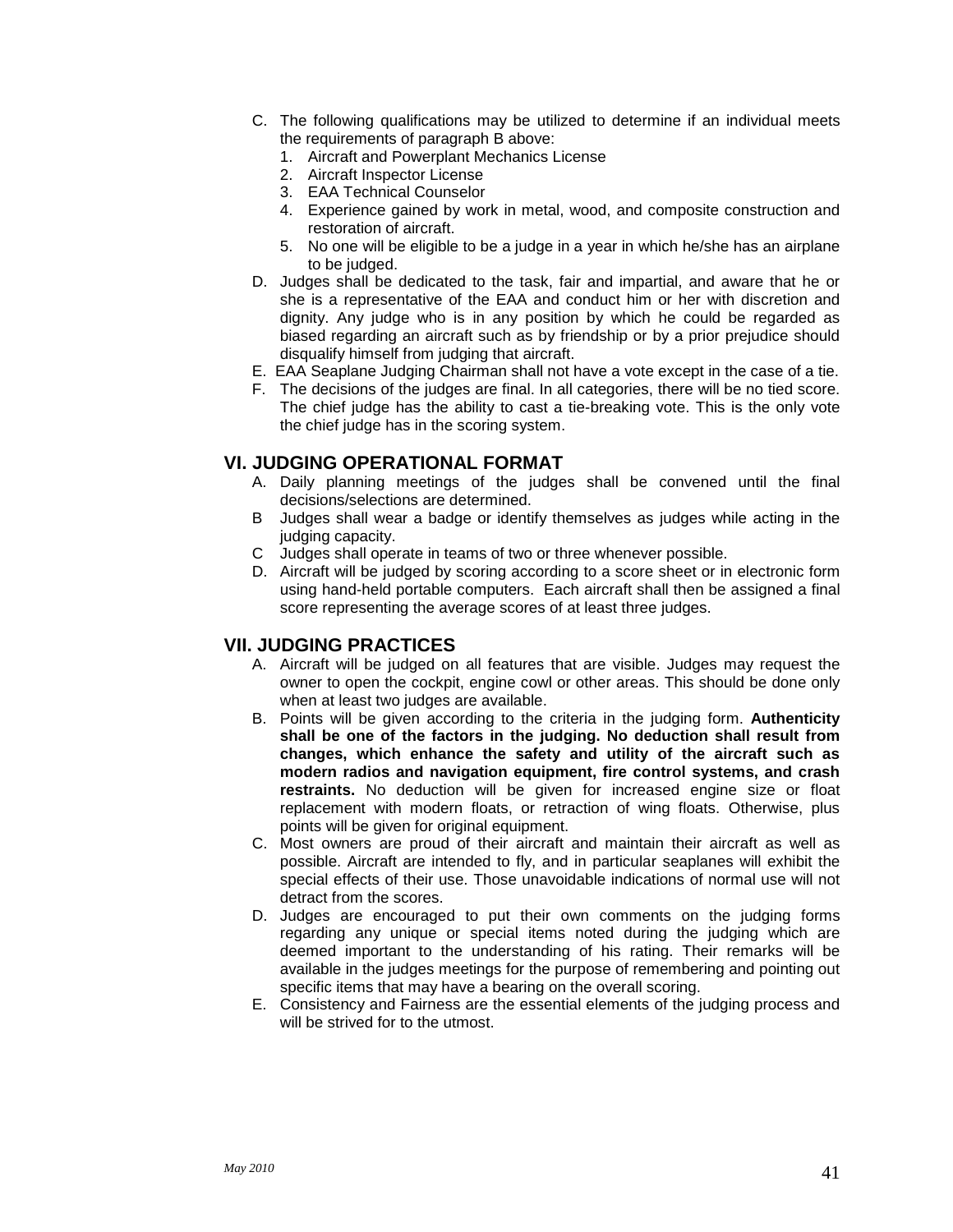#### **VIII. JUDGING CRITERIA**

#### A. **General Appearance**

This covers the aircraft in its entirety. This applies to workmanship, cleanliness, maintenance, and overall appeal. Included in this is the airworthiness of the aircraft as a whole. Consistency is a prime factor. The airplane need not necessarily have an exceptionally polished or shiny finish, but it should be consistent.

#### B. **Cockpit**

Anything visible within the cockpit and passenger compartment comprises the items under inspection in this category. Workmanship including the finish, upholstery or lack of, instruments, controls and other components. Safety equipment including crash restraints, fire control equipment and any other safety factors should be given significant weight. Installation of modern electronics should not be penalized.

#### C. **Engine**

Consideration should be given to the workmanship and conformity to standard aircraft procedures as applied to the engine, propeller, mounting, cowling, firewall and accessories.

#### D. **Undercarriage (floats)**

This category should include the floats or hull, brakes, wheels, tires, landing gear, float struts, all appropriate fairings and water rudders. Minor paint scratches on the hull or sundry attach fittings, excess grease on wheels or fittings or general lack of cleanliness should be penalized.

#### E. **Fuselage**

The first consideration should be its overall general configuration. The entire fuselage including all struts, mechanism, gear mountings, and covering should be examined for workmanship and appropriate cleanliness. If possible the judges should view the fuselage interior for quality of maintenance or restoration. The point should be stressed that it is the owner/exhibitor's prerogative to refuse removal of any inspection covers or other access; however, it is urged that the exhibitor be cooperative since the inside of the fuselage is a major portion of the building and maintenance of a seaplane. The quality of workmanship of the formers, woodwork, general finish, inside tubes, pulleys, cables and fairleads and interior finish on the tubes or skin are all points that should be considered.

#### F **Wings and Tail Surfaces**

Judges should examine the exterior covering and finish, struts, braces and wires, ailerons, flaps, navigation lights, fairings, and gas tank/cover and cap. The tail surfaces including the bracing wires and attach fittings should all be considered. Internal examination is desirable.

#### G. **Presentation Book**

If the airplane is a homebuilt, a restoration, or a rare conversion, a presentation book may be judged on the details of the contents as they relate to authenticity, research construction or assembly, previous aircraft use and prior history or other pertinent details. Points will not be earned on the beauty or artistic quality of the book.

#### H. **Cleanliness**

The aircraft should be clean and ready for show. Consideration should be given to the difficulty of cleaning a high wing aircraft on floats or a high wing amphibian. Points should not be deducted for bugs on leading edges, which are unreachable if they are the result of the one flight to the show competition.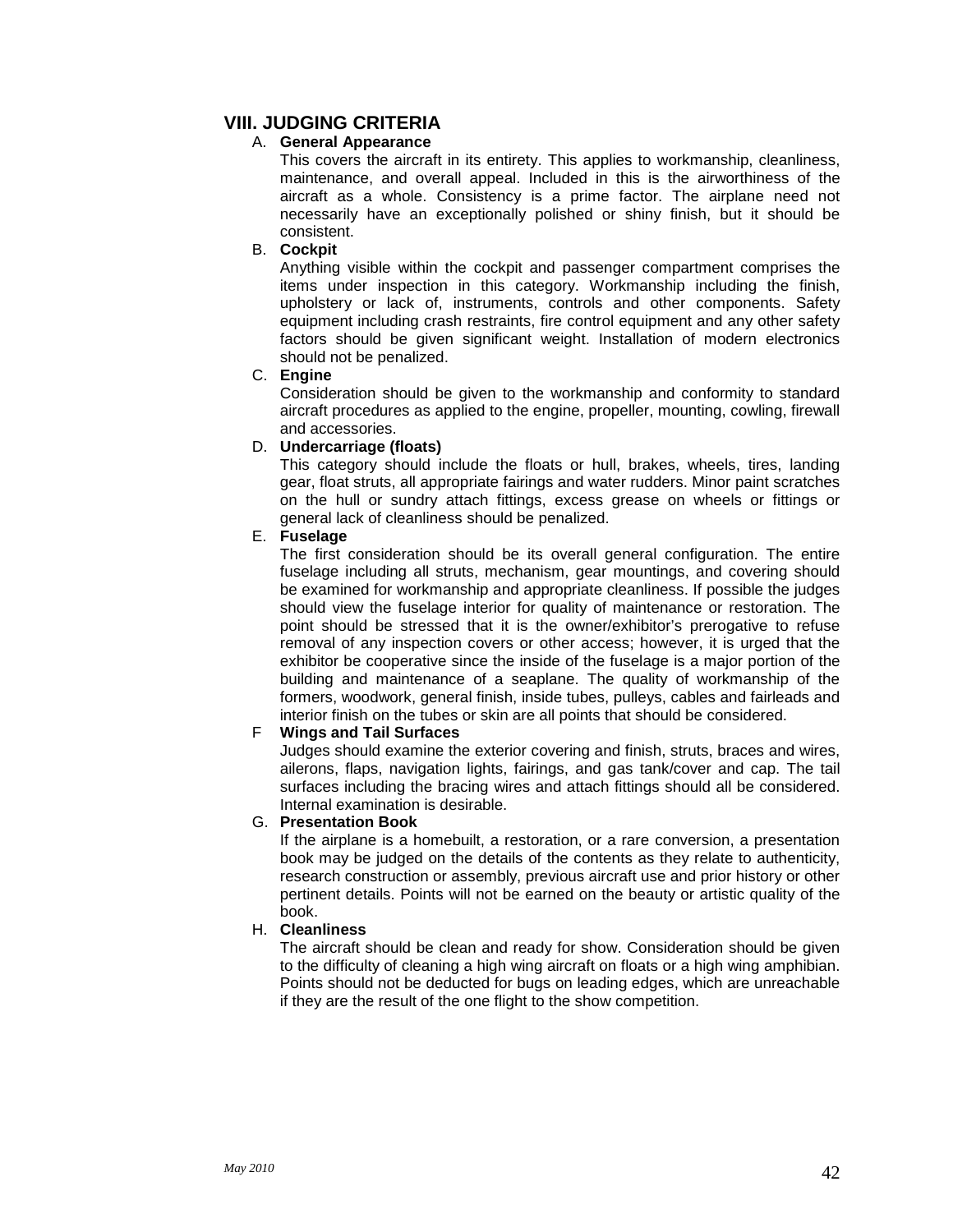#### **IX. AWARDS**

Awards will be given in the following classifications with the exception that should any class not be represented by an aircraft worthy of receiving the award, it need not be awarded. Conversely, EAA Seaplane Judges may give special awards with the approval of the EAA Judging Standards Committee when indicated. As for instance, this might be indicated for a composite or wood airplane, or for some other special consideration. It is the intent that no airplane would be excluded because of its construction type.

No aircraft may be judged for an award previously won by that same aircraft. However, if the aircraft was significantly improved and additional documented restoration work was accomplished, then it could be considered again for judging. A change of ownership does not qualify an aircraft to be judged for that same award. In all cases of eligibility, etc., a vote by the majority of judges will be used to decide.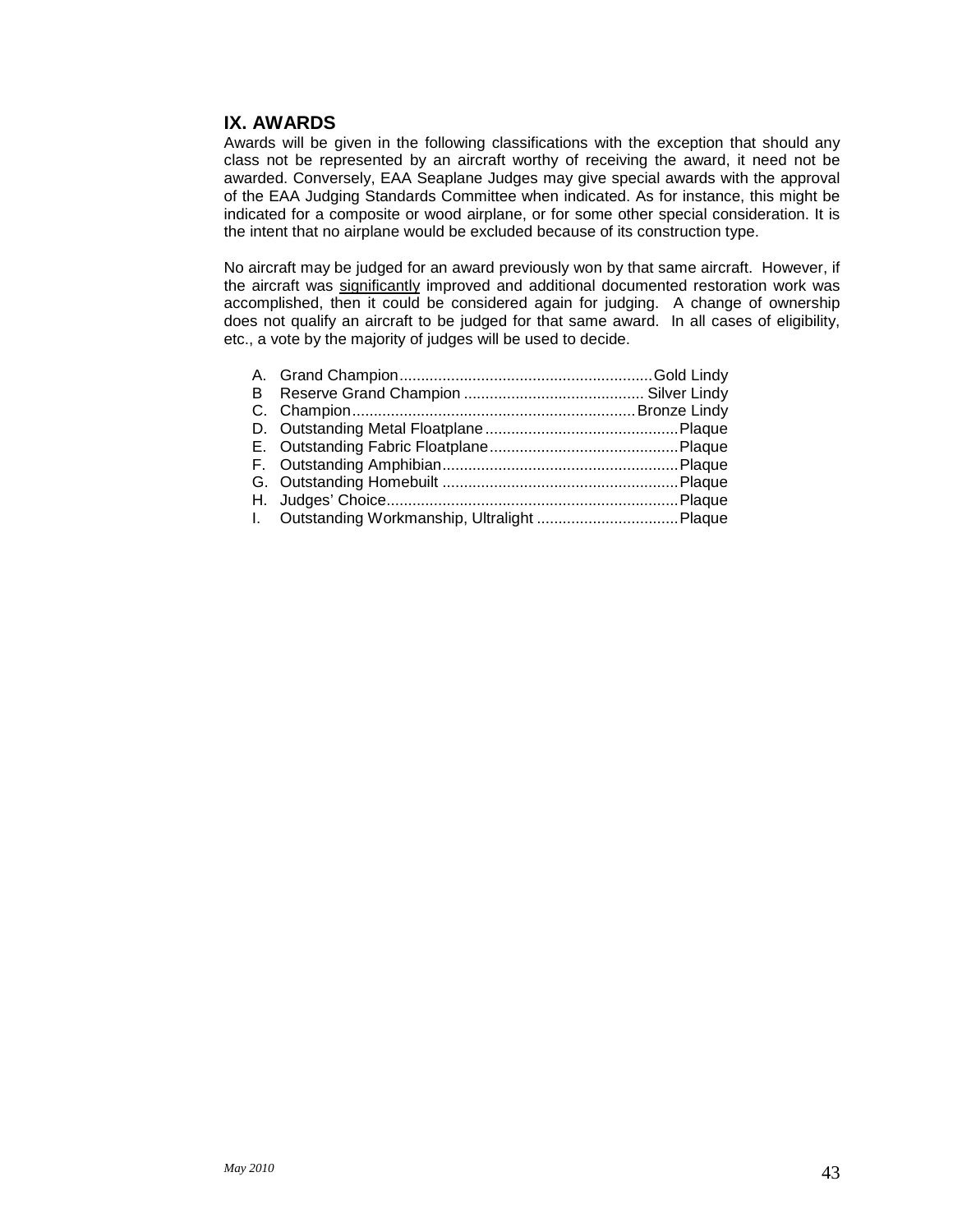### **EAA SEAPLANE JUDGING FORM**

#### **CATEGORY**

|                                            |                |         |                       | <b>FABRIC</b> |                               |         |  |
|--------------------------------------------|----------------|---------|-----------------------|---------------|-------------------------------|---------|--|
|                                            |                |         |                       | METAL         |                               |         |  |
|                                            |                |         |                       | AMPHIBIAN     |                               |         |  |
|                                            |                |         |                       |               |                               |         |  |
|                                            |                |         |                       |               |                               |         |  |
|                                            |                |         |                       |               |                               |         |  |
|                                            |                |         |                       |               | (Required)                    |         |  |
|                                            |                |         |                       |               |                               |         |  |
| Poor - Fair - Good - Very Good - Excellent |                |         |                       |               |                               |         |  |
| GENERAL                                    | $P \t\t 0 - 4$ |         | UNDER-                |               | P                             | $0 - 2$ |  |
| A PPE A RANCE                              | $\mathbf{F}$   | $5 - 8$ | $carri \alpha \alpha$ |               | $\mathbf{F}$ and $\mathbf{F}$ | $3 - 4$ |  |

| <b>APPEARANCE</b>        | $\mathbf F$                | $5 - 8$   | carriage        | $\mathbf F$                | $3 - 4$   |  |
|--------------------------|----------------------------|-----------|-----------------|----------------------------|-----------|--|
| (20)                     | ${\bf G}$                  | $9 - 12$  | (10)            | ${\bf G}$                  | $5 - 6$   |  |
|                          | ${\rm VG}$                 | $13 - 16$ |                 | ${\rm VG}$                 | $7 - 8$   |  |
|                          | $\mathop{\rm EX}\nolimits$ | $17 - 20$ |                 | $\mathop{\rm EX}\nolimits$ | $9 - 10$  |  |
| <b>COCKPIT</b>           | ${\bf P}$                  | $0 - 3$   | <b>FUSELAGE</b> | $\, {\bf P}$               | $0 - 3$   |  |
| (15)                     | $\mathbf F$                | $4 - 6$   | (15)            | $\mathbf F$                | $4 - 6$   |  |
|                          | ${\bf G}$                  | $7 - 9$   |                 | ${\bf G}$                  | $7 - 9$   |  |
|                          | $\rm{VG}$                  | $10 - 12$ |                 | VG                         | $10 - 12$ |  |
|                          | $\mathop{\rm EX}\nolimits$ | $13 - 15$ |                 | $\mathop{\rm EX}\nolimits$ | $13 - 15$ |  |
| ${\rm ENGINE}$           | $\, {\bf P}$               | $0 - 3$   | WINGS &         | ${\bf P}$                  | $0-3$     |  |
| (15)                     | $\mathbf F$                | $4 - 6$   | Tail            | $\mathbf F$                | $4 - 6$   |  |
|                          | $\mathbf G$                | $7 - 9$   | (15)            | ${\bf G}$                  | $7 - 9$   |  |
|                          | ${\rm V}{\rm G}$           | $10 - 12$ |                 | $\rm{VG}$                  | $10 - 12$ |  |
|                          | $\mathop{\rm EX}\nolimits$ | $13 - 15$ |                 | $\mathop{\rm EX}\nolimits$ | $13 - 15$ |  |
| <b>BONUS POINTS</b>      |                            |           |                 | <b>TOTAL</b>               |           |  |
| <b>Presentation Book</b> |                            | $0-5$     |                 | <b>BONUS POINTS TOTAL</b>  |           |  |
| <b>Difficulty</b>        |                            | $0-5$     |                 | <b>TOTAL</b>               |           |  |
| <b>JUDGE'S REMARKS</b>   |                            |           |                 |                            |           |  |
|                          |                            |           |                 |                            |           |  |

\_\_\_\_\_\_\_\_\_\_\_\_\_\_\_\_\_\_\_\_\_\_\_\_\_\_\_\_\_\_\_\_\_\_\_\_\_\_\_\_\_\_\_\_\_\_\_\_\_\_\_\_\_\_\_\_ **JUDGE \_\_\_\_\_\_\_\_\_\_\_\_**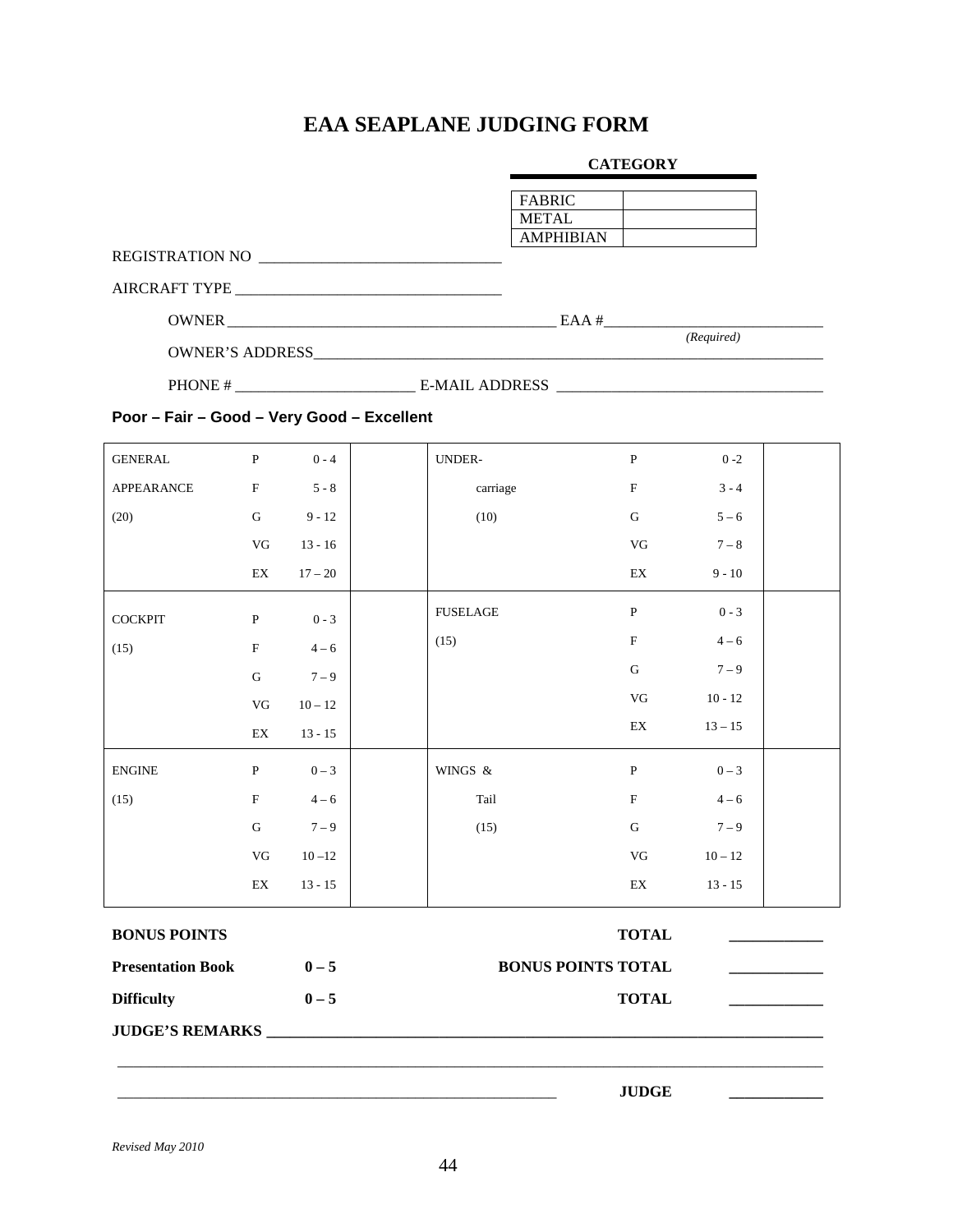### JUDGE QUALIFICATION SHEET

| $\begin{array}{c}\n\textbf{NAME}\n\end{array}\n\qquad \qquad \begin{array}{c}\n\textbf{EAA}\n\end{array}\n\qquad \qquad \begin{array}{c}\n\textbf{EAA}\n\end{array}\n\qquad \qquad \begin{array}{c}\n\textbf{(Required)}\n\end{array}$                                                                                                                                                                                                          |                                                                                                                                                                                                                                                                                                                                                                                                                      |                                      |                   |  |  |  |  |
|-------------------------------------------------------------------------------------------------------------------------------------------------------------------------------------------------------------------------------------------------------------------------------------------------------------------------------------------------------------------------------------------------------------------------------------------------|----------------------------------------------------------------------------------------------------------------------------------------------------------------------------------------------------------------------------------------------------------------------------------------------------------------------------------------------------------------------------------------------------------------------|--------------------------------------|-------------------|--|--|--|--|
|                                                                                                                                                                                                                                                                                                                                                                                                                                                 |                                                                                                                                                                                                                                                                                                                                                                                                                      |                                      |                   |  |  |  |  |
|                                                                                                                                                                                                                                                                                                                                                                                                                                                 |                                                                                                                                                                                                                                                                                                                                                                                                                      |                                      |                   |  |  |  |  |
| CONTACTS: TELEPHONE (Home) (Office) (Fax)                                                                                                                                                                                                                                                                                                                                                                                                       |                                                                                                                                                                                                                                                                                                                                                                                                                      |                                      |                   |  |  |  |  |
| E-MAIL ADDRESS EMAIL AND RESS EAR CHAPTER #                                                                                                                                                                                                                                                                                                                                                                                                     |                                                                                                                                                                                                                                                                                                                                                                                                                      |                                      |                   |  |  |  |  |
| Have you/are you building or restoring an aircraft?                                                                                                                                                                                                                                                                                                                                                                                             |                                                                                                                                                                                                                                                                                                                                                                                                                      | ______ YES ______ NO                 |                   |  |  |  |  |
|                                                                                                                                                                                                                                                                                                                                                                                                                                                 |                                                                                                                                                                                                                                                                                                                                                                                                                      | Name/Type __________________________ |                   |  |  |  |  |
| <b>Pilot License</b>                                                                                                                                                                                                                                                                                                                                                                                                                            | <b>Private</b>                                                                                                                                                                                                                                                                                                                                                                                                       | <b>Commercial</b>                    | $\frac{1}{2}$ Air |  |  |  |  |
| <b>Mechanic License</b>                                                                                                                                                                                                                                                                                                                                                                                                                         | <b>Aircraft</b>                                                                                                                                                                                                                                                                                                                                                                                                      |                                      | <b>Other</b>      |  |  |  |  |
| $\frac{1}{\sqrt{1-\frac{1}{2}}\sqrt{1-\frac{1}{2}}\sqrt{1-\frac{1}{2}}\sqrt{1-\frac{1}{2}}\sqrt{1-\frac{1}{2}}\sqrt{1-\frac{1}{2}}\sqrt{1-\frac{1}{2}}\sqrt{1-\frac{1}{2}}\sqrt{1-\frac{1}{2}}\sqrt{1-\frac{1}{2}}\sqrt{1-\frac{1}{2}}\sqrt{1-\frac{1}{2}}\sqrt{1-\frac{1}{2}}\sqrt{1-\frac{1}{2}}\sqrt{1-\frac{1}{2}}\sqrt{1-\frac{1}{2}}\sqrt{1-\frac{1}{2}}\sqrt{1-\frac{1}{2}}\sqrt{1-\frac{1}{2}}\sqrt{1-\frac$<br><b>Chapter Designer</b> | $\frac{1}{\sqrt{1-\frac{1}{2}}\sqrt{1-\frac{1}{2}}\sqrt{1-\frac{1}{2}}\sqrt{1-\frac{1}{2}}\sqrt{1-\frac{1}{2}}\sqrt{1-\frac{1}{2}}\sqrt{1-\frac{1}{2}}\sqrt{1-\frac{1}{2}}\sqrt{1-\frac{1}{2}}\sqrt{1-\frac{1}{2}}\sqrt{1-\frac{1}{2}}\sqrt{1-\frac{1}{2}}\sqrt{1-\frac{1}{2}}\sqrt{1-\frac{1}{2}}\sqrt{1-\frac{1}{2}}\sqrt{1-\frac{1}{2}}\sqrt{1-\frac{1}{2}}\sqrt{1-\frac{1}{2}}\sqrt{1-\frac{1}{2}}\sqrt{1-\frac$ |                                      |                   |  |  |  |  |
| Please list experience or education felt by you to be pertinent to qualify you as a aircraft judge.                                                                                                                                                                                                                                                                                                                                             |                                                                                                                                                                                                                                                                                                                                                                                                                      |                                      |                   |  |  |  |  |
|                                                                                                                                                                                                                                                                                                                                                                                                                                                 |                                                                                                                                                                                                                                                                                                                                                                                                                      |                                      |                   |  |  |  |  |
|                                                                                                                                                                                                                                                                                                                                                                                                                                                 |                                                                                                                                                                                                                                                                                                                                                                                                                      |                                      |                   |  |  |  |  |
|                                                                                                                                                                                                                                                                                                                                                                                                                                                 |                                                                                                                                                                                                                                                                                                                                                                                                                      |                                      |                   |  |  |  |  |
|                                                                                                                                                                                                                                                                                                                                                                                                                                                 |                                                                                                                                                                                                                                                                                                                                                                                                                      |                                      |                   |  |  |  |  |
|                                                                                                                                                                                                                                                                                                                                                                                                                                                 |                                                                                                                                                                                                                                                                                                                                                                                                                      |                                      |                   |  |  |  |  |
|                                                                                                                                                                                                                                                                                                                                                                                                                                                 |                                                                                                                                                                                                                                                                                                                                                                                                                      |                                      |                   |  |  |  |  |
|                                                                                                                                                                                                                                                                                                                                                                                                                                                 |                                                                                                                                                                                                                                                                                                                                                                                                                      |                                      |                   |  |  |  |  |
|                                                                                                                                                                                                                                                                                                                                                                                                                                                 |                                                                                                                                                                                                                                                                                                                                                                                                                      |                                      |                   |  |  |  |  |
|                                                                                                                                                                                                                                                                                                                                                                                                                                                 |                                                                                                                                                                                                                                                                                                                                                                                                                      |                                      |                   |  |  |  |  |
|                                                                                                                                                                                                                                                                                                                                                                                                                                                 |                                                                                                                                                                                                                                                                                                                                                                                                                      |                                      |                   |  |  |  |  |
|                                                                                                                                                                                                                                                                                                                                                                                                                                                 |                                                                                                                                                                                                                                                                                                                                                                                                                      |                                      |                   |  |  |  |  |
|                                                                                                                                                                                                                                                                                                                                                                                                                                                 |                                                                                                                                                                                                                                                                                                                                                                                                                      |                                      |                   |  |  |  |  |
|                                                                                                                                                                                                                                                                                                                                                                                                                                                 |                                                                                                                                                                                                                                                                                                                                                                                                                      |                                      |                   |  |  |  |  |
|                                                                                                                                                                                                                                                                                                                                                                                                                                                 |                                                                                                                                                                                                                                                                                                                                                                                                                      |                                      |                   |  |  |  |  |
|                                                                                                                                                                                                                                                                                                                                                                                                                                                 |                                                                                                                                                                                                                                                                                                                                                                                                                      |                                      |                   |  |  |  |  |
|                                                                                                                                                                                                                                                                                                                                                                                                                                                 |                                                                                                                                                                                                                                                                                                                                                                                                                      |                                      |                   |  |  |  |  |

Revised May 2010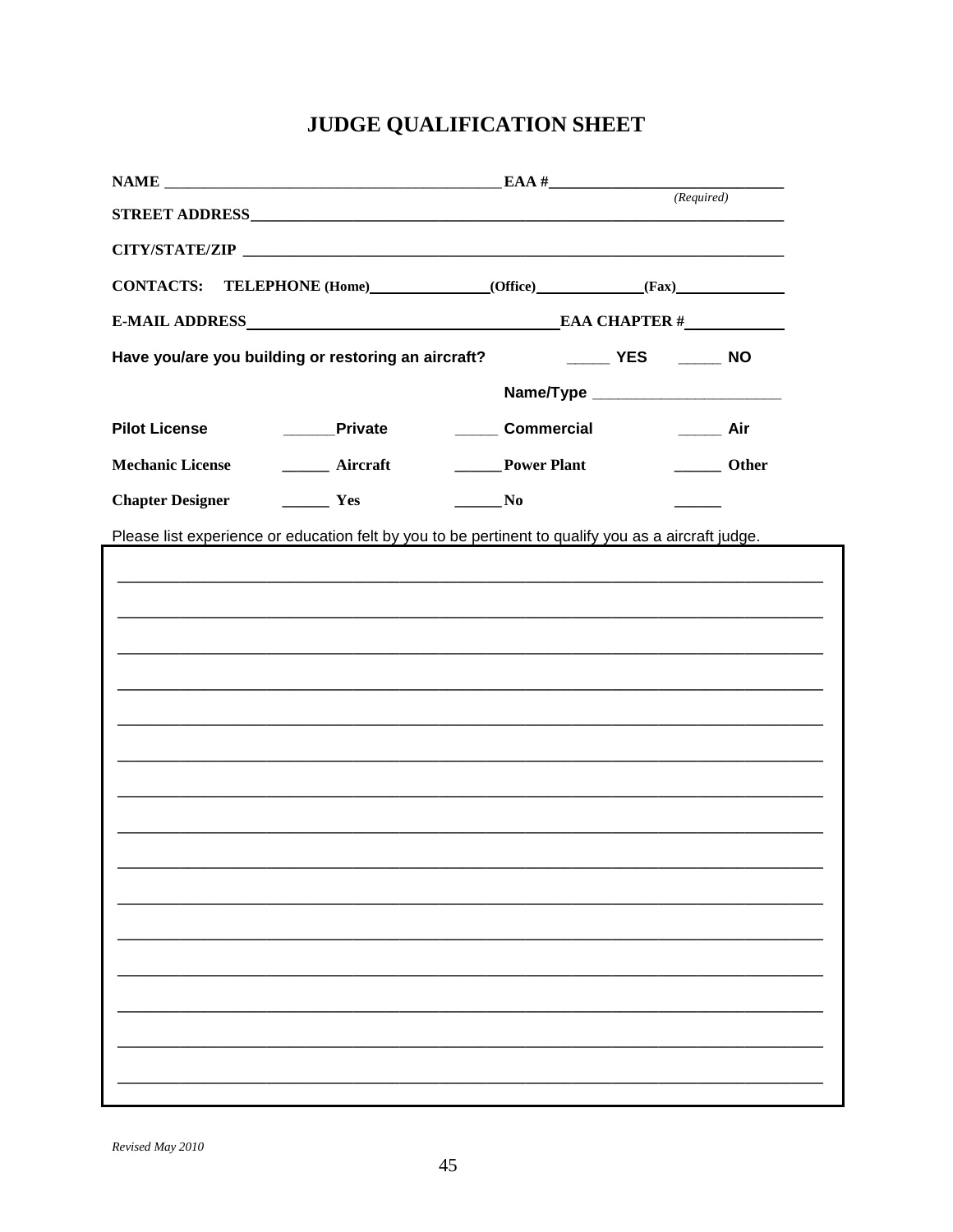### **NOTES**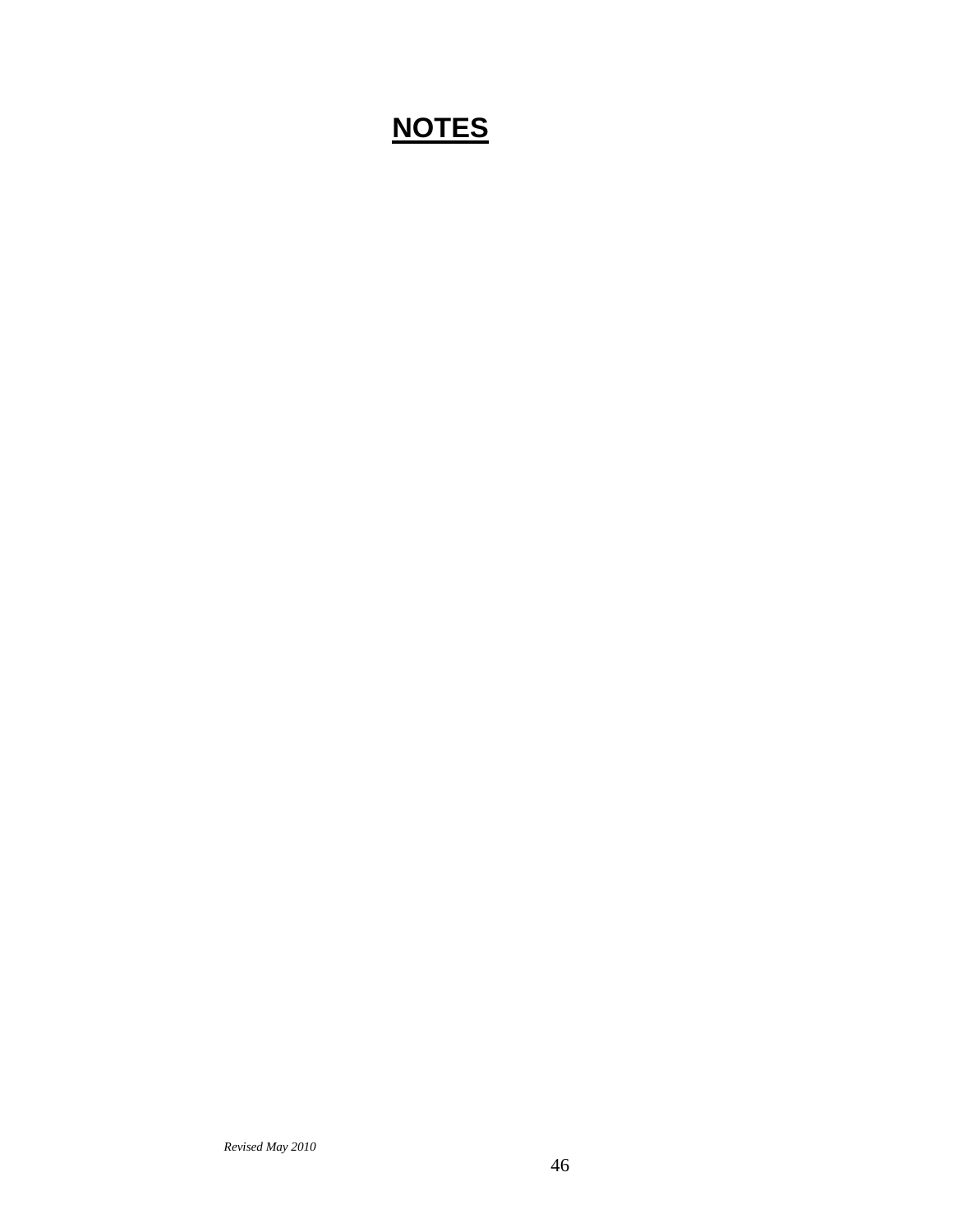### **NOTES**